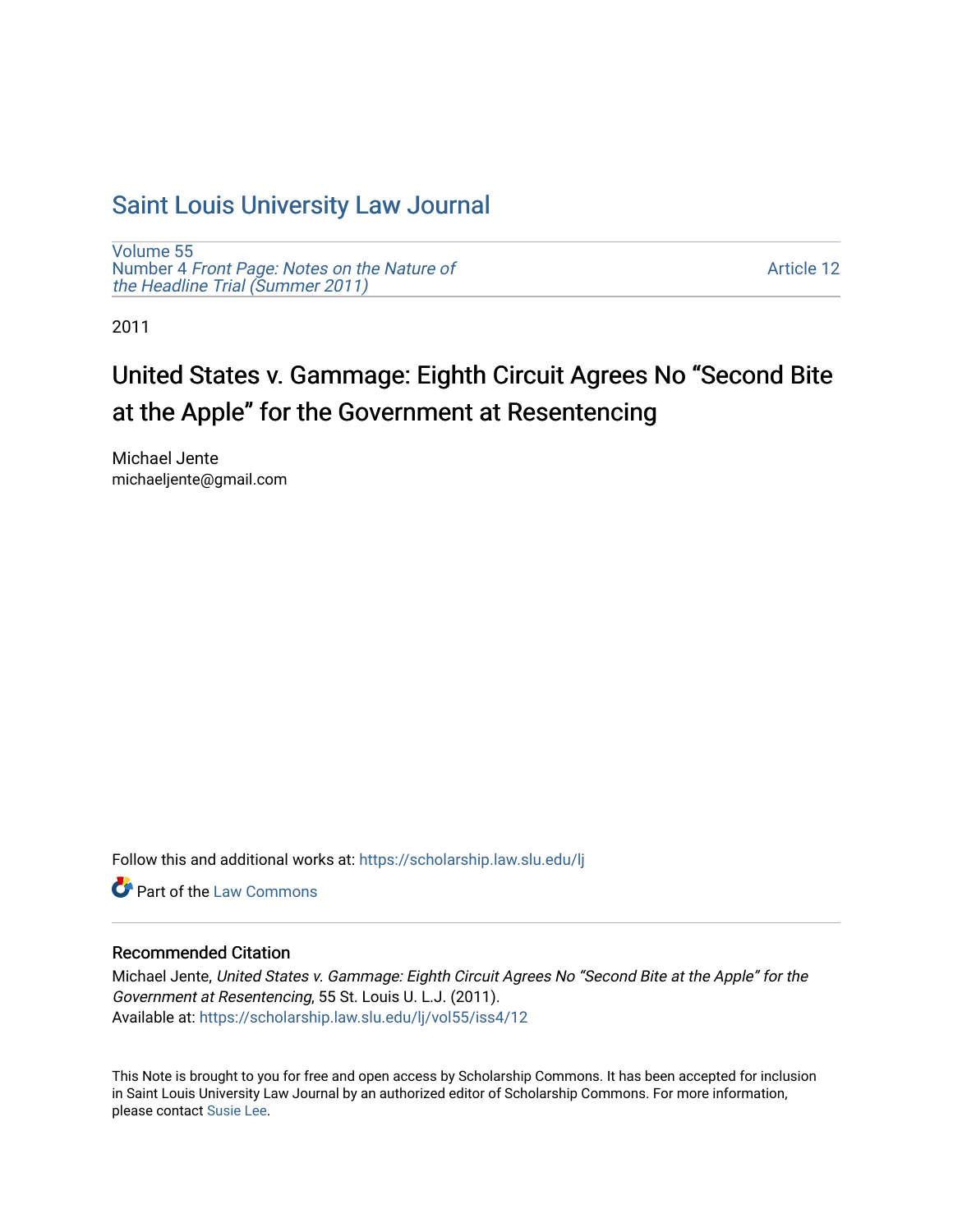## *UNITED STATES v. GAMMAGE***: EIGHTH CIRCUIT AGREES NO "SECOND BITE AT THE APPLE" FOR THE GOVERNMENT AT RESENTENCING**

## **INTRODUCTION**

Imagine you are a district court judge who recently applied a sentencing enhancement to a defendant at sentencing. Further imagine that, on appeal, the appellate court found insufficient evidence to support the enhancement and remanded the case for resentencing. At resentencing, the government seeks to introduce additional evidence, not offered at the first sentencing hearing, that would support the sentencing enhancement. Should you allow the evidence?

Your first step would be to examine the appellate court's order. Although the appellate court clearly articulated the error of insufficient supporting evidence, it simply stated that the case was remanded for proceedings consistent with the opinion. You then look to circuit precedent, only to see restrictions implemented in some circumstances but not others, without a clear explanation of the distinction. What do you do?

What if, perhaps, the shoe was on the other foot? Imagine you are an appellate judge reviewing the propriety of an application of a sentencing enhancement. Assuming the sentencing enhancement was erroneously imposed due to the government's failure to meet its burden, what would you do? Would you allow the government another opportunity to introduce evidence at resentencing? Would certain circumstances change your opinion?

Until recently, conclusive, controlling authority on this subject has been absent. While, for more than two decades, much attention has been given to the United States Sentencing Guidelines and the appropriate weight judges should give to those Guidelines, this problem is simply beyond their scope.<sup>1</sup>

<sup>1</sup>*. See* Kimbrough v. United States, 552 U.S. 85, 110–11 (2007) (upholding sentencing outside the Sentencing Guidelines' range for crack cocaine); United States v. Booker, 543 U.S. 220, 245 (2005) (holding that the federal Sentencing Guidelines are advisory); Blakely v. Washington, 542 U.S. 296, 303-04 (2004) (defining a state statutory maximum to which a judge may sentence a defendant as the maximum a judge may impose without any additional fact finding); Apprendi v. New Jersey, 530 U.S. 466, 490 (2000) (requiring a jury trial for sentences imposed above a state statutory maximum). For a brief discussion concerning the history of the Sentencing Guidelines, see U.S. SENTENCING COMM'N, AN OVERVIEW OF THE UNITED STATES SENTENCING COMMISSION 1–2, *available at* http://www.ussc.gov/About\_the\_Commission/ index.cfm; *see also* 3 CHARLES ALAN WRIGHT, NANCY J. KING & SUSAN R. KLEIN, FEDERAL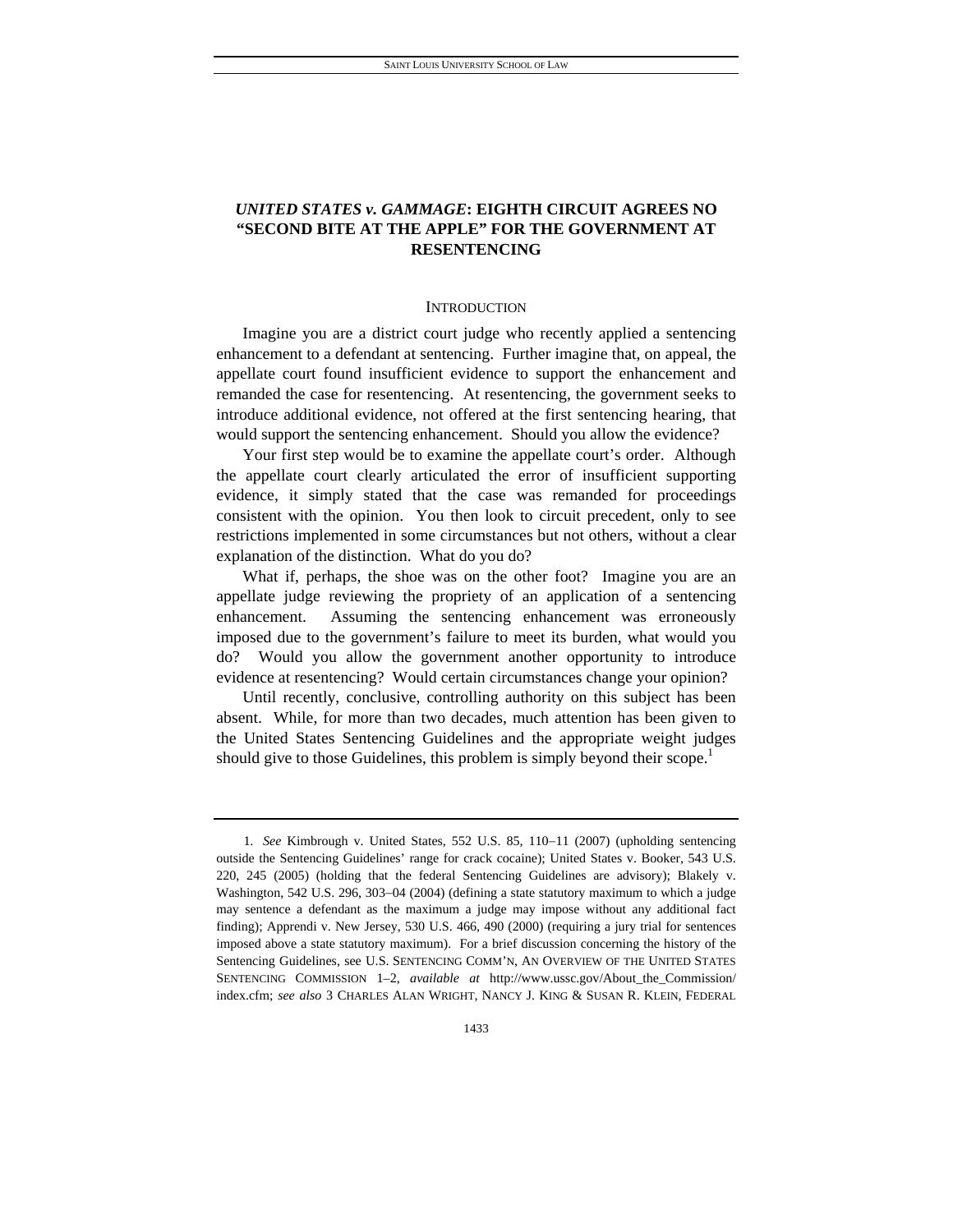Thankfully, the Eighth Circuit recently provided clear guidelines for the admission of additional evidence upon resentencing. In *United States v. Gammage*, the Eighth Circuit correctly crafted a clear rule preventing the government, absent special circumstances, from making multiple attempts to present sufficient evidence for sentencing enhancements at resentencing.<sup>2</sup> In *Gammage*, the district court erroneously imposed a sentencing enhancement under the Armed Career Criminal Act  $("ACCA")$ .<sup>3</sup> In reversing, the Eighth Circuit limited the government to the existing record at resentencing. $4$  Unlike earlier, similar holdings, the Eighth Circuit discussed the applicable scope on resentencing and set forth guidelines for future courts in similar circumstances.<sup>5</sup>

Part I of this Note will discuss Eighth Circuit precedent prior to *Gammage*. Parts II and III will discuss the facts and holding of *Gammage*, as well as the legal principles that support the holding. Part IV of this Note will examine the current similarities and discrepancies among the circuits with this rule. Finally, Part V will discuss the subsequent Eight Circuit applications of *Gammage*.

## I. CONFLICTING EIGHTH CIRCUIT PRECEDENT PRE-*GAMMAGE*

As an initial matter, Congress has prescribed, and courts have agreed, that district and appellate courts have the authority to resentence defendants in a variety of contexts. $6$  The general contours of this authority are prescribed by statute and are not limitless.<sup>7</sup> Unfortunately, Eighth Circuit precedent before *Gammage* inconsistently applied limitations at resentencing, which *Gammage* confronted.<sup>8</sup>

## *A. Sentencing Enhancements Generally*

In the federal context, a sentencing enhancement is ordinarily either statutorily authorized or provided for in the Sentencing Guidelines, as

PRACTICE AND PROCEDURE § 526.1 (3d ed. 2004) (summarizing the history and application of the Guidelines).

<sup>2. 580</sup> F.3d 777, 779-80 (8th Cir. 2009).

<sup>3</sup>*. Id.* at 778–79; *see* 18 U.S.C. § 924(e)(1) (2006).

<sup>4</sup>*. Gammage*, 580 F.3d at 779.

<sup>5.</sup> *Id.* at 779-80.

<sup>6</sup>*. See, e.g.*, United States v. Cornelius, 968 F.2d 703, 706–07 (8th Cir. 1992) (remanding the case for resentencing to determine whether an enhanced sentence was proper).

<sup>7</sup>*. See infra* Part I.B.

<sup>8</sup>*. Compare, e.g.*, *Cornelius*, 968 F.2d at 706 (8th Cir. 1992) (refraining from limiting the scope of resentencing), *with* United States v. Hudson, 129 F.3d 994, 995 (8th Cir. 1997) (per curiam) (applying limitations on the scope of resentencing). *See also infra* Part I.D (discussing inconsistent applications of resentencing limitations in recent Eighth Circuit precedent).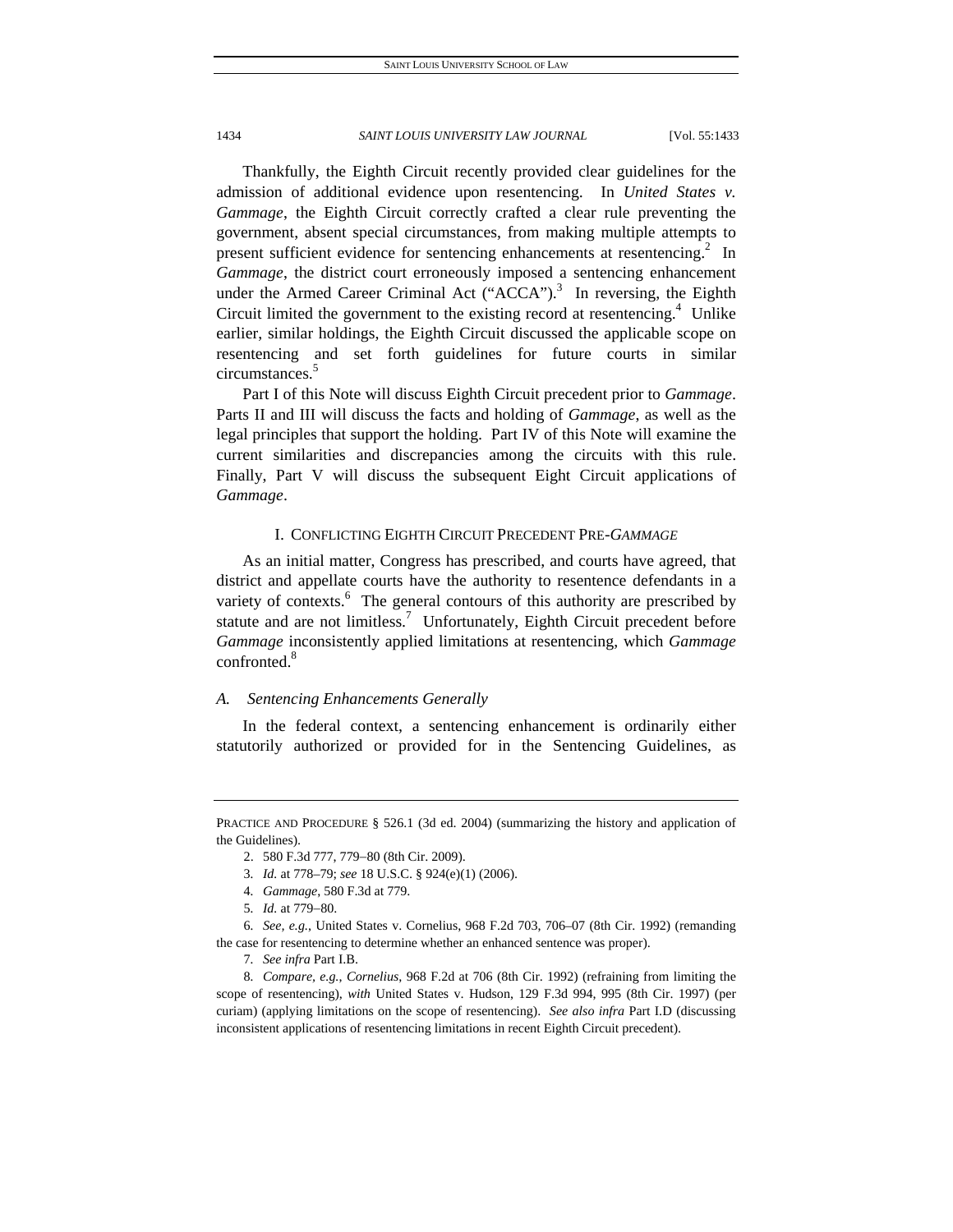promulgated by the United States Sentencing Commission.<sup>9</sup> A statutory sentencing enhancement imposes a stiffer mandatory minimum sentence after a defendant has committed the requisite predicate  $\arctan 10$  For example, the ACCA provides a mandatory minimum of fifteen years imprisonment if the defendant violated the requisite statute three times.<sup>11</sup> In sum:

Various statutes provide for the enhancement of a sentence when certain criteria are present. Such a statute does not create a separate crime. It sets a mandatory minimum sentence, and increases the underlying sentence rather than imposing a distinct additional sentence. The terms "aggravating factors," "enhancing factors," "sentence enhancement factors," and "enhancement facts" mean the same thing and may be used interchangeably.<sup>12</sup>

A federal sentence is calculated via the Guidelines typically by analysis of "objective factors such as criminal history, acceptance of responsibility, weight of drug in drug cases, etc. These factors are put into a grid, and a sentence within a very limited range is derived. The Guidelines provide some bases for departure, but the specific departures are limited."<sup>13</sup>

The prosecutor has wide latitude to seek a sentence higher than provided in the Guidelines, although the sentencing judge retains authority over the final sentencing decision. $^{14}$ 

*Id.*

 13. STEPHEN A. SALTZBURG & DANIEL J. CAPRA, AMERICAN CRIMINAL PROCEDURE: CASES AND COMMENTARY 1433 (Am. Casebook Ser., 8th ed. 2007).

 <sup>9.</sup> The United States Sentencing Commission is:

An independent commission in the judicial branch of the federal government responsible for setting and regulating guidelines for criminal sentencing in federal courts and for issuing policy statements about their application. The President appoints its members with the advice and consent of the Senate. It was created under the Sentencing Reform Act of 1984.

BLACK'S LAW DICTIONARY 1571–72 (8th ed. 2004).

<sup>10</sup>*. See, e.g.*, 18 U.S.C. § 924(e)(1) (2006) (imposing a mandatory minimum sentence of fifteen years for defendants who violate 18 U.S.C.  $\S$  922(g) and who have three previous convictions for a violent felony or a serious drug offense, or both).

 <sup>11.</sup> The statute provides:

In the case of a person who violates section  $922(g)$  of this title and has three previous convictions by any court referred to in section  $922(g)(1)$  of this title for a violent felony or a serious drug offense, or both, committed on occasions different from one another, such person shall be fined under this title and imprisoned not less than fifteen years, and, notwithstanding any other provision of law, the court shall not suspend the sentence of, or grant a probationary sentence to, such person with respect to the conviction under section 922(g).

 <sup>12. 24</sup> C.J.S. *Criminal Law* § 2104 (2006) (internal citations omitted).

<sup>14</sup>*. Id.*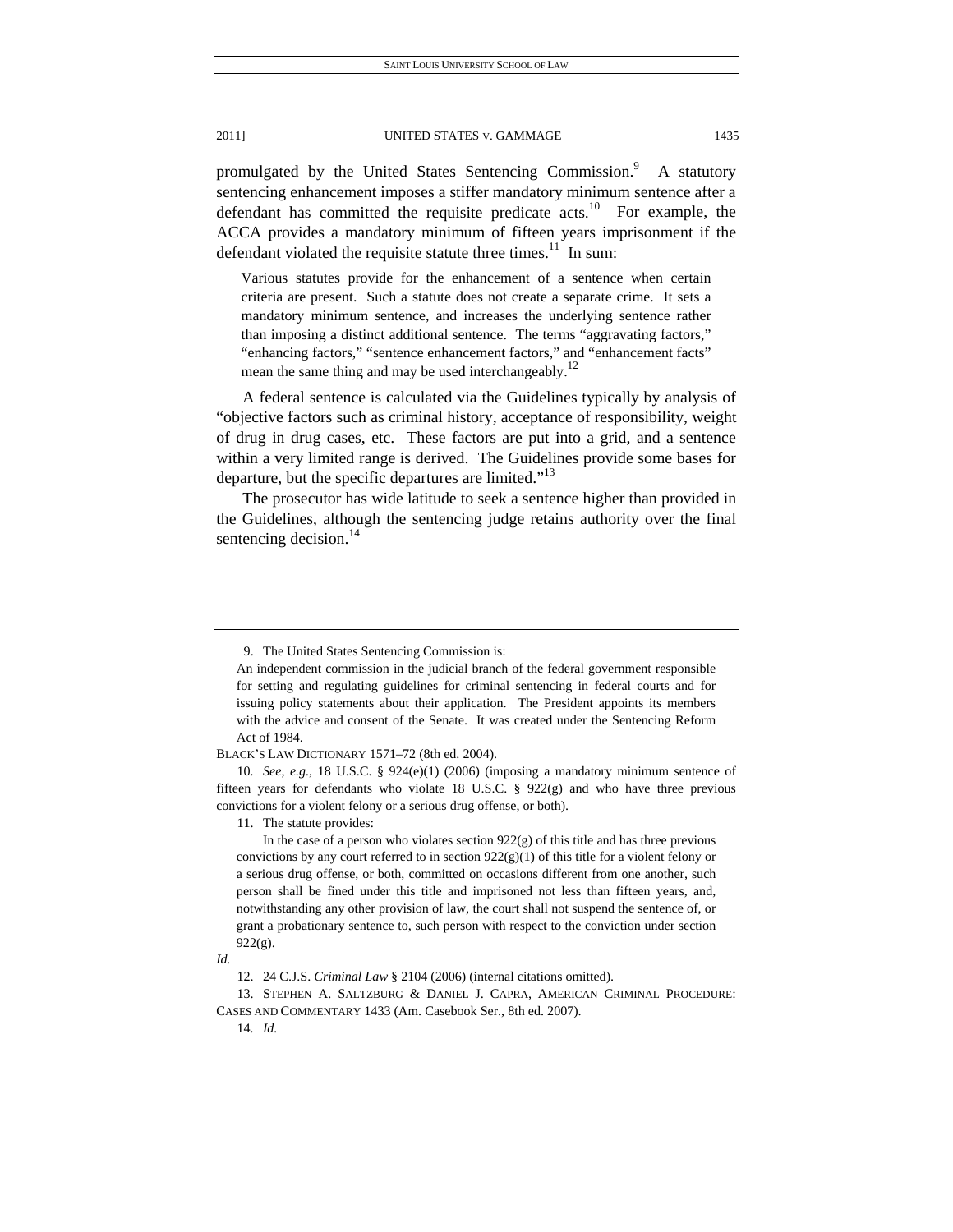## *B. Resentencing is Generally Constitutionally Permissive*

An appellate court has the authority to set aside a sentence and remand the case for resentencing if the sentence:

[W]as imposed in violation of law or imposed as a result of an incorrect application of the sentencing guidelines . . . [or] is outside the applicable guideline range and the district court failed to provide the required statement of reasons in the order of judgment and commitment, or the departure is based on an impermissible factor, or is to an unreasonable degree, or the sentence was imposed for an offense for which there is no applicable sentencing guideline and is plainly unreasonable  $\dots$ <sup>1</sup>

In all other circumstances, the appellate court must affirm the sentence.<sup>16</sup>

Additional provisions are available for the district court to immediately correct the defendant's sentence<sup>17</sup> or to reduce the defendant's sentence, upon motion by the government, for providing substantial assistance to the government.<sup>18</sup> A defendant has an absolute right to appeal his or her sentence even if the defendant pleaded guilty.<sup>19</sup>

It would seem that resentencing violates a defendant's rights against double jeopardy. It is well-established, however, that multiple sentencing hearings do not violate a defendant's constitutional right against double jeopardy.<sup>20</sup> The Supreme Court has specifically held that resentencing does not implicate double jeopardy concerns unless the defendant has a legitimate "expectation of finality in the original sentence."<sup>21</sup> The Eighth Circuit has accordingly recognized that resentencing generally does not constitute double jeopardy.<sup>22</sup> The Eighth Circuit has also explained that "permitting resentencing under present federal practice does little if any harm to the

 <sup>15. 18</sup> U.S.C. § 3742(f)(1), (2) (2006). In this instance, the appellate court must also "state specific reasons for its conclusions." *Id.* § 3742(f)(2).

<sup>16</sup>*. Id.* § 3742(f)(3).

 <sup>17.</sup> FED R. CRIM. P. 35(a) ("Within 14 days after sentencing, the court may correct a sentence that resulted from arithmetical, technical, or other clear error.").

<sup>18</sup>*. Id.* R. 35(b) ("[T]he court may reduce a sentence if the defendant, after sentencing, provided substantial assistance in investigating or prosecuting another person.").

<sup>19.</sup> *Id.* R.  $32(j)(1)(B)$ . For greater discussion on the interplay between the Sentencing Guidelines and downward departures for substantial assistance, see I. India Geronimo, Comment, *"Reasonably Predictable": The Reluctance to Embrace Judicial Discretion for Substantial Assistance Departures*, 33 FORDHAM URB. L.J. 1321 (2006).

<sup>20</sup>*. See infra* Part III.A.

 <sup>21.</sup> United States v. DiFrancesco, 449 U.S. 117, 139 (1980).

<sup>22</sup>*. See, e.g.*, United States v. Alton, 120 F.3d 114, 116 (8th Cir. 1997) (upholding the district court's sentence correction); *see also* United States v. Handa, 122 F.3d 690, 692 (9th Cir. 1997) (holding that resentencing to impose an enhancement previously barred by a separate conviction did not constitute double jeopardy); United States v. Shue, 825 F.2d 1111, 1115 (7th Cir. 1987) (finding no double jeopardy at resentencing because the defendant had no legitimate expectation of finality).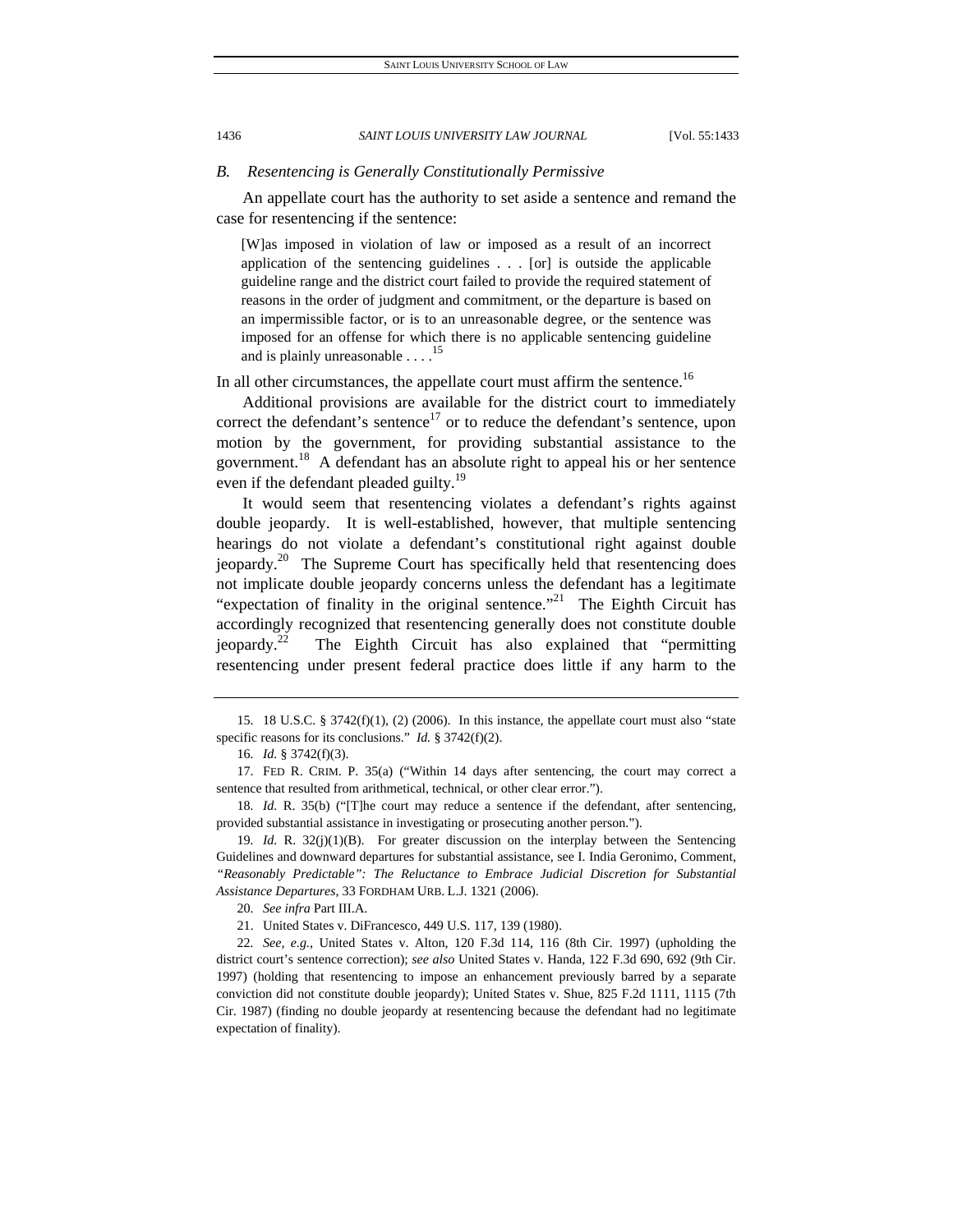interests served by the Double Jeopardy Clause. $123$  Although the government is generally not prohibited from retrying a defendant who has successfully appealed his or her first conviction because of some error in the proceedings,  $24$ "the Double Jeopardy Clause bars retrial when a conviction is reversed due to insufficient evidence, because that decision is functionally equivalent to an acquittal."<sup>25</sup> Nevertheless, the courts have been reluctant to apply this holding in all situations.<sup>26</sup>

## *C. Limits on Resentencing Permissive*

When setting aside a defendant's sentence and remanding the case for resentencing, an appellate court has the authority to provide "such instructions as the court considers appropriate."<sup>27</sup> This power coincides with the power of the Supreme Court and appellate courts to, upon lawful review, remand the case and mandate additional proceedings as justice may require.<sup>28</sup> The Eighth Circuit has recognized and examined its authority to limit the district court at resentencing: "Once a sentence has been vacated or a finding related to sentencing has been reversed and the case has been remanded for resentencing, the district court can hear any relevant evidence on that issue that it could have heard at the first hearing."<sup>29</sup> The Eighth Circuit has recognized, however, that it has "[o]n occasion . . . remanded with instructions to resentence a defendant on the existing record because the government, in the first sentencing proceeding, violated clearly settled legal principles  $\dots$ ."<sup>30</sup> Indeed, the court has the ability to "remand for resentencing 'with instructions to resentence the defendant on the existing record"<sup>31</sup> in addition to its ability to "remand

 <sup>23.</sup> Woodall v. United States, 72 F.3d 77, 80 (8th Cir. 1995).

<sup>24</sup>*. Id.* at 78 (quoting Lockhart v. Nelson, 488 U.S. 33, 38 (1988)).

<sup>25</sup>*. Id.* (citing Burks v. United States, 437 U.S. 1, 18 (1978)).

 <sup>26.</sup> In *Woodall*, the Eighth Circuit noted that the U.S. Supreme Court has applied the bar to death penalty sentencing procedures while the Eighth Circuit has applied the bar to Missouri and Arkansas habitual offender enhancement statutes; however, the court declined to extend it further. *Id.* at 78–79. The court noted that those statutes "required proof beyond a reasonable doubt of all essential sentencing facts." *Id.*; *see also* Harrison v. Gillespie, 596 F.3d 551, 562 (9th Cir. 2010) (quoting Bullington v. Missouri, 451 U.S. 430, 439 (1981)) ("The Double Jeopardy Clause applies to capital sentencing proceedings that 'have the hallmarks of the trial on guilt or innocence.'").

 <sup>27. 18</sup> U.S.C. § 3742(f)(2)(A) (2006).

 <sup>28. 28</sup> U.S.C. § 2106 (2006). The statute further allows the Supreme Court or an appellate court to "affirm, modify, vacate, set aside or reverse any judgment, decree, or order of a court lawfully brought before it for review." *Id.*

 <sup>29.</sup> United States v. Cornelius, 968 F.2d 703, 705 (8th Cir. 1992) (citing United States v. Smith, 930 F.2d 1450, 1456 (10th Cir. 1991), *cert. denied*, 502 U.S. 879 (1991)).

 <sup>30.</sup> United States v. Dunlap, 452 F.3d 747, 749 (8th Cir. 2006).

 <sup>31.</sup> United States v. Kendall, 475 F.3d 961, 964 (8th Cir. 2007) (quoting *Dunlap*, 452 F.3d at 749).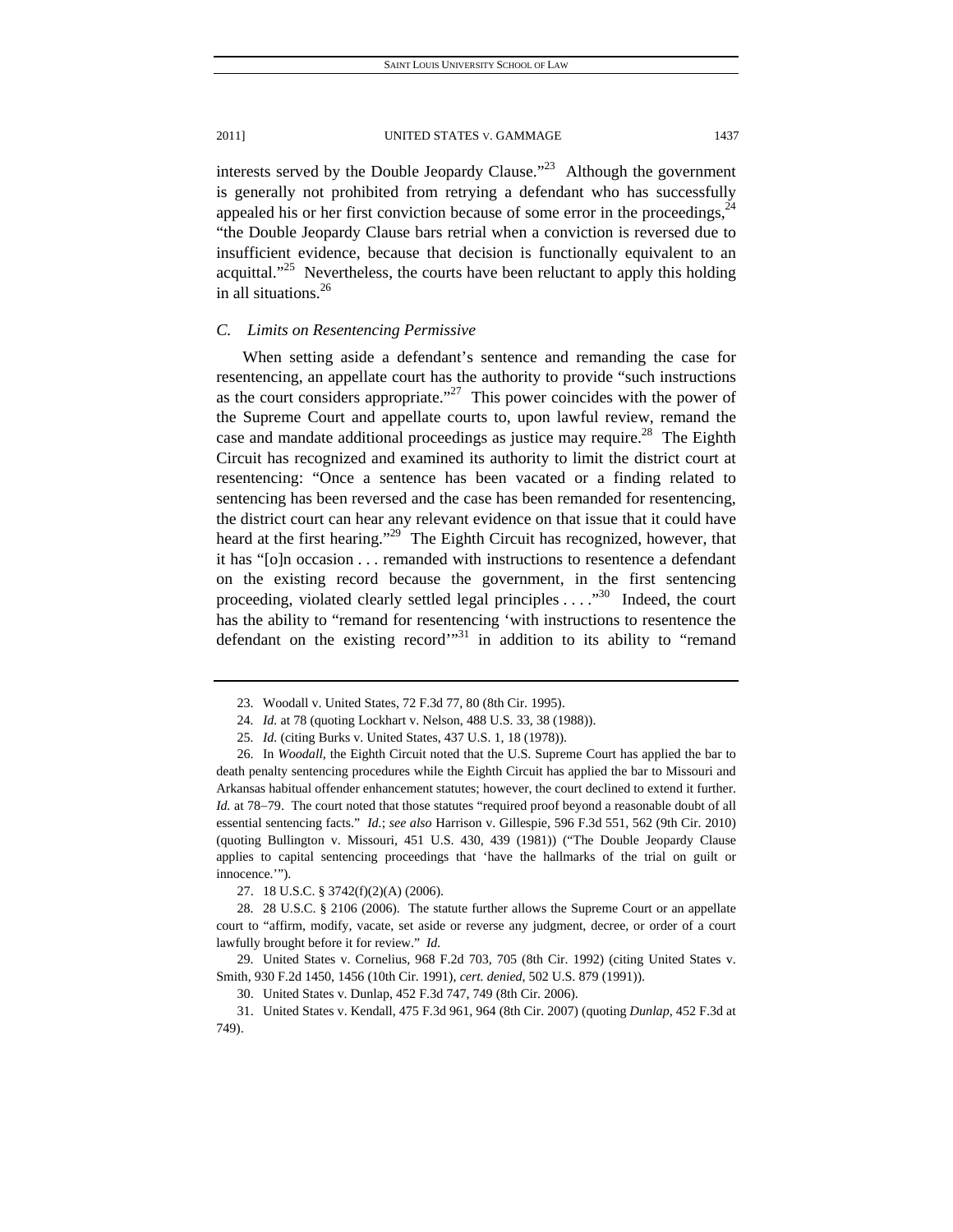'without placing any limitations on the district court [in which case it] can hear any relevant evidence  $\dots$  that it could have heard at the first hearing.<sup> $32$ </sup> The district court must consult the appellate court's opinion to properly determine the applicable scope of remand.<sup>33</sup> This inquiry is necessary because "[o]n remand for resentencing, all issues decided by the appellate court become the law of the case, and the sentencing court is bound to proceed within the scope of any limitations imposed  $\dots$  by the appellate court.<sup>34</sup>

## *D. Eighth Circuit Uncertainty*

Although the court's *authority* to limit the district court on resentencing is well-settled, inconsistent *application* of that authority led to incompatible, irreconcilable results. A series of cases in the last two decades, while recognizing the ability to impose limitations at resentencing, failed to articulate a clear standard for limitations and, in some cases, failed to apply any limiting standard.

## 1. *United States v. Cornelius*

In *Cornelius*, the court contemplated the scope of resentencing after remanding the case to the district court for determination of the defendant's status as an armed career criminal based on a breaking and entering conviction.<sup>35</sup> After a jury convicted the defendant of illegally possessing a firearm, the government sought to enhance the defendant's sentence under the ACCA and the career offender enhancement in the Sentencing Guidelines.<sup>36</sup> The district court initially declined to impose the ACCA enhancement because the defendant's prior breaking and entering conviction did not constitute a predicate felony under the  $ACCA$ <sup>37</sup> The district court did, however, classify the defendant as a career offender and sentenced the defendant to ten years

<sup>32</sup>*. Id.* (alteration in original) (quoting *Dunlap*, 452 F.3d at 750); *see also* United States v. Pepper, 570 F.3d 958, 963 (8th Cir. 2009) (explaining that the appellate court has "two options: (1) [the appellate court] may remand the case with instructions limiting the scope of the district court's discretion, or (2) [the appellate court] may remand without placing any limitations on the district court's discretion").

<sup>33</sup>*. Kendall*, 475 F.3d at 964.

<sup>34</sup>*. Id.* (alteration in original) (quoting United States v. Curtis, 336 F.3d 666, 669 (8th Cir. 2003)).

 <sup>35.</sup> United States v. Cornelius, 968 F.2d 703, 705 (8th Cir. 1992).

<sup>36</sup>*. Id.* at 704; *see* 18 U.S.C. § 924(e) (2006) (stating that a person who has been convicted of three previous violent felonies or serious drug offenses will be imprisoned for no less than fifteen years for a subsequent conviction); U.S. SENTENCING GUIDELINES MANUAL § 4B1.1 (2009) (defining "career offender" and providing the minimum amount of time a person will be imprisoned based on the offense).

<sup>37</sup>*. Cornelius*, 968 F.2d at 704.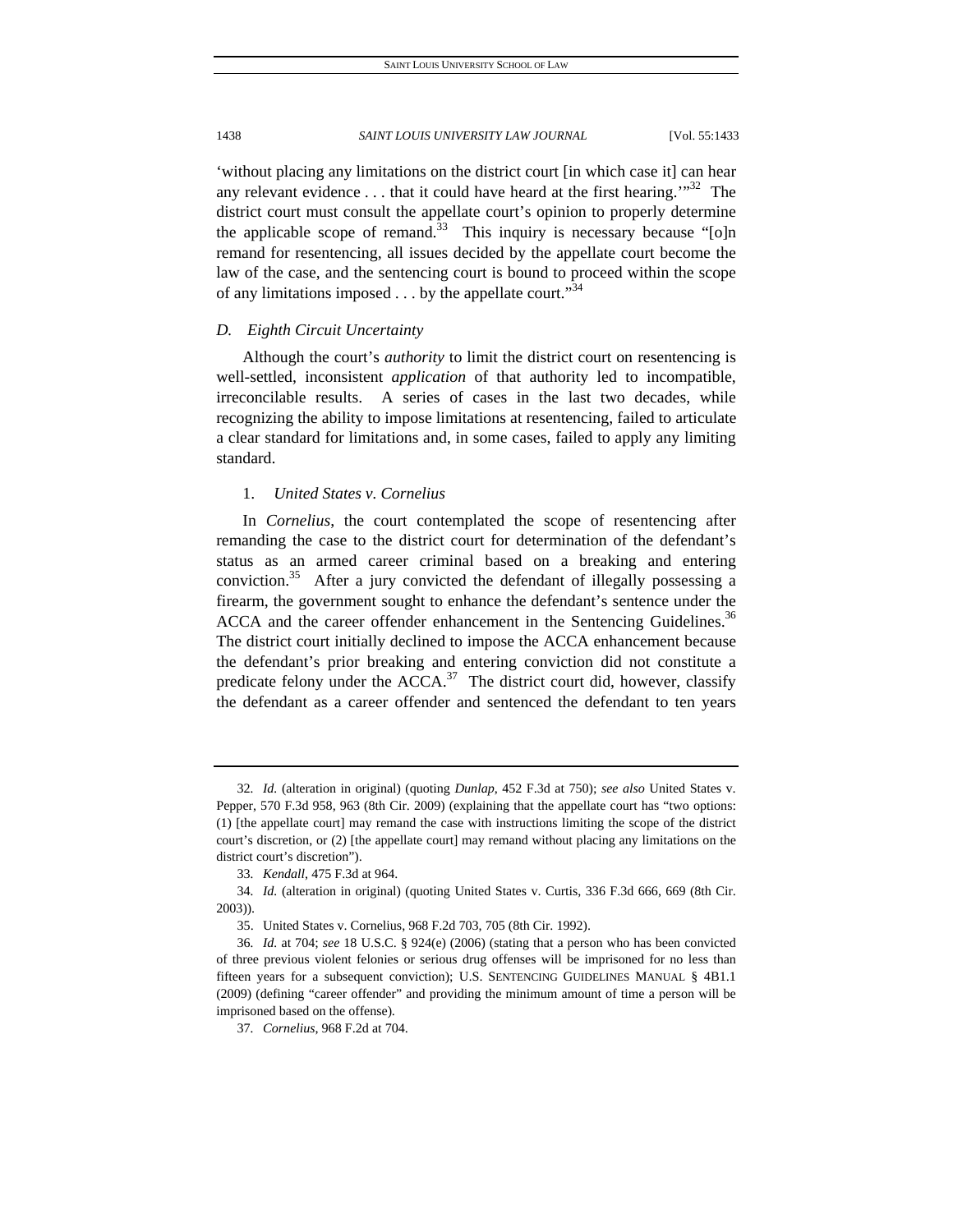imprisonment.<sup>38</sup> The government appealed, and the Eighth Circuit found the defendant's prior breaking and entering conviction sufficient under the ACCA, remanding the case to the district court for resentencing.<sup>39</sup> At resentencing, the district court did not allow the defendant to present additional evidence in his defense, stating that the Eighth Circuit's mandate limited the court to determine the proper sentence, and sentenced the defendant to thirty years imprisonment.<sup>40</sup> The defendant appealed, arguing that the district court was free to consider additional evidence at resentencing.<sup>41</sup>

In contemplating the defendant's appeal, the Eighth Circuit noted that, generally, a district court can hear additional relevant evidence at resentencing that it could have heard at the first hearing.<sup>42</sup> But, the court recognized its ability to limit the district court at resentencing: "The sentencing court must, however, *adhere to any limitations imposed on its function at resentencing by the appellate court.*"<sup>43</sup> The court then examined its earlier mandate and acknowledged that it did explicitly hold that the defendant was a career offender under the Sentencing Guidelines.<sup>44</sup> However, it held that the district court erred because the mandate did not state that the defendant was an armed career criminal under the ACCA, but rather only stated that the prior breaking and entering conviction qualified as a predicate conviction.<sup>45</sup>

In sum, *Cornelius* recognized the Eighth Circuit's authority to limit the scope of resentencing, although there the court did not impose such a limitation.<sup>46</sup>

## 2. *United States v. Hudson*

In *Hudson*, the defendant pleaded guilty for conspiring to distribute methamphetamine, in violation of 21 U.S.C.  $\S$ § 841(a)(1) and 846.<sup>47</sup> She received a sentencing enhancement for possessing a firearm in connection with her crime, pursuant to the Sentencing Guidelines Manual Section

42*. Cornelius*, 968 F.2d at 705.

<sup>38</sup>*. Id.*

<sup>39</sup>*. Id.*

<sup>40</sup>*. Id.* at 704–05.

<sup>41</sup>*. Id.* at 705.

<sup>43</sup>*. Id.* (emphasis added).

<sup>44</sup>*. Id.* at 706.

<sup>45</sup>*. Id.* at 705–06.

<sup>46</sup>*. Id.*

 <sup>47.</sup> United States v. Hudson, 129 F.3d 994, 994 (8th Cir. 1997) (per curiam). *See* 21 U.S.C. § 841(a)(1) (2006) (outlawing the manufacturing or distribution of controlled substances); *id.* § 846 (2006) (stating that anyone who conspires to commit a drug offense can receive the same sentence as someone who actually committed it).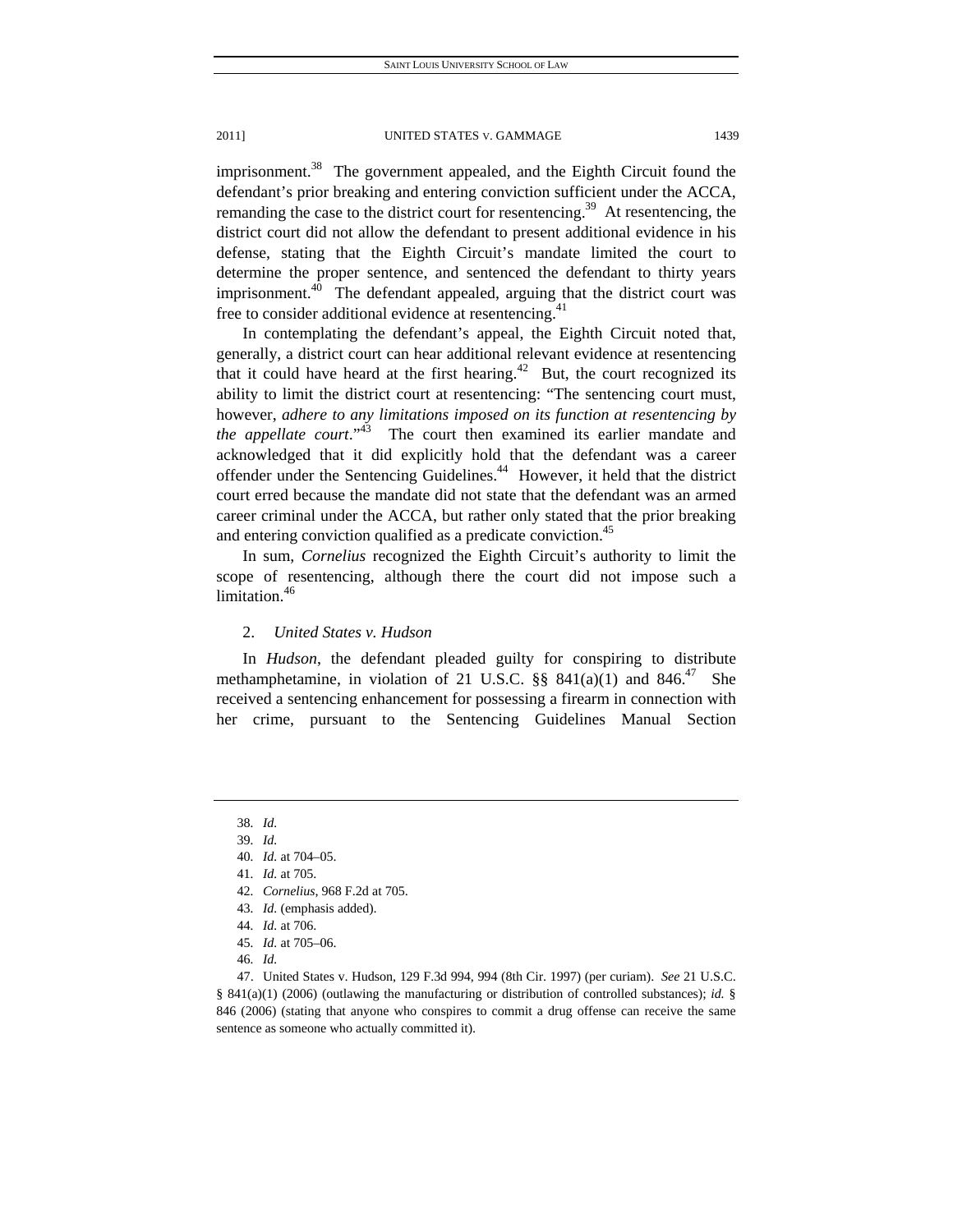$2D1.1(b)(1).<sup>48</sup>$  The defendant objected to the enhancement and denied that she possessed a firearm on the requisite dates.<sup>49</sup> The district court denied the defendant's objections and imposed the enhancement.<sup>50</sup> The Eighth Circuit reversed, explaining that the district court's finding lacked support in its record and was therefore clearly erroneous.<sup>51</sup> In remanding the case, the court restricted the parties to "the existing sentencing record, with no opportunity for either party to reopen or add to that record." $52$  The court explained that it imposed the restriction "[b]ecause [the court] . . . clearly stated the governing principles as to when and how disputed sentencing facts must be proved  $\dots$ ."<sup>53</sup> The court also noted that if the government failed to make evidence part of the sentencing record in the district court, then "it may not be made part of the sentencing record on remand."<sup>54</sup>

Thus, *Hudson* is an instance where the Eighth Circuit both recognized and applied limitations on the scope of resentencing. The court grounded its holding on the unambiguous requirements at sentencing and the government's lack of a valid excuse for failing to meet those requirements.<sup>55</sup>

## 3. *United States v. Poor Bear*

In *Poor Bear*, the defendant pleaded guilty to unlawfully touching a fifteen-year-old female while she was sleeping, in violation of 18 U.S.C. §  $2244(a)(2)$ <sup>56</sup> At sentencing, the district court enhanced the defendant's sentence under the Criminal Sexual Abuse provision rather than the Abusive Sexual Contact provision, which resulted in a higher sentence.<sup>57</sup> The government and the defendant had agreed to the Abusive Sexual Contact enhancement, and the government did not seek the Criminal Sexual Abuse enhancement.<sup>58</sup> The presentence report ("PSR"), however, recommended the Criminal Sexual Abuse enhancement, and after calling the FBI agent who interviewed the defendant to testify, the district court applied the Criminal

<sup>48</sup>*. Hudson*, 129 F.3d at 994; *see* U.S. SENTENCING GUIDELINES MANUAL § 2D1.1(b)(1) (1995) (stating that if the accused was in possession of a dangerous weapon when apprehended, his or her sentence will be enhanced by two levels).

<sup>49</sup>*. Hudson*, 129 F.3d at 994.

<sup>50</sup>*. Id.* at 994–95 (noting that the district court ultimately imposed the enhancement after finding that Hudson did possess a firearm in connection with her drug offense).

<sup>51</sup>*. Id.* at 995. 52*. Id.* (footnote omitted).

<sup>53</sup>*. Id.*

<sup>54</sup>*. Hudson*, 129 F.3d at 995 n.1.

<sup>55</sup>*. Id.*

 <sup>56.</sup> United States v. Poor Bear, 359 F.3d 1038, 1039 (8th Cir. 2004); *see* 18 U.S.C. § 2244(a)(2) (2000) (stating that if someone has unlawful sexual contact with another, that person will be fined and/or imprisoned for up to three years).

<sup>57</sup>*. Poor Bear*, 359 F.3d at 1039–40.

<sup>58</sup>*. Id.* at 1039.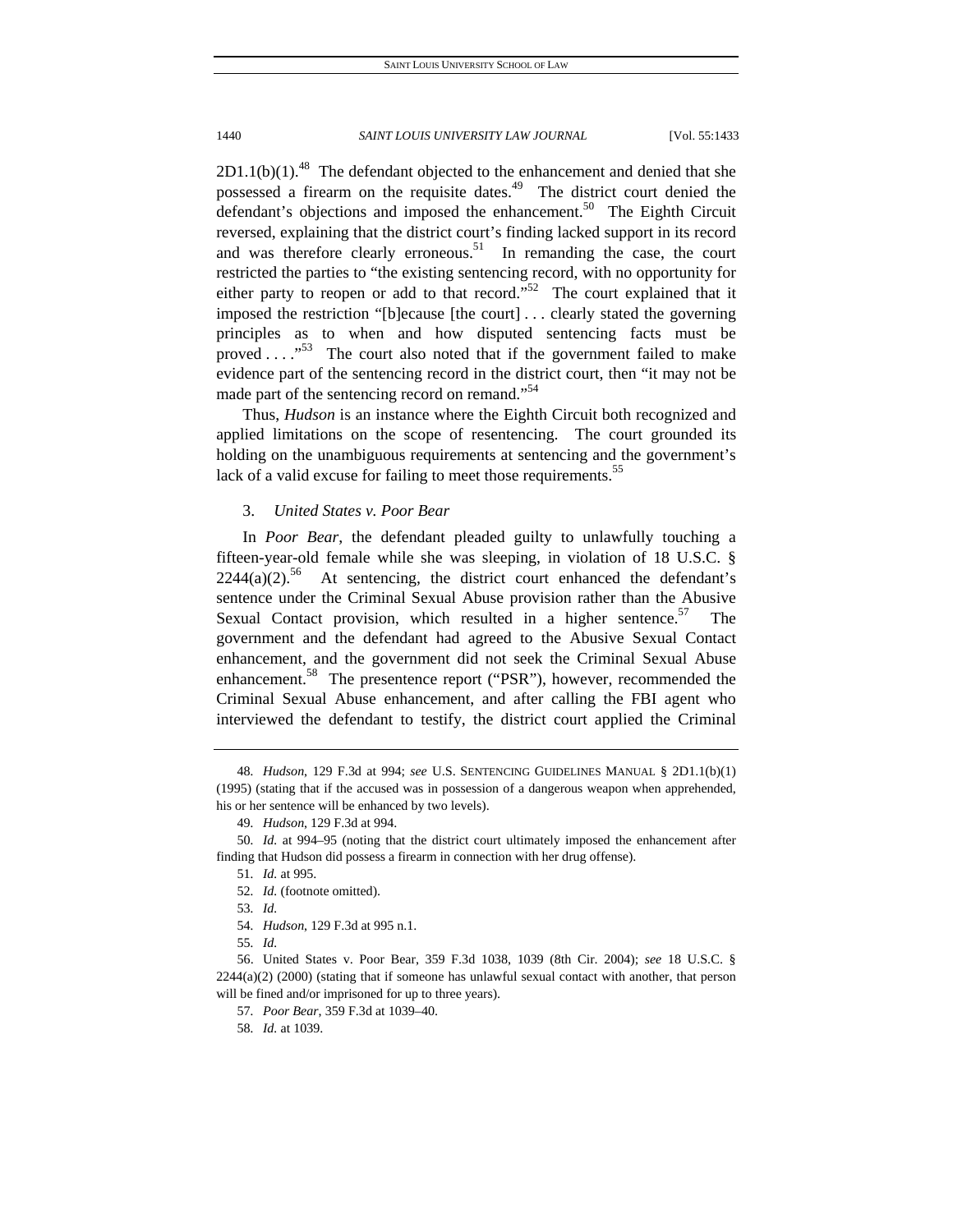Sexual Abuse enhancement, sentencing the defendant to three years imprisonment.<sup>59</sup>

The defendant appealed the imposition of the Criminal Sexual Abuse enhancement, citing a lack of evidence supporting the enhancement.<sup>60</sup> The Eighth Circuit found insufficient evidence supporting the enhancement, as the only permissive evidence to support the enhancement was the FBI agent's testimony.<sup>61</sup> When the Eighth Circuit remanded the case for resentencing, it limited the district court to the existing record "without the opportunity to reopen or add to the record," because the sentencing enhancement requirements were undisputed, yet the predicate facts were clearly unproven by the government at sentencing. $62$ 

In sum, *Poor Bear* is in accord with *Hudson* in that the court limited the government to the existing record at resentencing because the sentencing enhancement requirements were unambiguous, and the government failed to meet those requirements.<sup>63</sup>

## 4. *United States v. Dunlap*<sup>64</sup>

In *Dunlap*, the defendant pleaded guilty to unlawfully possessing pseudoephedrine with knowledge that it would be used to manufacture methamphetamine.<sup>65</sup> The district court sentenced the defendant for possessing 27.8 grams of pseudoephedrine, despite the defendant's objection.<sup>66</sup> The defendant successfully appealed his sentence in light of the Supreme Court's holding in *United States v. Booker*. At resentencing, however, the government introduced additional evidence to establish the requisite drug quantity, and the district court again imposed the same sentence.<sup>68</sup>

The defendant again appealed, this time arguing the government should not have been allowed to introduce new evidence at resentencing.<sup>69</sup> Because the Eighth Circuit gave no limiting instruction to the district court, the government

<sup>59</sup>*. Id.* at 1040.

<sup>60</sup>*. Id.*

<sup>61</sup>*. Id.* at 1041. Although the PSR contained allegations relevant to the sentencing enhancement determination, the PSR cannot be used as evidence. *Id.* (citing United States v. Wise, 976 F.2d 393, 404 (8th Cir. 1992) (en banc)).

<sup>62</sup>*. Poor Bear*, 359 F.3d at 1043–44.

<sup>63</sup>*. Id.*

 <sup>64. 452</sup> F.3d 747 (8th Cir. 2006).

 <sup>65.</sup> United States v. Dunlap, 452 F.3d 747, 748 (8th Cir. 2006). The defendant pleaded guilty to violating 21 U.S.C. § 841(c)(2). *Id.*

<sup>66</sup>*. Id.*

<sup>67</sup>*. Id*. As the court explained, *Booker* "held that the federal sentencing guidelines did not violate the sixth amendment so long as they were applied in an advisory manner." *Id.* at 749; *see also* United States v. Booker, 543 U.S. 220 (2005).

<sup>68</sup>*. Dunlap*, 452 F.3d at 748.

<sup>69</sup>*. Id.* at 748.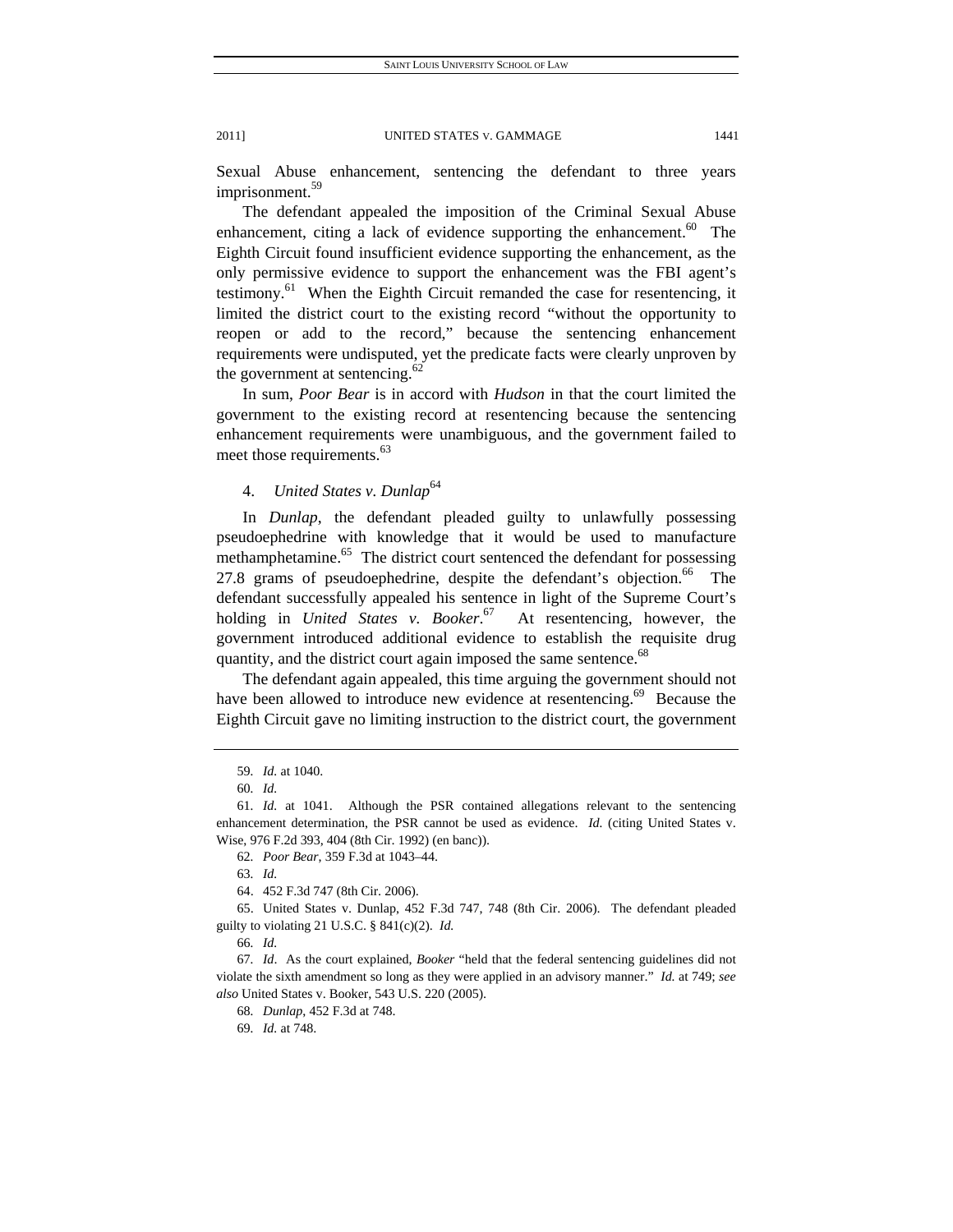could present new evidence at resentencing.<sup>70</sup> The court noted that the government and trial judge had reasonably interpreted the defendant's objections narrowly, so that the government had not been put on notice that it would have to put on evidence of quantity at the initial sentencing hearing.<sup>71</sup>

*Dunlap* expanded the prior line of resentencing cases in the Eighth Circuit. The court again recognized its authority to limit the resentencing scope, but found no such limitations because the court had not expressly imposed them and because the government was not sufficiently notified of its evidentiary deficiency at the first sentencing hearing.<sup>72</sup>

## 5. *United States v. Kendall*

In *Kendall*, the defendant pleaded guilty to possessing materials necessary to manufacture methamphetamine.<sup>73</sup> After applying the career offender sentencing enhancement, the district court sentenced the defendant to eightyfour months imprisonment.<sup>74</sup> The defendant successfully appealed his sentence, but on remand the district court judge again imposed an eighty-fourmonth sentence.<sup>75</sup> The Eighth Circuit again vacated the defendant's sentence, citing insufficient evidence for the upward variation.<sup>76</sup> On remand, the district court allowed the government to introduce evidence to establish the defendant's prior disputed D.W.I. offense, classified as a crime of violence, thereby supporting the career offender sentencing enhancement.<sup>77</sup> The Eighth Circuit set no limits defining the scope of resentencing in its mandate.<sup>78</sup> The defendant again appealed his sentence.<sup>79</sup>

*Id.* (internal citations omitted).

<sup>70.</sup> *Id.* at 749-50.

<sup>71</sup>*. Id.* at 750. The court explained:

Because nothing in our original remand order precluded the government from presenting its evidence at resentencing, we cannot say that the district court erred in allowing it to do so.

We also think that the circumstances at the first sentencing in this case explain the government's failure to present evidence at that time. Once the court made its tentative findings in advance of the sentencing hearing and the defendant did not file a motion in opposition to them, the government had no reason to believe that it would be required to put on evidence at the sentencing proceeding.

<sup>72</sup>*. Id.*

 <sup>73.</sup> United States v. Kendall, 475 F.3d 961, 963 (8th Cir. 2007). The defendant pleaded guilty to violating 21 U.S.C. § 843(a)(6). *Id.*

<sup>74</sup>*. Id.* The sentencing enhancement was pursuant to the U.S. Sentencing Guidelines Manual Section 4B1.1. *Id.*

<sup>75</sup>*. Id.* The Eighth Circuit overturned the defendant's sentence in light of recent cases in which the court held a D.W.I. offense was not a crime of violence. *Id.*

<sup>76</sup>*. Id.*

<sup>77</sup>*. Id.* at 963.

<sup>78</sup>*. Kendall*, 475 F.3d at 963.

<sup>79</sup>*. Id.*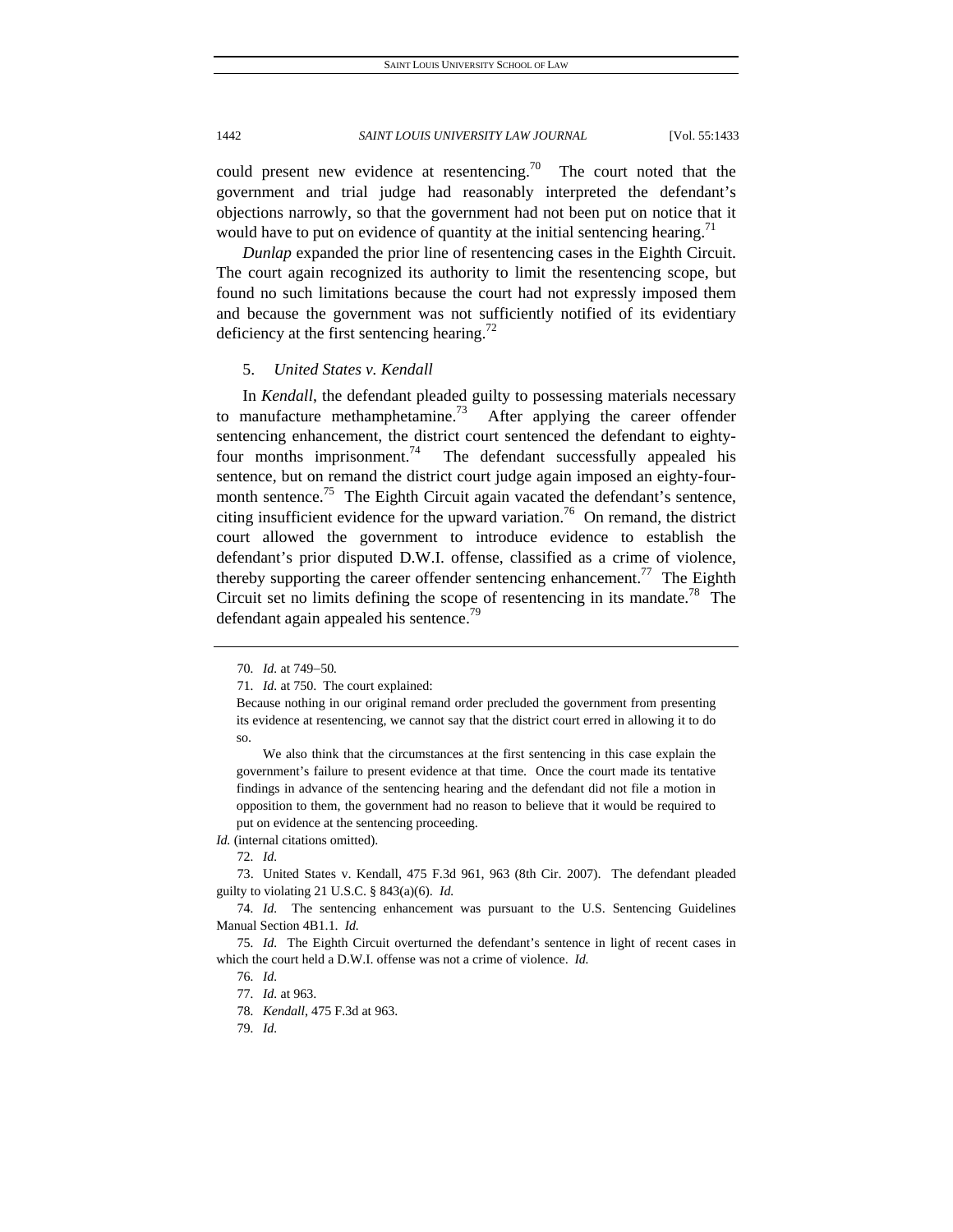In affirming the sentence, the Eighth Circuit explained there was insufficient information to determine whether the defendant's crime was a violent crime and additional information was, therefore, necessary. $80$  The Eighth Circuit also reasoned that it had not placed any "*express limitations*" on the district court's ability to consider evidence relevant to determining whether the defendant's crime was a crime of violence.<sup>81</sup>

*Kendall*, therefore, again recognized the court's ability to place limitations on the scope of resentencing, but as in *Cornelius*, the court did not impose any such limitations.<sup>82</sup> Additional evidence was also necessary in *Kendall* to determine whether the defendant's conviction satisfied the enhancement requirements.<sup>83</sup>

## 6. *United States v. Viezcas-Soto*

In *Viezcas-Soto*, the defendant pleaded guilty to illegal reentry after unlawfully reentering the United States following deportation.<sup>84</sup> The district court enhanced the defendant's sentence based on a prior unlawful sexual intercourse conviction in California.<sup>85</sup> The defendant appealed the imposition of the enhancement, arguing that his prior offense was not a violent felony, as required by the statutory enhancement.<sup>86</sup> The majority ultimately concluded that the district court improperly classified the prior conviction as a violent felony; therefore, it improperly applied the sentencing enhancement.<sup>87</sup> The majority then remanded the case for resentencing.<sup>88</sup>

In his dissent, Judge Gruender argued that the defendant's prior conviction was indeed a violent felony and that the court should affirm.<sup>89</sup> Judge Gruender concluded by noting that at resentencing, the district court would be allowed to hear any additional evidence regarding the classification of a prior crime that it could have heard at the first sentencing hearing.<sup>90</sup> Judge Gruender relied on

<sup>80</sup>*. Id.* at 964.

<sup>81</sup>*. Id.* (emphasis added).

<sup>82</sup>*. See Kendall*, 475 F.3d at 964.

<sup>83</sup>*. Id.*

 <sup>84.</sup> United States v. Viezcas-Soto, 562 F.3d 903, 905 (8th Cir. 2009).

<sup>85</sup>*. Id.*

<sup>86</sup>*. Id.* at 906. The enhancement was pursuant to the U.S. Sentencing Guidelines Manual Section 2L1.2(b)(1)(A)(ii). *Id.*

<sup>87</sup>*. Id.*

<sup>88</sup>*. Id.* at 908.

<sup>89</sup>*. Viezcas-Soto*, 562 F.3d at 916 (Gruender, J., dissenting).

<sup>90</sup>*. Id.* at 916 n.11 ("With respect to the scope of the resentencing proceeding that the Court has ordered, I note that the district court is free to consider additional evidence that may conclusively resolve the question whether [the defendant's] prior conviction for violating California's statutory rape law qualifies as a felony.").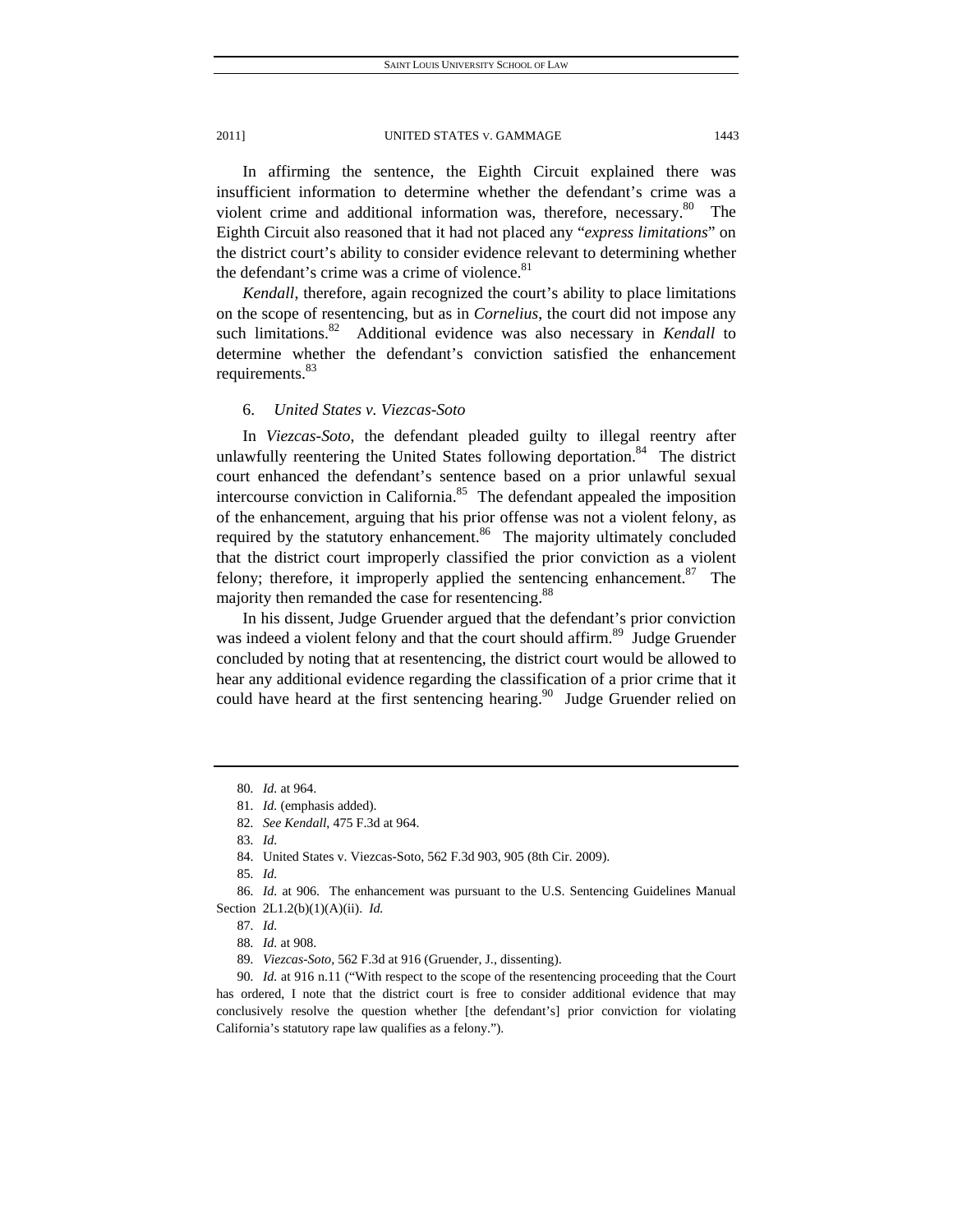the majority's failure to place any express limitations on the district court at resentencing. $91$ 

Although the discussion on the scope of resentencing is limited to a footnote in the dissent, *Viezcas-Soto* is another example of inconsistent application of the Eighth Circuit's resentencing standard.<sup>92</sup> No discussion was given in the majority's opinion as to the resentencing scope, and therefore, the default of no limitations was applied. $93$ 

As the above cases illustrate, the Eighth Circuit recognized and analyzed the resentencing scope issue but failed to articulate and consistently apply a governing standard. At the outer limits, when no express limitations are imposed, no limitations are inferred.<sup>94</sup> In cases where the record is clearly established, the court may be more inclined to impose limitations.<sup>95</sup> In cases where the record is less certain, the court may be less likely to place restrictions on the scope at resentencing.<sup>96</sup> An additional inquiry underlies this determination: whether the defendant or the district court sufficiently put the government on notice of its sentencing obligations.<sup>97</sup>

## II. EIGHTH CIRCUIT ARTICULATES RULE OF RESTRICTION

In *United States v. Gammage*,<sup>98</sup> the Eighth Circuit received another opportunity to limit the scope of resentencing on remand.<sup>99</sup> It found that the district court committed an error at sentencing.<sup>100</sup> Unlike in the aforementioned cases, the court in *Gammage* placed express limitations on the government at resentencing and thoroughly explained its reasoning.<sup>101</sup>

## *A. Background Facts*

The government tried, and the jury convicted, Mr. Gammage of illegally possessing a firearm after he had previously been convicted of domestic

<sup>91</sup>*. Id.*

<sup>92</sup>*. See supra* text accompanying notes 36–88.

<sup>93</sup>*. Viezcas-Soto*, 562 F.3d at 905–08 (majority opinion).

<sup>94</sup>*. See, e.g.*, United States v. Kendall, 475 F.3d 961, 964 (8th Cir. 2007) (recognizing no limitations because the court had not imposed any express limitations on the district court).

<sup>95</sup>*. See, e.g.*, United States v. Poor Bear, 359 F.3d 1038, 1043–44 (8th Cir. 2004) (holding that resentencing must be conducted on the existing sentencing record without the opportunity to reopen or add to the record).

<sup>96</sup>*. See, e.g.*, *Kendall*, 475 F.3d at 964 (implying that courts tend not to place restrictions where there is ambiguity in the record).

<sup>97</sup>*. See* United States v. Dunlap, 452 F.3d 747, 749–50 (8th Cir. 2006).

 <sup>98. 580</sup> F.3d 777 (8th Cir. 2009).

<sup>99</sup>*. Id.* at 778–79.

<sup>100</sup>*. Id.* at 778–79.

<sup>101</sup>*. Id.* at 779–80.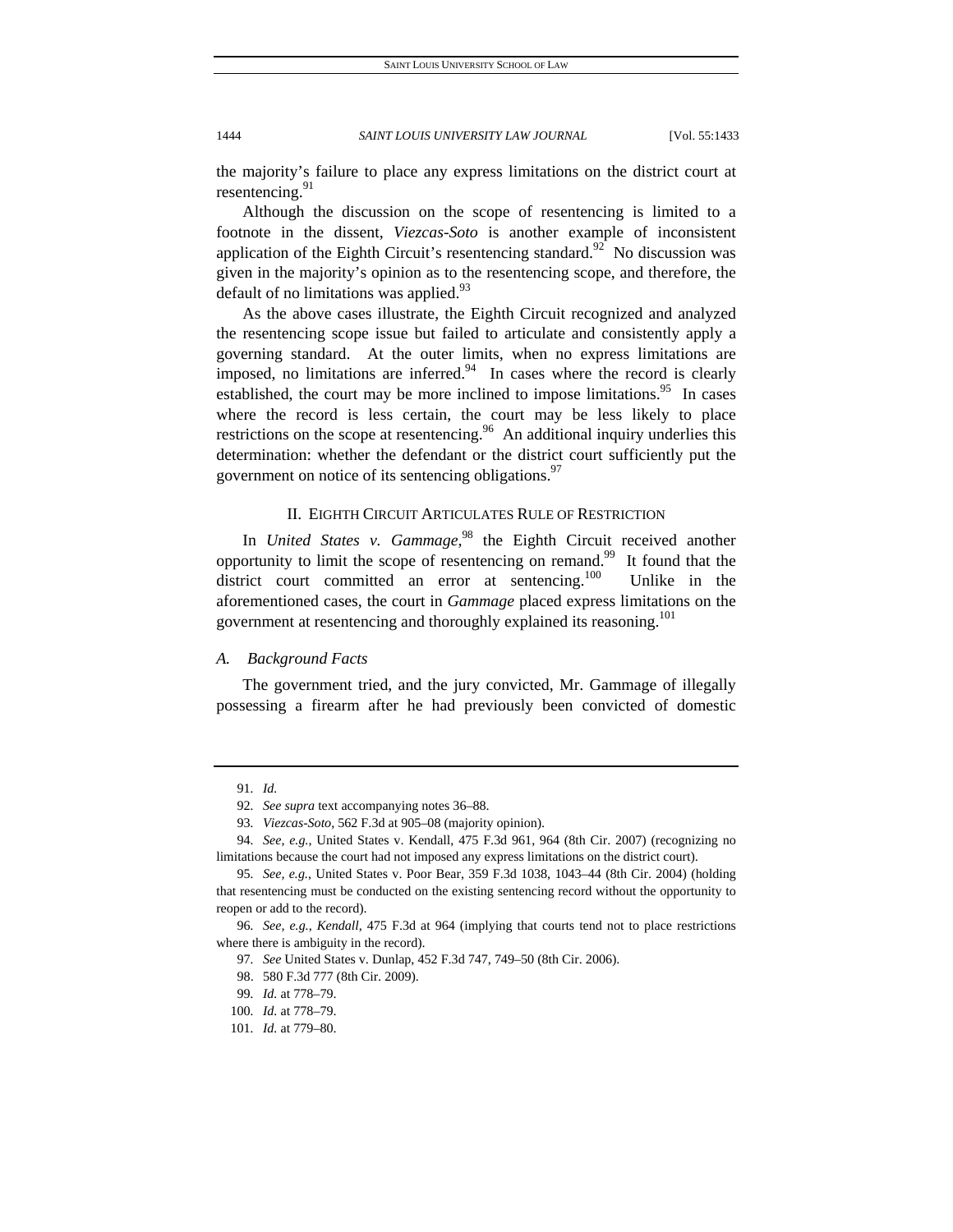violence.<sup>102</sup> At sentencing, the government sought to enhance Mr. Gammage's sentence based on his alleged three previous convictions of burglary.<sup>103</sup> The government introduced commitment orders<sup>104</sup> to establish two of the burglary convictions, both burglaries of houses, but introduced only the indictment for the third conviction, which alleged burglary of a pawn shop.<sup>105</sup> Despite Mr. Gammage's objection to the sufficiency of the evidence of the third conviction for enhancement, the district court granted the enhancement and sentenced Mr. Gammage to 180 months imprisonment.<sup>106</sup>

## *B. The District Court Incorrectly Applied the Sentencing Enhancement*

On appeal, the Eighth Circuit recognized that the government only introduced the indictment to prove the third conviction, and "an indictment is simply an accusation. It is not evidence of anything."<sup>107</sup> Thus, the indictment, standing alone, was insufficient to prove the third conviction.<sup>108</sup> The government tried to supplement the record with a copy of the commitment order for the alleged third conviction.<sup>109</sup> The government claimed that it had presented a copy of the commitment order to the district court judge in chambers.<sup>110</sup> But any such meeting was off the record, and the district court judge could not attest to the presence of the commitment order during any meeting.<sup>111</sup> Finally, the government argued that Mr. Gammage did not object to the PSR, which detailed the facts surrounding his alleged third conviction and would support the necessary third conviction for the enhancement.<sup>112</sup> Even though Mr. Gammage did not object to the PSR, he *did* object to the conviction itself.<sup>113</sup> Therefore, the court determined that the government had failed to meet its burden and that the district court improperly applied the enhancement.<sup>114</sup>

<sup>102</sup>*. Id.* at 778. This was a violation of 18 U.S.C. § 922(g)(9) (2006).

 <sup>103.</sup> The enhancement sought was pursuant to 18 U.S.C. § 924(e) (2006). *Gammage*, 580 F.3d at 778.

 <sup>104.</sup> Black's Law Dictionary defines a "commitment document" as: "An order remanding a defendant to prison in order to carry out a judgment and sentence." BLACK'S LAW DICTIONARY 289 (8th ed. 2004).

<sup>105</sup>*. Gammage*, 580 F.3d at 778*.* 

<sup>106</sup>*. Id.* at 778–79.

<sup>107</sup>*. Id.* at 779 (quoting EIGHTH CIRCUIT MANUAL OF MODEL JURY INSTRUCTIONS: CRIMINAL § 1.01 (2009)).

<sup>108</sup>*. Id.*

<sup>109</sup>*. Id.* at 778–79.

<sup>110</sup>*. Gammage*, 580 F.3d at 778–79.

<sup>111</sup>*. Id.* at 779.

<sup>112</sup>*. Id.*

<sup>113</sup>*. Id.*

<sup>114</sup>*. Id.*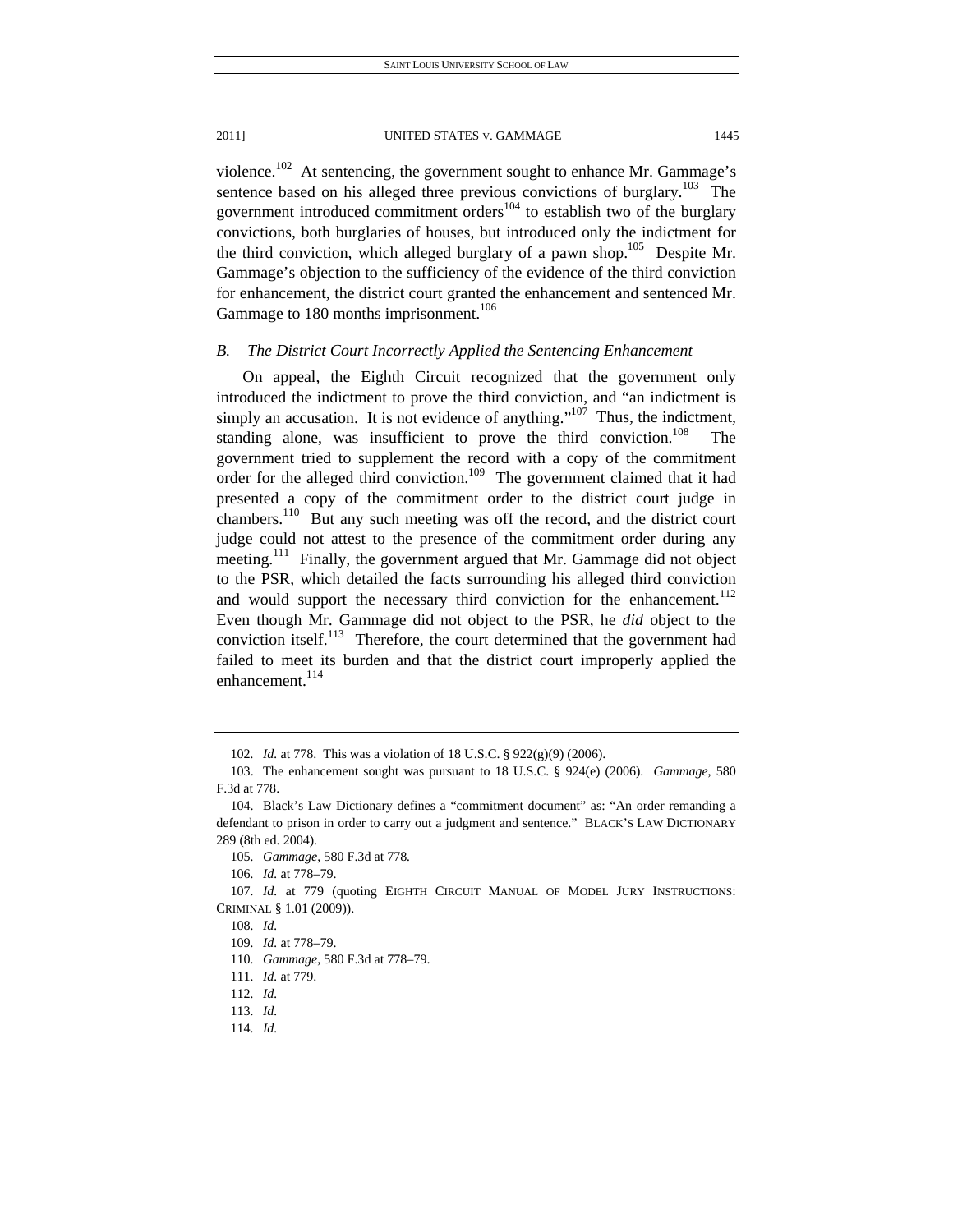## *C. Limited Scope on Remand*

The Eighth Circuit limited the government to the existing record on remand.<sup>115</sup> This effectively meant that there would be no enhancement This effectively meant that there would be no enhancement because the existing record was insufficient to support the enhancement.<sup>116</sup>

Writing for the court, Judge Arnold reasoned that because the government was on notice that it needed to prove Mr. Gammage's convictions to apply the enhancement and failed to do so, the government should be limited to the existing record on remand.<sup>117</sup> The court further explained that "[t]here were no arcane legal principles involved in this case, and the district court committed no legal error that misled the government or deflected it from introducing its evidence."<sup>118</sup> Finally, the court also relied on the fact that Mr. Gammage's attorney specifically objected to the indictment being used to prove the conviction.<sup>119</sup> The court recognized the higher standard involved here because the government committed an error in a criminal case.<sup>120</sup> The court also recognized that "[t]he law, from considerations of efficiency and fairness, does not generally favor do-overs, as various estoppel doctrines like *res judicata* and double jeopardy attest."<sup>121</sup> The court concluded that the government should not get "a second bite at the apple."<sup>122</sup>

## III. UNDERLYING PRINCIPLES

Although the court discussed extensively its decision to limit the government, the scope is still somewhat blurry. One could interpret the holding to be limited only to cases in which the defendant specifically objected to the sufficiency of the evidence for the enhancement at sentencing. The holding also may not apply in more complex cases, such as those where the district court significantly contributed to the error or where the government is misled or deceived. At the same time, the court's rationale of double jeopardy and res judicata extend beyond those cases.

## *A. Double Jeopardy*

The Fifth Amendment provides, in relevant part, that: "No person shall . . . be subject for the same offence to be twice put in jeopardy of life or

<sup>115</sup>*. Gammage*, 580 F.3d at 779.

<sup>116</sup>*. See id.* at 779.

<sup>117</sup>*. Id.* at 779–80.

<sup>118</sup>*. Id.* at 779.

<sup>119</sup>*. Id.*

<sup>120</sup>*. Gammage*, 580 F.3d at 779–80.

<sup>121</sup>*. Id.* at 780.

<sup>122</sup>*. Id.* at 779 (quoting United States v. Leonzo, 50 F.3d 1086, 1088 (D.C. Cir. 1995)).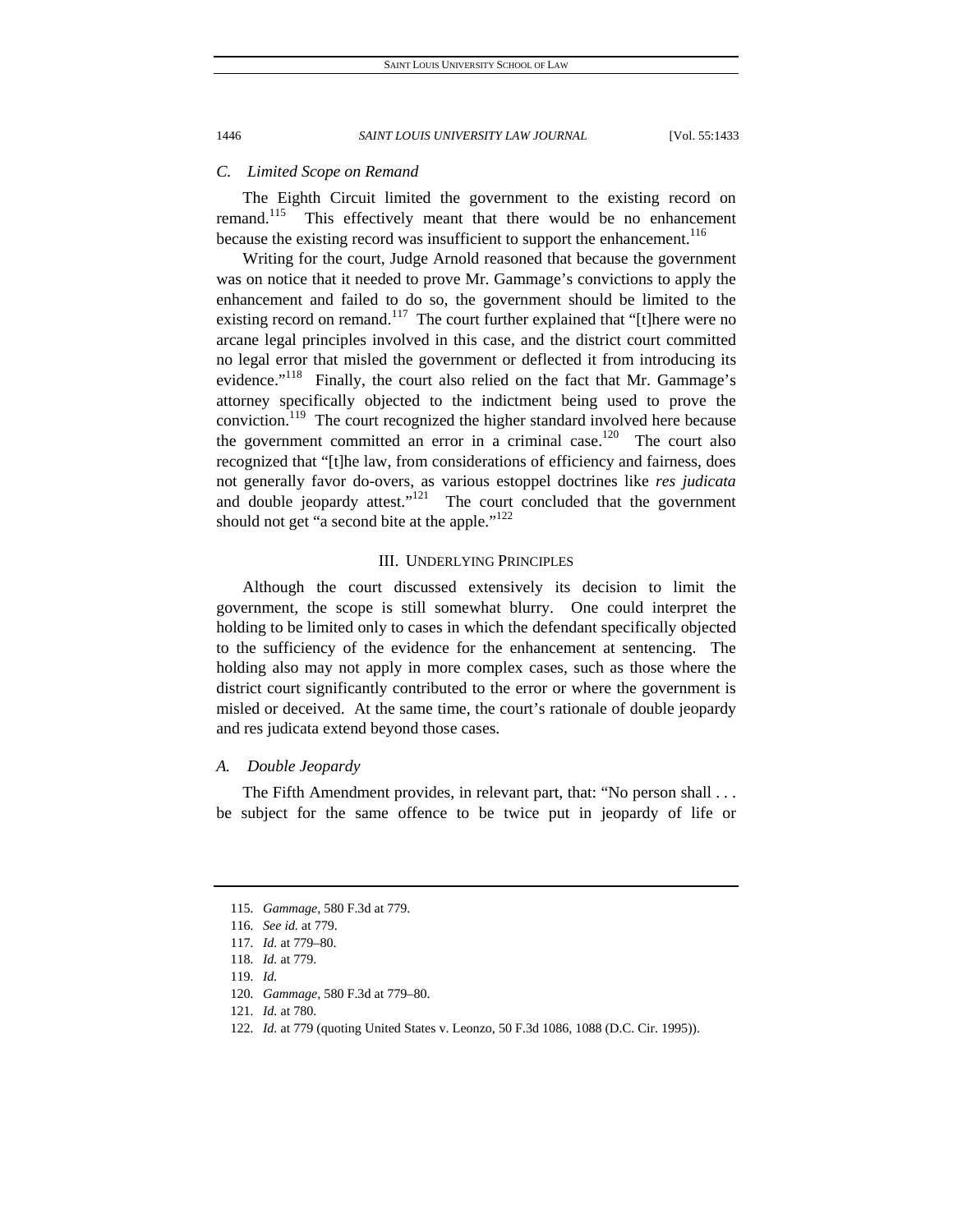$\lim_{h \to 0}$  ....<sup>"123</sup> Double jeopardy is, more concretely, "[t]he fact of being prosecuted or sentenced twice for substantially the same offense."<sup>124</sup>

In *Green v. United States*, 125 the Supreme Court articulated principles surrounding the constitutional prohibition on double jeopardy:

The underlying idea, one that is deeply ingrained in at least the Anglo-American system of jurisprudence, is that the State with all its resources and power should not be allowed to make repeated attempts to convict an individual for an alleged offense, thereby subjecting him to embarrassment, expense and ordeal and compelling him to live in a continuing state of anxiety and insecurity, as well as enhancing the possibility that even though innocent he may be found guilty.<sup>126</sup>

Although the Court was examining the permissibility of a second trial following a conviction and successful appeal, $127$  the applicability of these concepts is far-reaching. Even though *Gammage* involved multiple sentencing hearings, rather than multiple trials, these concerns were generally articulated by the Eighth Circuit in its holding.<sup>128</sup> Although these concerns may be mitigated in the context of multiple sentencing hearings, their effects are still significant.

## *B. Res Judicata*

Although not entirely dispositive of the government's ability to present additional evidence at resentencing, res judicata embodies the concepts of finality and efficiency:

[R]es judicata is [the] principle inherent in all judicial systems which provides that "an existing final judgment rendered upon the merits, without fraud or collusion, by a court of competent jurisdiction, is conclusive of rights, questions, and facts in issue, as to the parties and their privies, in all other actions in the same or any other judicial tribunal of concurrent jurisdiction."<sup>129</sup>

 129. WARREN FREEDMAN, RES JUDICATA AND COLLATERAL ESTOPPEL 1 (1988) (footnote omitted).

 <sup>123.</sup> U.S. CONST. amend. V.

 <sup>124.</sup> BLACK'S LAW DICTIONARY 528 (8th ed. 2004).

 <sup>125. 355</sup> U.S. 184 (1957).

<sup>126</sup>*. Id.* at 187–88.

<sup>127</sup>*. Id.* at 190. In *Green*, the defendant was initially charged with first-degree murder but was convicted of second-degree murder. *Id.* at 189–90. After a successful appeal, the defendant was again tried and found guilty, but of first-degree murder. *Id.* at 186. The defendant claimed double jeopardy barred this conviction, while the government contended that the defendant had waived his right to claim double jeopardy when he appealed his lesser conviction. *Id.* at 187, 191. The court found that because the defendant had already "run the gauntlet" of being found guilty of first-degree murder, the jury's acquittal of that charge barred subsequent trials for firstdegree murder. *Id.* at 190.

<sup>128</sup>*. See* United States v. Gammage, 580 F.3d 777, 779 (8th Cir. 2009).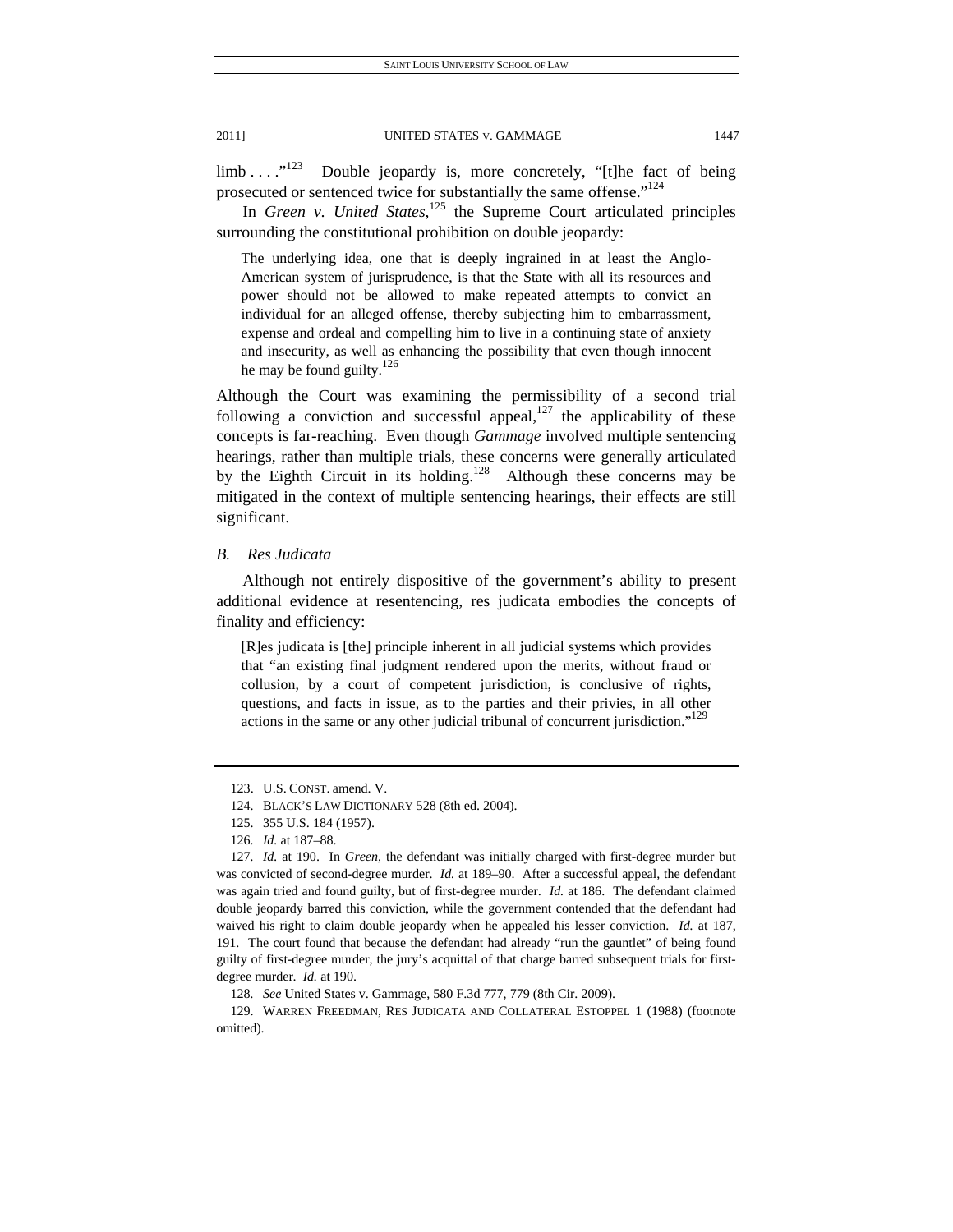Not only does res judicata bar relitigation of issues that were argued in the first case, "but also those claims and causes of action that could have been raised and decided in the first case."<sup>130</sup> Res judicata "is non-discretionary in nature because without res judicata the judgment lacks conclusiveness and essential finality."<sup>131</sup>

In the context of multiple sentencing hearings, res judicata would serve as a bar to the presentation of additional evidence not offered at the first hearing but used to argue an issue litigated at the first hearing. In effect, allowing additional evidence undermines the principle of res judicata, as such actions subvert the functions of finality and conclusiveness of determinations formed at the first sentencing hearing.

## *C. Judicial Economy*

Federal courts experienced an increasingly large workload in the beginning of the twenty-first century.<sup>132</sup> The Eighth Circuit recognized that "[r]epetitive hearings, followed by additional appeals . . . waste judicial resources and place additional burdens on parole officers and personnel and on hardworking district and appellate judges."<sup>133</sup> What could be more repetitive than the following sequence: a criminal trial, followed by a conviction, followed by a sentencing hearing in which the government fails to meet its burden yet a sentencing enhancement is imposed, followed by a successful appeal by the defendant, followed by another sentencing hearing which is identical to the first sentencing hearing except at this hearing the government submits sufficient evidence to support its contentions, followed by additional appeals? By providing a clear schema for courts to follow when the government fails to meet its burden at sentencing, the Eighth Circuit has saved invaluable judicial resources. Simply put, by mandating that the government treat the first sentencing hearing as if it was the government's only opportunity to present evidence, the Eighth Circuit has reduced the number of repetitive hearings and ensured a greater number of proper sentences.

<sup>130</sup>*. Id.* at 5.

<sup>131</sup>*. Id.* at 4–5.

 <sup>132.</sup> Heather Rickenbrode, *Expanding the Docket: The Fifth Circuit Disregards Judicial Economy in* Grant v. Chevron Phillips Chemical Co., 77 TUL. L. REV. 1453, 1461–62 (2003) (citing Jeffrey O. Cooper & Douglas A. Berman, *Passive Virtues and Casual Vices in the Federal Courts of Appeals*, 66 BROOK. L. REV. 685, 687 (2001)).

 <sup>133.</sup> United States v. Kendall, 475 F.3d 961, 963–64 (8th Cir. 2007) (quoting United States v. Santonelli, 128 F.3d 1233, 1238 (8th Cir. 1997)). The court went further, adding that "[s]pecific remands should be used to eliminate the need for additional appeals . . . ." *Id.* at 964 (citing *Santonelli*, 128 F.3d at 1238–39).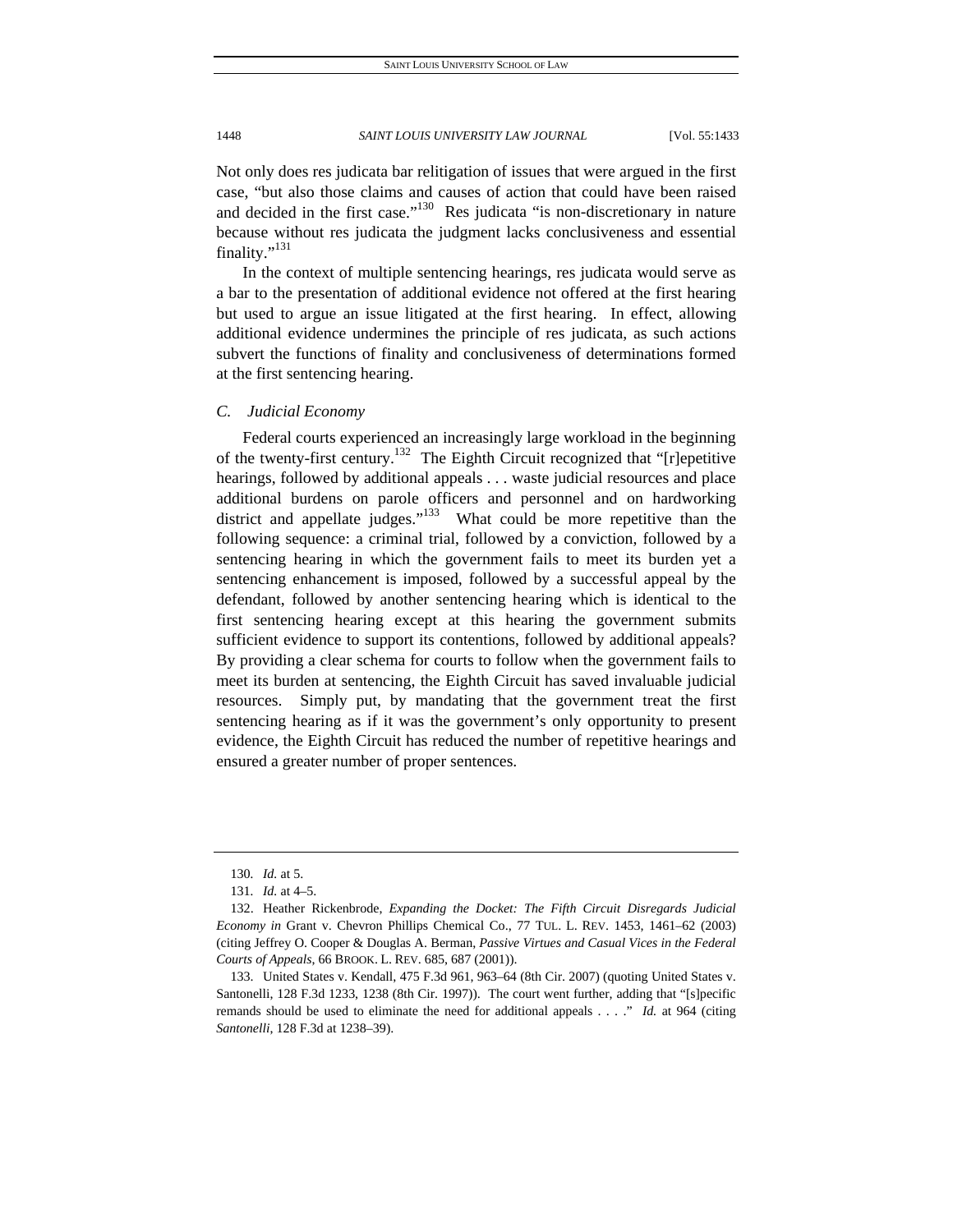## *D. Collateral Estoppel*

Collateral estoppel embodies many of the principles reflected in res judicata. Indeed, collateral estoppel "has the same general objective as res judicata, to wit: finality of litigation."<sup>134</sup> Collateral estoppel holds that "[w]hen an issue of fact or law is actually litigated and determined by a valid and final judgment, and the determination is essential to the judgment, the determination is conclusive in a subsequent action between the parties, whether on the same or a different claim."<sup>135</sup>

As with res judicata, allowing additional evidence at subsequent sentencing hearings undermines the principles of collateral estoppel. As the disputed issue was litigated and a judgment was found in the first sentencing hearing, allowing, in effect, a de novo rehearing voids the first, lawful judgment, possibly to the defendant's detriment.

## IV. CIRCUIT SPLIT

While many circuits maintain rules of resentencing limitation, some circuits have not confronted or discussed the issue. Adding to the confusion is the Ninth Circuit, which confronted and thoroughly discussed the issue yet explicitly declined to adopt a limiting provision.<sup>136</sup>

## *A. Majority has Adopted Limited Scope at Resentencing*

Nearly all the circuits that addressed the scope of resentencing issue have come to results similar to *Gammage*, although few have given extended discussion.<sup>137</sup> The rationale present in these holdings generally mirrors that of *Gammage*. 138

## 1. Third Circuit—*United States v. Dickler*<sup>139</sup>

In *Dickler*, the defendants pleaded guilty to impeding the functions of the Resolution Trust Corporation, in violation of 18 U.S.C.  $\S$  1032(2).<sup>140</sup> There,

 Whoever corruptly impedes or endeavors to impede the functions of [the Federal Deposit Insurance Corporation, acting as conservator or receiver or in the Corporation's corporate capacity with respect to any asset acquired or liability assumed by the Corporation under section 11, 12, or 13 of the Federal Deposit Insurance Act, the Resolution Trust Corporation, any conservator appointed by the Comptroller of the

 <sup>134.</sup> FREEDMAN, *supra* note 129, at 1.

 <sup>135.</sup> RESTATEMENT (SECOND) OF JUDGMENTS § 27 (1982).

 <sup>136.</sup> United States v. Matthews, 278 F.3d 880, 886–87 (9th Cir. 2002).

<sup>137</sup>*. See, e.g.*, *id.* at 887 (stating the two Eighth Circuit cases on which the *Matthews*  defendant relied provided little in the way of analysis).

<sup>138</sup>*. See supra* note 123 and accompanying text.

 <sup>139. 64</sup> F.3d 818 (3d Cir. 1995).

 <sup>140.</sup> United States v. Dickler, 64 F.3d 818, 820–21 (3d Cir. 1995). 18 U.S.C. § 1032(2) reads: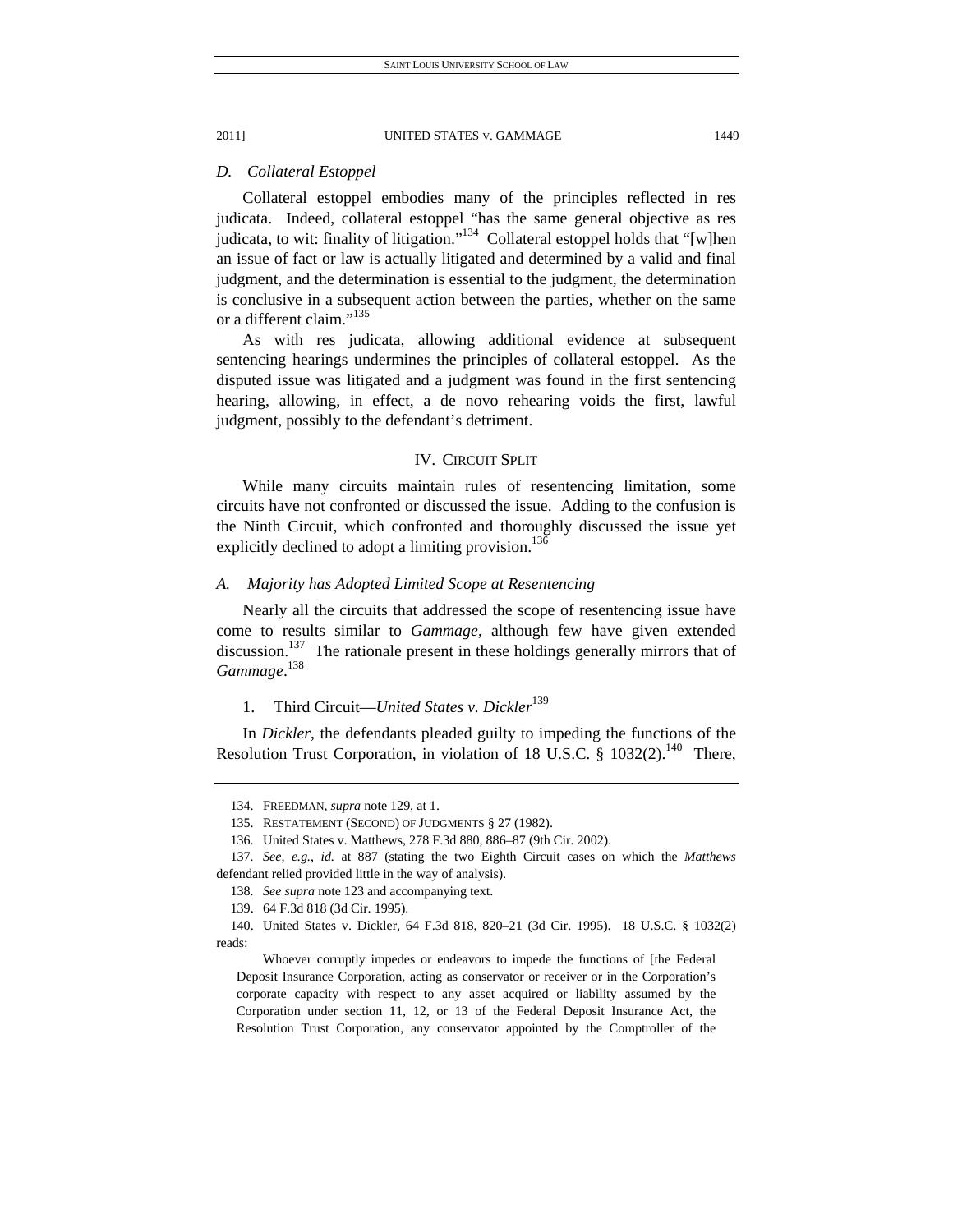the defendants operated an automotive repossession business, as well as a used automobile dealership. $^{141}$  The defendants entered into an agreement with two federally insured lenders, and the Resolution Trust Corporation became the conservator of one of the federally insured lenders.<sup>142</sup> Under the terms of the agreement, the defendants were required, upon repossession of an automobile, to solicit three bids for the car and send the bids to the lenders, who would either accept the bid or reject the bid and sell the car at auction.<sup>143</sup> defendants, rather than following the agreement, submitted false bids for automobiles in order to repair and resell the automobiles for a profit.<sup>144</sup>

At sentencing, the dispute centered on the application of a sentencing enhancement under U.S. Sentencing Guidelines Manual Section 2F1.1 for a loss more than  $$120,000$ .<sup>145</sup> In an extended discussion, the Third Circuit determined that the loss calculation applied by the district court was improper and remanded the case for resentencing.<sup>146</sup>

The court then contemplated the scope of resentencing on remand.<sup>147</sup> The court chose to allow the district court to consider additional evidence and arguments regarding the loss calculation.<sup>148</sup> In doing so, the court recognized that "where the government has the burden of production and persuasion . . . [i]ts case should ordinarily have to stand or fall on the record it makes the first time around. It should not normally be afforded a second bite at the apple."<sup>149</sup> Here, however, the court determined that fairness dictated that the government have no limits at resentencing:  $150$ 

Where, as here, the government believes that it is not feasible to estimate the victim's loss and its evidence, in the absence of the defendant's evidence, would support a finding to that effect, it will frequently not be fair to expect the government to be prepared with evidence concerning any theory of loss calculation the defendant may advance at the sentencing hearing. If the

149*. Id.* at 832 (quoting United States v. Leonzo, 50 F.3d 1086, 1088 (D.C. Cir. 1995)).

150*. Id.* The court stated that it saw "no constitutional or statutory impediment to the district court's providing the government with an additional opportunity to present evidence on remand if it has tendered a persuasive reason why fairness so requires." *Id.* 

Currency or the Director of the Office of Thrift Supervision, or the National Credit Union Administration Board, acting as conservator or liquidating agent] . . . shall be fined under this title or imprisoned not more than 5 years, or both.

<sup>141</sup>*. Dickler*, 64 F.3d at 820.

<sup>142</sup>*. Id.* at 820–21.

<sup>143</sup>*. Id.*

<sup>144</sup>*. Id.* at 821.

<sup>145</sup>*. Id.* at 822.

<sup>146</sup>*. Dickler*, 64 F.3d at 831.

<sup>147</sup>*. Id.*

<sup>148</sup>*. Id.* (stating that "[w]e do not preclude the district court from permitting further development of the record and leave that for resolution by an exercise of the district court's informed decision").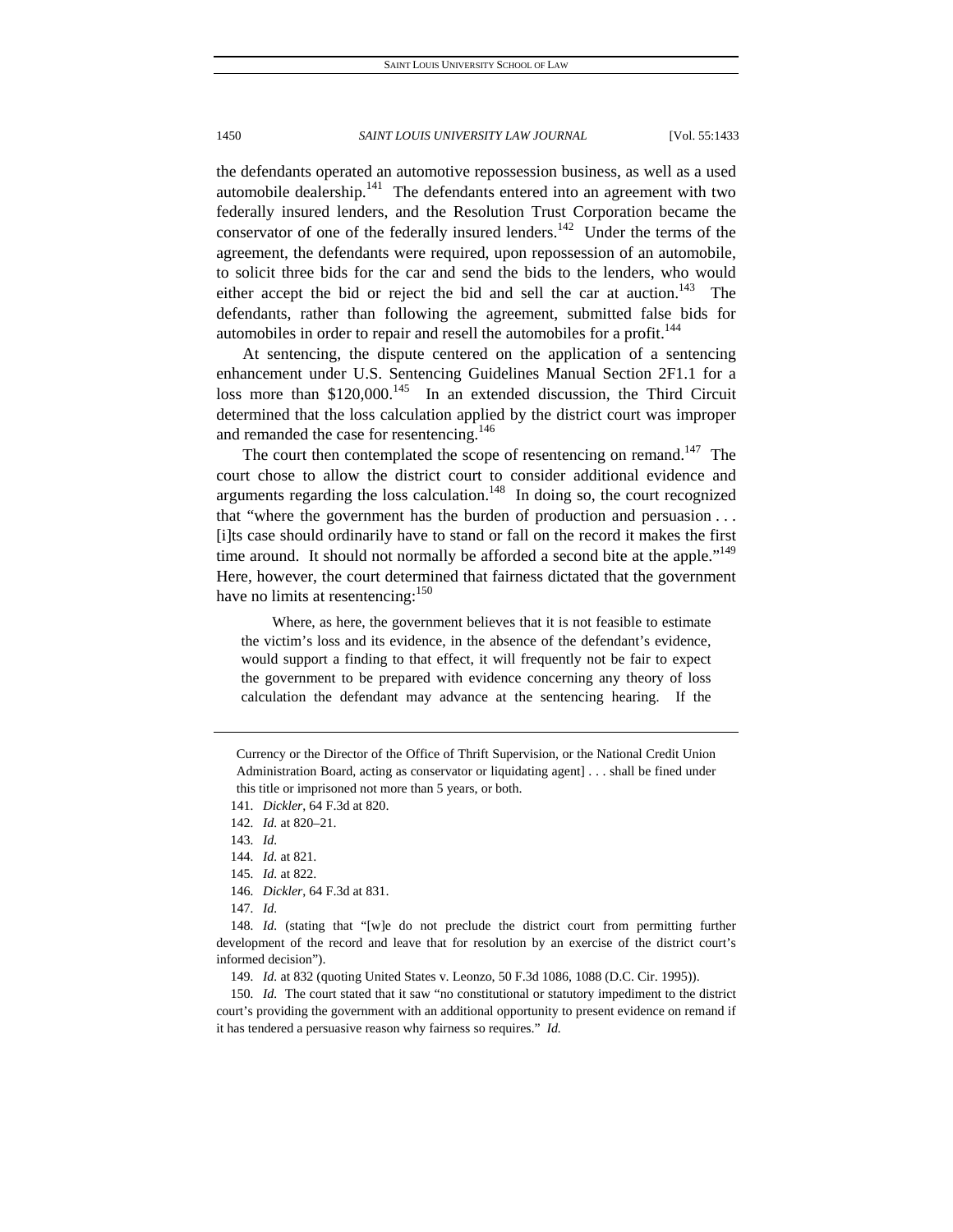government, for want of notice or any other reason beyond its control, does not have a fair opportunity to fully counter the defendant's evidence and the government's theory does not carry the day, the district court is entitled to permit further record development on remand.<sup>151</sup>

The court then deferred to the district court to determine whether the government should be permitted to submit additional evidence at resentencing.<sup>152</sup>

## 2. Fourth Circuit—*United States v. Parker*

In *Parker*, the Fourth Circuit found that the government failed to present evidence necessary for a conviction and sentence under 21 U.S.C.  $\S$  860(a).<sup>153</sup> Specifically, the defendant claimed that the government failed to prove that he distributed drugs near a "playground" within the meaning of 21 U.S.C. §  $860(e)(1)$ .<sup>154</sup> Even viewing the defendant's challenge of the sufficiency of the evidence in a light most favorable to the government,<sup>155</sup> the Fourth Circuit found insufficient evidence to support the enhancement.<sup>156</sup> The only evidence offered by the government to establish the presence of a playground was a vague inference contained in the defendant's testimony.<sup>157</sup>

<sup>151</sup>*. Dickler*, 64 F.3d at 832.

<sup>152</sup>*. Id.* The court explained:

By making these observations, we do not suggest that the government should or should not be permitted to offer further evidence in this case on remand. The district court is in a far better position than we to assess the situation in light of the circumstances surrounding the original sentencing hearing.

*Id.* 

 <sup>153.</sup> United States v. Parker, 30 F.3d 542, 553 (4th Cir. 1994). 21 U.S.C. § 860 (2006) provides an increased penalty of "twice the maximum punishment" as the punishment provided in 21 U.S.C. § 841(b) (2006), which provides penalties for knowingly or intentionally distributing a controlled substance, as set forth in 21 U.S.C. § 841(a) (2009).

 <sup>154. 21</sup> U.S.C. § 860(e)(1) (2006) reads: "The term 'playground' means any outdoor facility (including any parking lot appurtenant thereto) intended for recreation, open to the public, and with any portion thereof containing three or more separate apparatus intended for the recreation of children including, but not limited to, sliding boards, swingsets, and teeterboards." The *Parker* Court recognized the statute as demanding four separate requirements be proven for the enhancement to apply, the last of which, "containing three or more separate apparatus intended for the recreation of children," was disputed. *Parker*, 30 F.3d at 552.

<sup>155</sup>*. Parker*, 30 F.3d at 551–52.

<sup>156</sup>*. Id.* at 553.

 <sup>157.</sup> The government contended that the jury could have inferred from the defendant's references in his testimony that the park where he distributed cocaine base ("crack") "had at least two separate baskets and a blacktop where kids could play hopscotch as well as other games." *Id.* at 552. The government argued that "the two baskets plus the one blacktop constitute the requisite 'three or more separate apparatus.'" *Id.*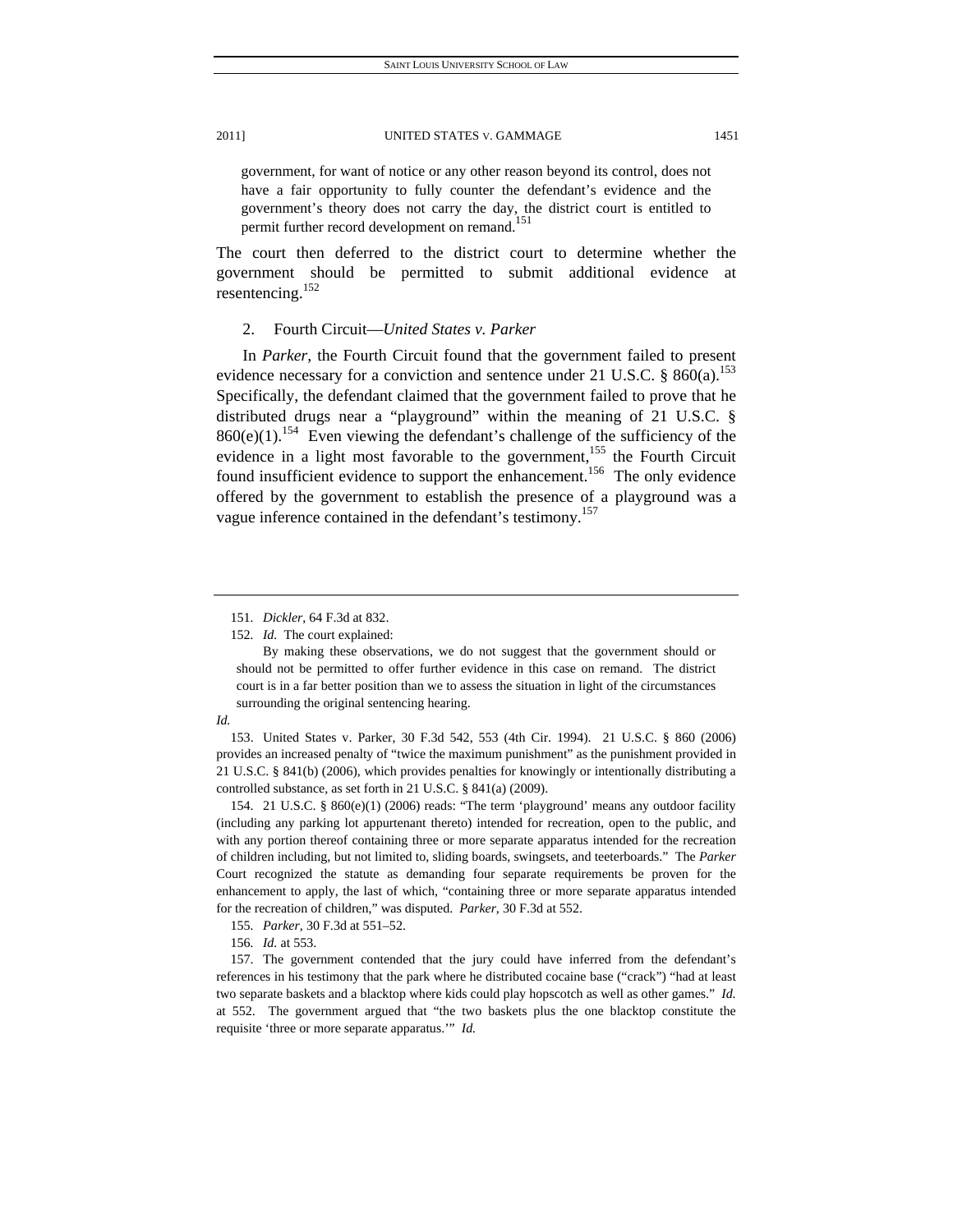The Fourth Circuit then contemplated how the case should be handled on remand.<sup>158</sup> Based on its earlier ruling, the court entered the defendant's total offense level and guidelines imprisonment range.<sup>159</sup> Given the court's ruling, the government sought imposition of a similar sentencing enhancement.<sup>160</sup> The court, however, declined to institute the enhancement, given the government's evidentiary failures:<sup>161</sup>

[T]he prosecution has already been given one full and fair opportunity to offer whatever proof about [the park] it could assemble. Having failed to seize that opportunity, the [g]overnment at resentencing should not be allowed to introduce additional evidence to prove that [the park] contained a playground. One bite at the apple is enough.

The court accordingly reversed the defendant's conviction and sentence under 21 U.S.C. § 860 and remanded the case to the district court to resentence the defendant only under 21 U.S.C.  $§$  841.<sup>163</sup>

## 3. Sixth Circuit—*United States v. Gill*

In *Gill*, the Sixth Circuit overturned the defendant's sentence due to an improper calculation of drug quantities and application of the Sentencing Guidelines.<sup>164</sup> At sentencing, the government sought an enhancement for the defendant's distribution of drugs, in violation of 21 U.S.C. §  $841(a)(1)$ ,<sup>165</sup> pursuant to U.S. Sentencing Guidelines Manual Section  $2D1.1(c)(13).^{166}$  The government based its argument on statements made by the defendant and contained in the PSR that the defendant purchased and resold drugs to fuel his drug habit, even though those drugs were not found on the defendant's person.<sup>167</sup> The district court agreed that this was "relevant conduct" for the purposes of sentencing, and imposed the sentence accordingly.<sup>168</sup>

164. United States v. Gill, 348 U.S. 147, 156 (6th Cir. 2003).

166*. Gill*, 348 F.3d at 150. The defendant specifically argued that the district court improperly calculated his base offense level, provided under U.S. SENTENCING GUIDELINES MANUAL Section 2D1.1(c)(13) (2003). *Gill*, 348 F.3d at 150.

167*. Gill*, 348 F.3d at 150. The defendant stated that "for the five weeks preceding his arrest on the instant offense, he would buy approximately one-quarter ounce of 'soft' (powdered

<sup>158</sup>*. Id.* at 553.

<sup>159</sup>*. Id.*

<sup>160</sup>*. Parker*, 30 F.3d at 553. The government sought to enhance the defendant's sentence under the U.S. Sentencing Guidelines Manual Section  $2D1.2(a)(1)$ , which provides for a twolevel enhancement if the drug offense involved "a protected location or an underage or pregnant individual." U.S. SENTENCING GUIDELINES MANUAL § 2D1.2(a)(1) (1994).

<sup>161</sup>*. Parker*, 30 F.3d at 553.

<sup>162</sup>*. Id.* at 553–54.

<sup>163</sup>*. Id.* at 554.

<sup>165. 21</sup> U.S.C. §  $841(a)(1)$  (2006) provides that "it shall be unlawful for any person knowingly or intentionally to manufacture, distribute, or dispense, or possess with intent to manufacture, distribute, or dispense, a controlled substance."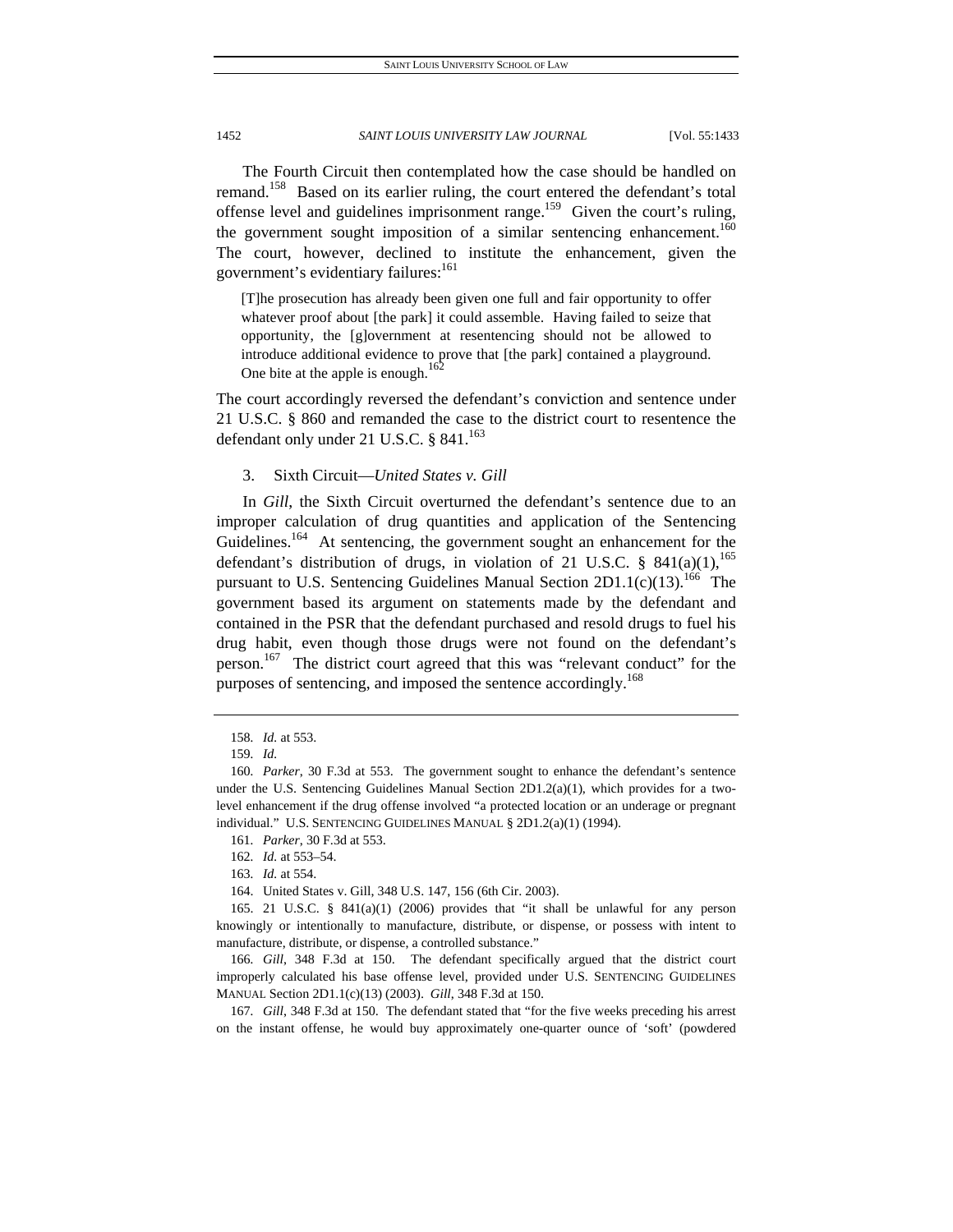The Sixth Circuit reversed, holding that the government failed to show that the defendant had the requisite intent to distribute the drugs.<sup>169</sup> The defendant argued that he used a portion of the drugs for personal use, and the government did not offer any contrary evidence.<sup>170</sup> The district court judge improperly concluded that, because the defendant intended to distribute at least some of the drugs, he should be held responsible for intending to distribute all of the  $drugs.$ <sup>171</sup> In remanding the case for resentencing, the Sixth Circuit limited the case to the existing record, thereby foreclosing an opportunity for the government to put on evidence showing the defendant's intent to distribute.<sup>172</sup> The court reasoned that "[t]he government was entitled to only one opportunity to present evidence on this issue." $173$ 

## 4. Seventh Circuit—*United States v. Wyss*

The Seventh Circuit has also confronted the scope of the resentencing issue.<sup>174</sup> Writing for the majority, Judge Posner limited the government at resentencing after it had failed to meet its evidentiary burden for a sentencing enhancement.<sup>175</sup> A jury convicted the defendant of possession with intent to distribute marijuana, in violation of 21 U.S.C. §  $841(a)$ ,  $176$  and the judge enhanced the defendant's sentence due to the defendant's "purchase of cocaine for his personal consumption, rather than for sale."<sup>177</sup> The Seventh Circuit noted, however, that "[p]ossession of illegal drugs for personal use cannot be grouped with other offenses."<sup>178</sup> Accordingly, it was incorrect for the district

171*. Id.* at 150–51. The district court judge reasoned:

[W]e'd end up with a situation in every case where a drug dealer caught up with a big bag of dope, all he's got to do is say, "Well, I had bought this as my private stash, and I was going to use a gram a week for the next six years," and it gets impossible to determine.

*Id.* at 151.

cocaine) and would sell out of that quantity to make a profit." *Id.* The probation officer calculated one-quarter ounce of the drugs, multiplied by five weeks, which yielded 35.4375 grams and resulted in a base offense level of 14. *Id.*

<sup>168</sup>*. Id.* at 151.

<sup>169</sup>*. Id.* at 156.

<sup>170</sup>*. Id.*

<sup>172</sup>*. Gill*, 348 F.3d at 156.

<sup>173</sup>*. Id.* (quoting United States v. Wyss, 147 F.3d 631, 633 (7th Cir. 1998)).

<sup>174</sup>*. See Wyss*, 147 F.3d 631.

<sup>175</sup>*. Id.* at 633.

 <sup>176.</sup> The court noted that the defendant was convicted of additional crimes, which the court explained were "irrelevant to [the] appeal." *Id.* at 632 (internal citation omitted).

<sup>177</sup>*. Id.* This conduct was used to enhance the defendant's sentence via U.S. Sentencing Guidelines Manual Section 1B1.3(a)(2) (2003), which allows the district court to consider other relevant conduct, if it was part of the same course of conduct, in promulgating the defendant's sentence. *Wyss*, 147 F.3d at 632.

<sup>178</sup>*. Wyss*, 147 F.3d at 632.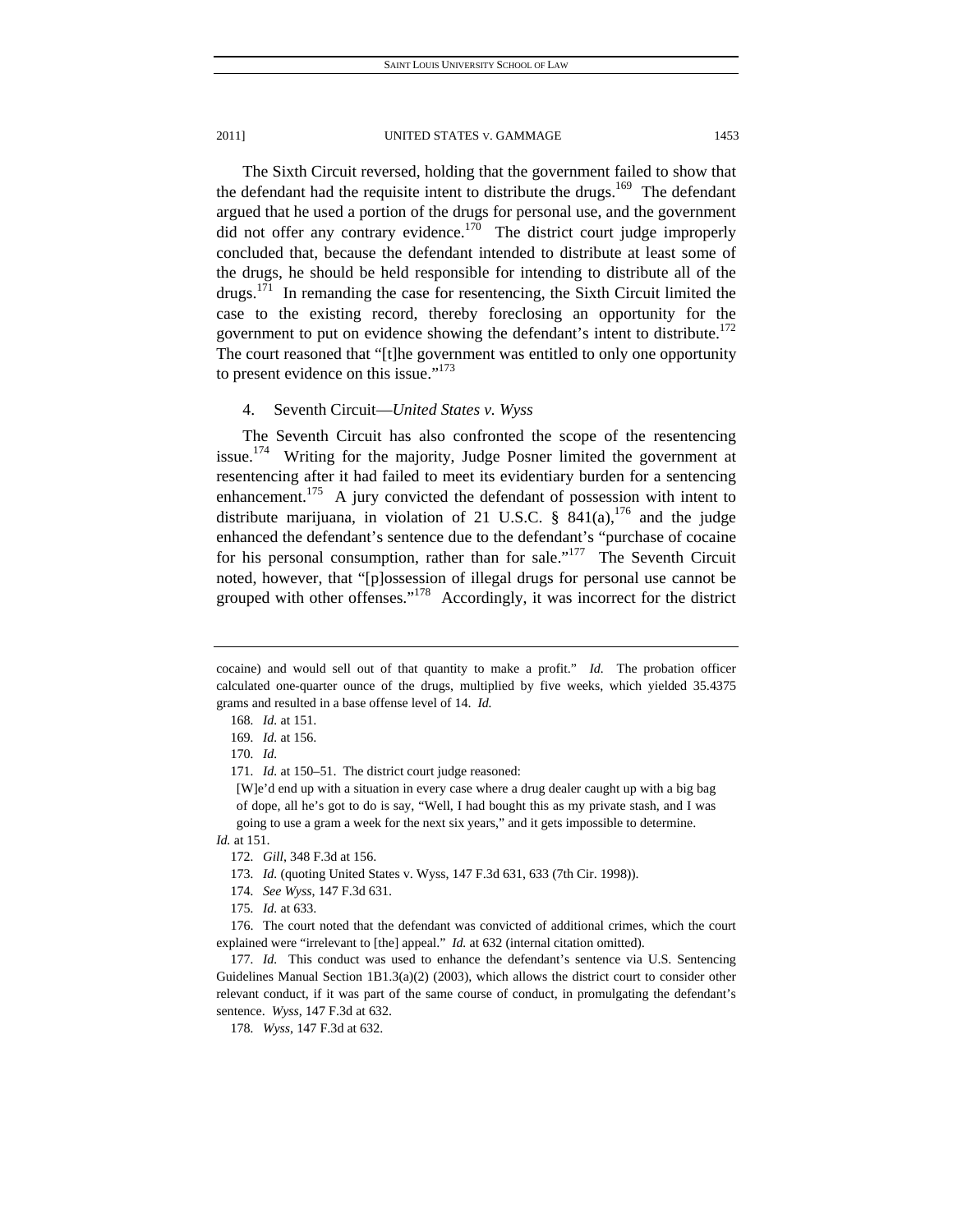court to consider the conduct in sentencing the defendant.<sup>179</sup> Because the government did not prove the quantity of drugs involved<sup>180</sup> and offered no evidence to rebut the defendant's testimony that he personally used at least half of the drugs he bought, the district court committed an error.<sup>181</sup>

The Seventh Circuit vacated the judgment and remanded the case for resentencing.<sup>182</sup> On remand, the district court could not conclude that the use of more than half of the cocaine was relevant conduct to the defendant's conviction.<sup>183</sup> The court reasoned that "[t]he government was entitled to only one opportunity to present evidence on the issue."184

## 5. Tenth Circuit—*United States v. Campbell*

In *Campbell*, the defendant pleaded guilty to unlawfully possessing a firearm.<sup>185</sup> At sentencing, the district court considered a sentencing enhancement via U.S. Sentencing Guidelines Manual Section 2K2.1(b)(1)(B) for possessing eight firearms.<sup>186</sup> The defendant objected to the enhancement because the indictment only claimed possession of seven firearms, one below the requisite number for the sentencing enhancement.<sup>187</sup> In lieu of seeking additional time to gather evidence to prove that the eighth firearm traveled in interstate commerce, the government argued that the possession of the eighth firearm was relevant conduct under U.S. Sentencing Guidelines Manual Section  $1B1.3$ <sup>188</sup> The district court agreed and applied the four-level enhancement.<sup>189</sup>

<sup>179</sup>*. Id.* The court also noted that the result "would be different . . . if the charge were conspiracy rather than possession." *Id.*

<sup>180</sup>*. Id.* at 633 ("[T]he burden is on the government to prove the amount of drugs involved in that conduct.").

<sup>181</sup>*. Id.* The court specifically declined to decide how to resolve a circumstance where "the defendant buys drugs both for his own consumption and for resale . . . [and says] to the government, 'I'm an addict, so prove how much of the cocaine that I bought I kept for my own use rather than to resell.'" *Id.*

<sup>182</sup>*. Id.*

<sup>183</sup>*. Wyss*, 174 F.3d at 633.

<sup>184</sup>*. Id.*

 <sup>185.</sup> United States v. Campbell, 372 F.3d 1179, 1180 (10th Cir. 2004); *see also* 18 U.S.C. §  $922(g)(1)$  (2006) (criminalizing possession of a firearm that had traveled in interstate commerce by one who has been convicted of a crime punishable by over one year of imprisonment); *id.* § 924(a)(2) (corresponding punishment).

<sup>186</sup>*. Campbell*, 372 F.3d at 1181. The district court relied on the PSR, which calculated the defendant's base offense level at twenty-two pursuant to U.S. Sentencing Guidelines Manual Section 2K2.1(a)(3). *Id.*; U.S. SENTENCING GUIDELINES MANUAL § 2K2.1(b)(1)(B) (2010) (providing for a four-level enhancement for possessing eight to twenty-four firearms illegally).

<sup>187</sup>*. Campbell*, 372 F.3d at 1181.

<sup>188</sup>*. Id.*

<sup>189</sup>*. Id.*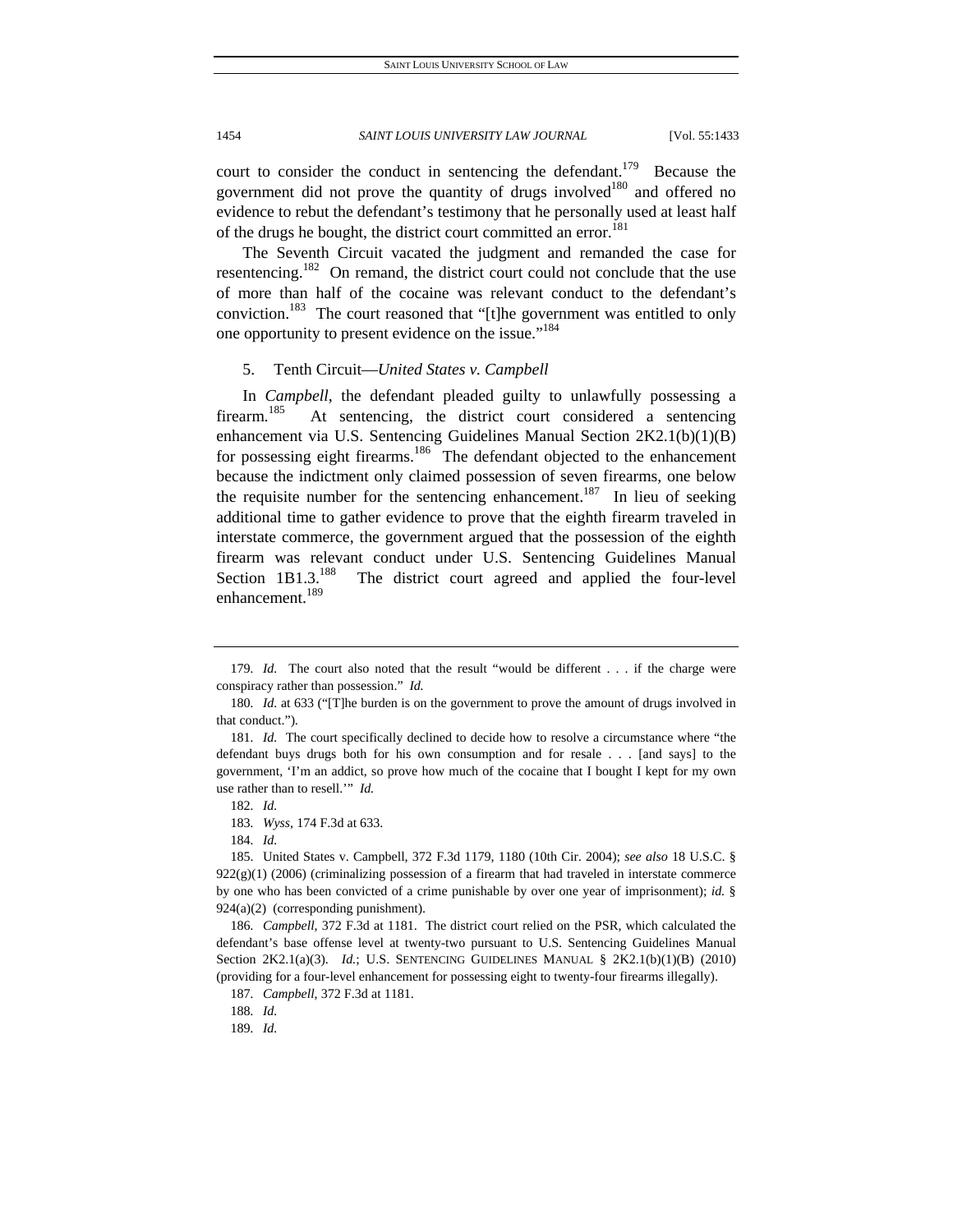On appeal, the government conceded that the district court erred in applying the sentence because the government did not prove that the eighth firearm traveled in interstate commerce.<sup>190</sup> The Tenth Circuit reversed the judgment and remanded the case for resentencing.<sup>191</sup>

The government, however, sought to have the appellate court remand for de novo sentencing so that it could proffer additional evidence to prove the requisite interstate nexus for the eighth rifle.<sup>192</sup> The Tenth Circuit denied the government's request: "The government failed to meet its burden of proof on the clearly established element of interstate nexus  $\dots$ <sup>193</sup> The court further explained that although the "[d]efendant alerted the government to the deficiency in its evidence, the government did not seek to cure the deficiency, and instead made patently erroneous legal arguments as to why such proof was not needed."<sup>194</sup> Finally, the court declared that its decision "[did] not invite an open season for the government to make the record that it failed to make in the first instance."<sup>195</sup>

## 6. D.C. Circuit—*United States v. Leonzo*

In *Leonzo*, a defendant pleaded guilty to bank fraud stemming from his mortgage to refinance his home.<sup>196</sup> After the first lender was declared insolvent, it was placed in receivership of the Resolution Trust Corporation.<sup>197</sup> The Resolution Trust Corporation subsequently put the loan in a portfolio with other non-performing loans, and sold the portfolio at auction.<sup>198</sup> The portfolio sold at auction for only  $60.5\%$  of the total principal balance.<sup>199</sup>

At sentencing, the government sought to enhance the defendant's sentence under the U.S. Sentencing Guidelines Manual Section 2F1.1(b)(1)(H), which provides an additional enhancement for actual losses over  $$120,000.<sup>200</sup>$  To prove the requisite  $loss$ ,<sup>201</sup>, the government successfully argued that the  $60.5\%$ sale price of the portfolio proved a 39.5% loss on the defendant's loan, thereby

195*. Id.* (quoting United States v. Torres, 182 F.3d 1156, 1164 (10th Cir. 1999)).

201*. Leonzo*, 50 F.3d 1087–88 ("The government bears the burden of establishing 'loss' under § 2F1.1 by a preponderance of the evidence.").

<sup>190</sup>*. Id.* at 1182.

<sup>191</sup>*. Id.* at 1183.

<sup>192</sup>*. Campbell*, 372 F.3d at 1183.

<sup>193</sup>*. Id.*

<sup>194</sup>*. Id.* (footnote omitted).

 <sup>196.</sup> United States v. Leonzo, 50 F.3d 1086, 1087 (D.C. Cir. 1995). The defendant pleaded guilty to conspiring to commit bank fraud in violation of 18 U.S.C. § 371. *Id.*

<sup>197</sup>*. Id.*

<sup>198</sup>*. Id.*

<sup>199</sup>*. Id.*

<sup>200</sup>*. Id.* The district court also imposed an enhancement under the U.S. Sentencing Guidelines Manual Section 2F1.1(b)(1)(G) for actual losses exceeding \$70,000, and the defendant did not challenge this enhancement. *Id.*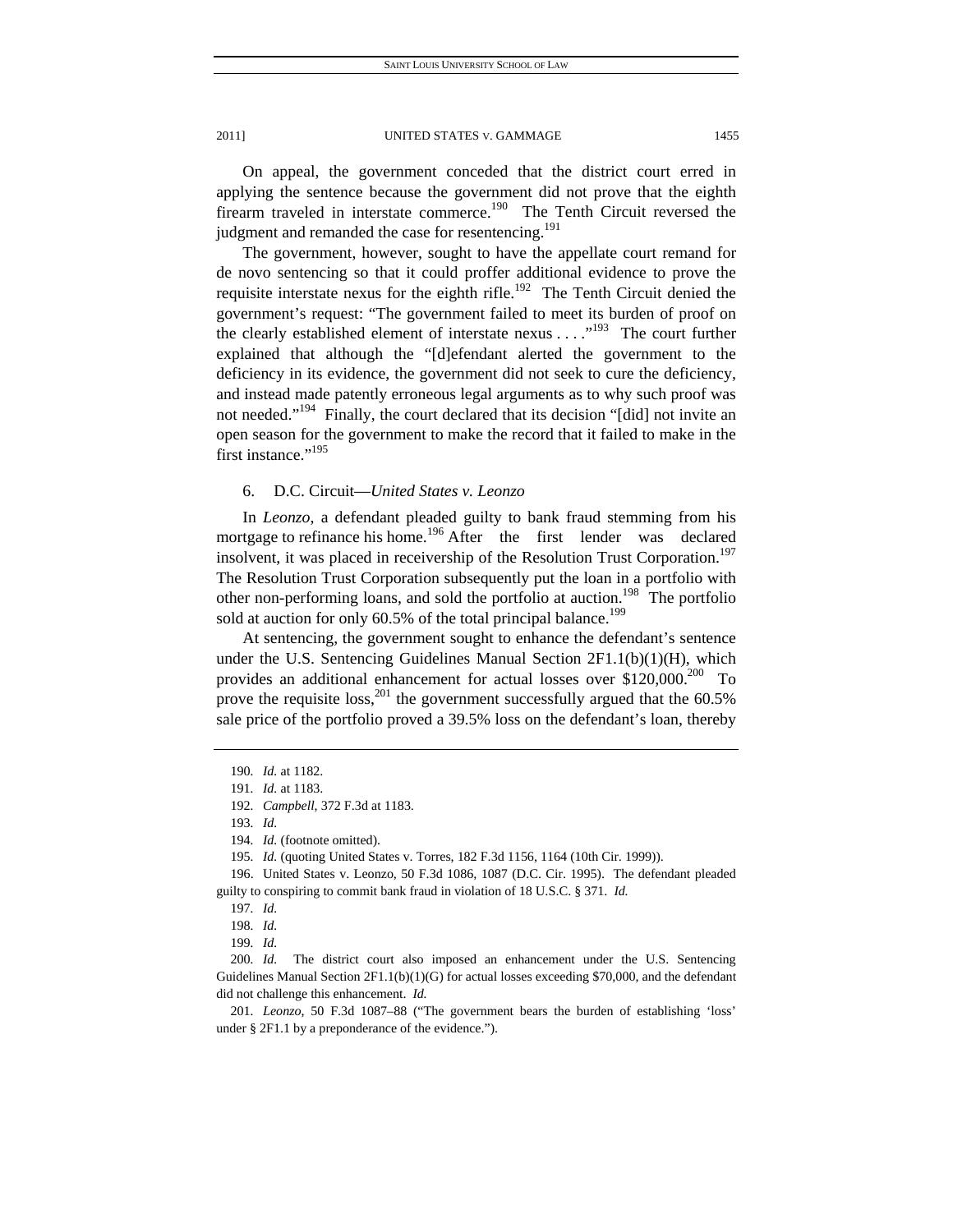establishing the \$120,000 requirement of the U.S. Sentencing Guidelines Manual Section  $2F1.1(b)(1)(H).^{202}$  The D.C. Circuit held, however, that the 60.5% auction price of the portfolio was insufficient to prove a 39.5% loss on the sale of the defendant's loan.<sup>203</sup>

Having found error, the court next specifically addressed whether on remand the government could proffer additional evidence to support its claim of a loss on the defendant's loan exceeding \$41,000, which would carry the total loss over  $$120,000.<sup>204</sup>$  The court saw "no reason why [the government] should get a second bite at the apple," given that "[t]he government had the burdens of production and persuasion."<sup>205</sup> The court further reasoned that "[n]o special circumstances justified, or even explained, the government's failure to sustain these burdens [of production and persuasion]."<sup>206</sup> The court accordingly remanded the case on the existing record, foreclosing the possibility of a sentencing enhancement under the U.S. Sentencing Guidelines Manual Section  $2F1.1(b)(1)(H).^{207}$ 

## *B. Ninth Circuit Refuses to Adopt*

Despite the strong support found in other circuits to limit scope on remand, the Ninth Circuit has intentionally refused to apply such limits.<sup>208</sup> In *United States v. Matthews*<sup>209</sup> the court gave significant discussion to the scope on resentencing issue.<sup>210</sup> Although a three-judge panel limited the government to the existing record on remand for resentencing (" $Mathews$   $I$ "),<sup>211</sup> the court reheard the case en banc, and declined to implement such a rule ("*Matthews <sup>212</sup>* 

<sup>202</sup>*. Id.* at 1087.

<sup>203</sup>*. Id.* at 1088. The court equated the government's argument to trying to accurately determine "the verbal SAT score of a specific high school student from information that her class averaged 615 on the verbal SAT." *Id.*

<sup>204</sup>*. Id.*

<sup>205</sup>*. Id.*

<sup>206</sup>*. Leonzo*, 50 F.3d at 1088.

<sup>207</sup>*. Id.* The court also noted that the remaining six-point enhancement under the U.S. Sentencing Guidelines Manual Section 2F1.1(b)(G) would remain in place because the evidence supported that loss calculation without the disputed evidence. *Id.*

 <sup>208.</sup> United States v. Matthews (Matthews II), 278 F.3d 880, 888–89 (9th Cir. 2002).

<sup>209</sup>*. Matthews II*, 278 F.3d at 880; United States v. Matthews (Matthews I), 240 F.3d 806 (9th Cir. 2001).

<sup>210</sup>*. Matthews II*, 278 F.3d at 880, 885–90; *Matthews I*, 240 F.3d at 821–22.

<sup>211</sup>*. Matthews I*, 240 F.3d at 821–22.

<sup>212</sup>*. Matthews II*, 278 F.3d at 882.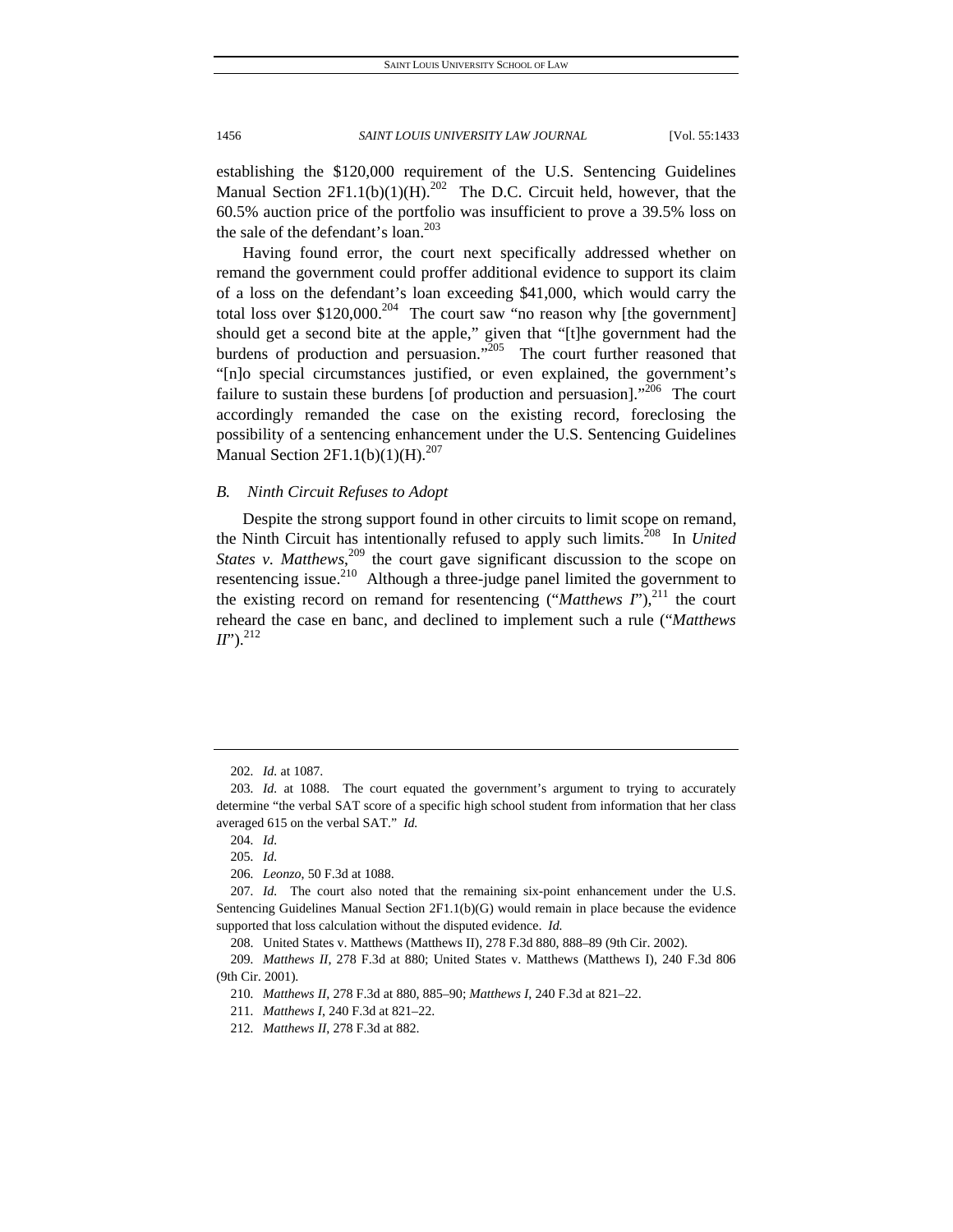## 1. *Matthews I*

In *Matthews I*, the defendant was convicted of unlawfully possessing a firearm.<sup>213</sup> The PSI recommended enhancing the defendant's sentence under the ACCA due to three prior violent felony convictions.<sup>214</sup> The defendant objected to the imposition of the sentencing enhancement, arguing that there was no evidence that the prior convictions used force, threat of force, or weapons, and therefore, could not be used to satisfy the ACCA requirements.215 The defendant also objected in writing and at the sentencing hearing to the application of the sentencing enhancement in the absence of certified copies of the prior felony convictions.<sup>216</sup> Even though the government offered no additional evidence to support it, the district court imposed the sentencing enhancement.<sup>217</sup>

A three-judge panel heard the defendant's appeal, where the defendant challenged the sufficiency of the evidence of the prior convictions.<sup>218</sup> The court concluded that the district court erred in enhancing the defendant's sentence because the government failed to provide conviction records for the predicate judgments.<sup>219</sup> The court explained that when a defendant challenges previous convictions used as sentencing enhancements, "the court must examine the statutes of conviction or certified copies of conviction before imposing the enhancement. $1220$  The district court's failure to properly investigate the prior convictions constituted an error of  $law<sup>221</sup>$ . The court

221*. Matthews I*, 240 F.3d at 821.

<sup>213</sup>*. Matthews I*, 240 F.3d at 814; 18 U.S.C. § 922(g)(1) (2006). The defendant was convicted of three counts of unlawfully possessing a firearm, but the district court dismissed two of the three counts as multiplicitous. *Matthews I*, 240 F.3d at 814.

<sup>214</sup>*. Matthews I*, 240 F.3d at 814.

<sup>215</sup>*. Id.* For the sentencing enhancement to apply, the defendant must have at least three prior convictions for violent felonies or serious drug offenses. 18 U.S.C. § 924(e)(1) (2006). The statute further defines "violent felony" as

any crime punishable by imprisonment for a term exceeding one year . . . that has as an element the use, attempted use, or threatened use of physical force against the person of another; or is burglary, arson, or extortion, involves use of explosives, or otherwise involves conduct that presents a serious potential risk of physical injury to another.

*Id.* § 924(e)(2)(B).

<sup>216</sup>*. Matthews I*, 240 F.3d at 814. According to the court, at the sentencing hearing defense counsel stated that "the defense would contend that you would have to have certified copies of these judgments of conviction. I believe this Court does not have certified copies of these documents." *Id.* at 820.

<sup>217</sup>*. Id.* at 814.

<sup>218</sup>*. Id.* at 819–22.

<sup>219</sup>*. Id.* at 821.

<sup>220</sup>*. Id.* at 821.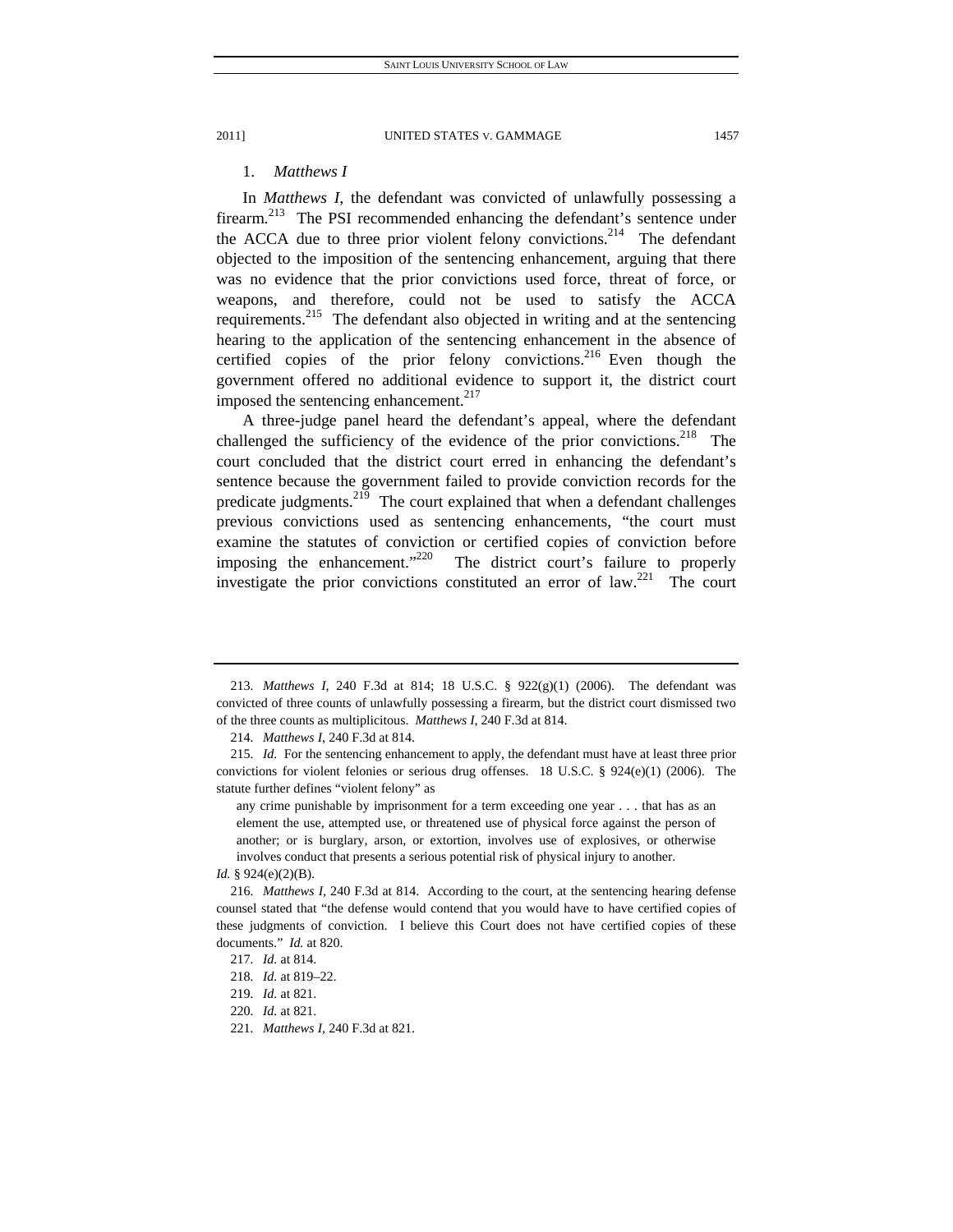accordingly vacated the imposition of the sentencing enhancement and limited the government to the existing record at resentencing.<sup>222</sup>

The court reasoned that "[t]he government should have been aware of what it was required to introduce to meet its burden . . . and it patently failed to comply with a critical requirement."<sup>223</sup> The court then "agree[d] with many of [its] sister circuits that a party should not be able to do on remand what it has no excuse for failing to do the first time around"<sup>224</sup> and referenced a number of opinions from other circuits.<sup>225</sup> Relying on the fact that the defendant clearly objected to the lack of supporting evidence, and the government did nothing to remedy the problem,<sup>226</sup> the court held that "the government [did] not deserve a second bite of the apple."<sup>227</sup> The court further reasoned that additional, lengthy proceedings would waste judicial resources, and the government should have been more thoroughly prepared at the original proceeding.<sup>228</sup>

Although the court articulated a broad rule of restriction, it did outline certain boundaries for future cases which reflect the court's reasoning:

We do not suggest that in all cases where the government's proof has failed the court must always resentence without reopening the record. In those cases where the government demonstrates a persuasive reason why fairness so requires, this court has the discretion to permit the government to introduce the omitted evidence on remand; where the record is unclear, we may remand with instructions to the district court to permit the government to supplement the record only if it makes the requisite persuasive showing in the district court.<sup>229</sup>

The court determined that the boundaries were not present in the case at bar and reversed the imposition of the sentencing enhancement with instructions to the district court to resentence based on the existing record.<sup>230</sup>

226*. Matthews I*, 240 F.3d at 821 ("The defendant made patently clear to the district court and the government what our precedents require. The government did not seek to cure the deficiencies in its proof.").

227*. Id.*

228*. Id.*

To allow the government to reopen proceedings at this stage would be to waste court resources. Parties before district courts are obliged to prepare their cases in a thorough manner. When a party's initial victory is reversed by the appellate court because the party failed to meet this obligation, we are obliged to bring to an end the wasteful process.

*Id.*

230*. Id.*

<sup>222</sup>*. Id.*

<sup>223</sup>*. Id.* (internal citation omitted).

<sup>224</sup>*. Id.*

 <sup>225.</sup> The court specifically relied on United States v. Leonzo, 50 F.3d 1086, 1088 (D.C. Cir. 1995); United States v. Parker, 30 F.3d 542, 553–54 (4th Cir. 1994); United States v. Dickler, 64 F.3d 818, 832 (3d Cir. 1995); United States v. Monroe, 978 F.2d 433, 435–36 (8th Cir. 1992). *See Matthews I*, 240 F.3d at 821.

<sup>229</sup>*. Id.* at 822.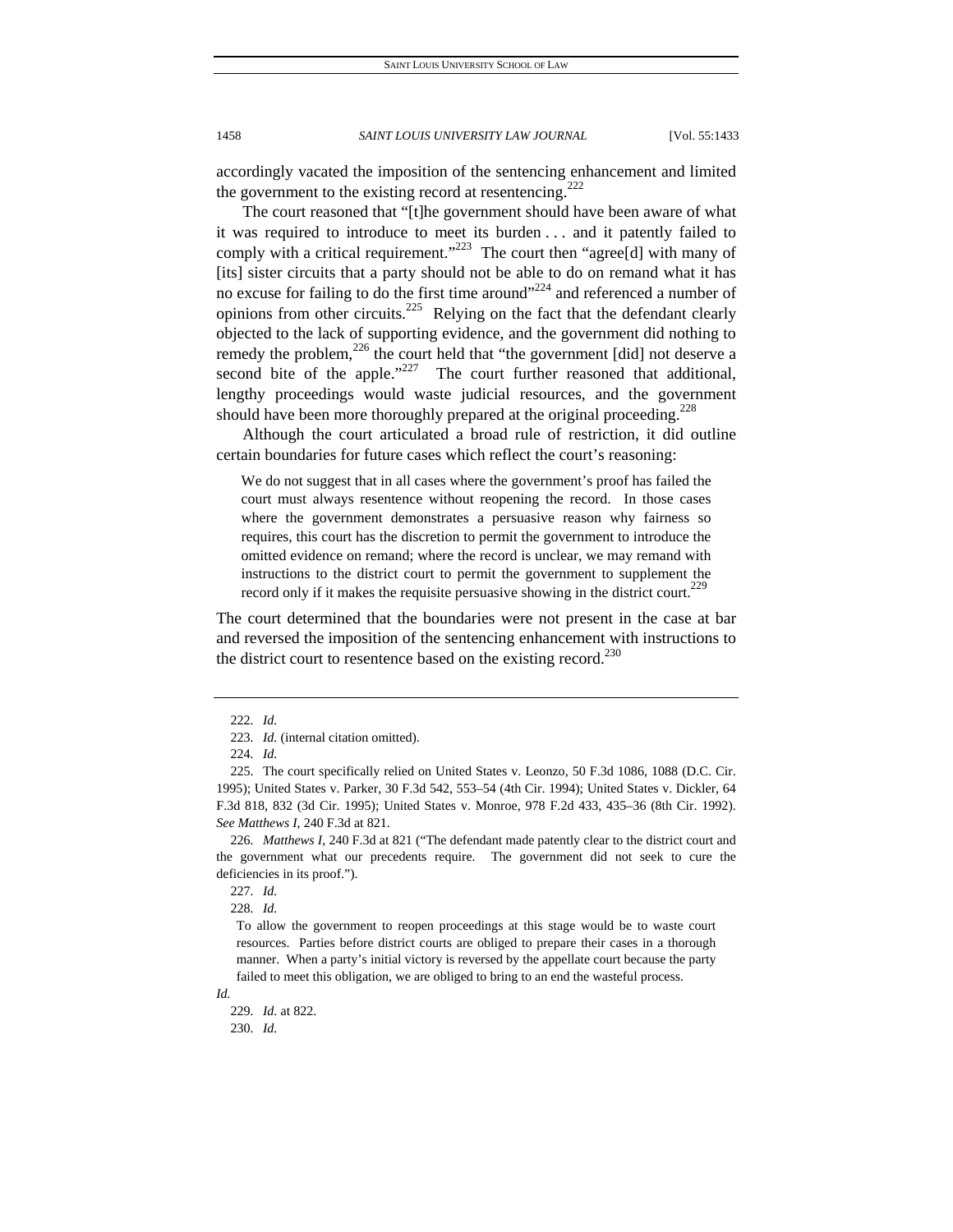The panel's holding was not unanimous; Judge O'Scannlain concurred in part and dissented in part and gave extended discussion of the resentencing issue in the panel's amended opinion.<sup>231</sup> Judge O'Scannlain disagreed with the majority's determination that the statutory requirements were unambiguous and believed the majority had "oversimplified matters greatly."<sup>232</sup> Judge O'Scannlain also criticized the majority's "new exception to its new rule" because it would "provide little guidance to future panels, and little comfort to those of us who seek predictability and consistency in sentencing."<sup>233</sup> Finally, Judge O'Scannlain found the end result to be disconcerting, believing that the majority's rule undermined the statute's purpose.<sup>234</sup> In sum, the defendant should not have been permitted to escape harsher sentencing: $^{235}$ 

The process of criminal sentencing is not a game between the government and criminal defendants, in which one side or the other gets penalized for unskillful play. The goal of sentencing is to determine the most appropriate sentence in light of the characteristics of the crime and the defendant. If Matthews is an "armed career criminal" under the ACC statute (and the record makes clear that he is), then he should be sentenced as one. Because I cannot agree to bestowing a sentencing windfall upon a defendant with a long and extensive history of committing violent crimes, especially when equally culpable but less fortunate defendants have been subjected to the enhancement, I must respectfully dissent.<sup>236</sup>

### 2. *Matthews II*

The *Matthews I* majority did not stand for long. Four months later, the Ninth Circuit agreed to rehear the case en banc.<sup>237</sup> Upon rehearing, the en banc court reversed the three-judge panel's decision to limit the government on resentencing.238

<sup>231</sup>*. Matthews I*, 240 F.3d at 822 (O'Scannlain, J., dissenting).

<sup>232</sup>*. Id.* at 823. Judge O'Scannlain explained that "more careful examination of the issue discloses that these principles are quite complex, have spawned a great deal of litigation in the lower courts, and are far from 'clearly stated.'" *Id.*

<sup>233</sup>*. Id.* Judge O'Scannlain described the majority's holding as a "case by case approach." *Id.*

<sup>234</sup>*. Id.* ("This case by case approach contradicts the goals of both the ACC enhancement and the Sentencing Guidelines: The ACC enhancement was enacted in order to provide mandatory minimum sentences for armed career criminals. The Sentencing Guidelines were established in large part to reduce unwarranted sentencing disparities.") (citations omitted).

<sup>235</sup>*. Id.* ("In allowing Matthews to escape imposition of the ACC enhancement simply because of the fortuity (from Matthews's perspective) that his probation officer prepared a lessthan-complete PSR, the majority flouts congressional intent with respect to both the ACC enhancement and the Sentencing Guidelines.").

<sup>236</sup>*. Matthews I*, 240 F.3d at 823 (O'Scannlain, J., dissenting).

 <sup>237.</sup> United States v. Matthews (Matthews I), 254 F.3d 825, 825 (9th Cir. 2001).

 <sup>238.</sup> United States v. Matthews (Matthews II), 278 F.3d 880, 882 (9th Cir. 2002).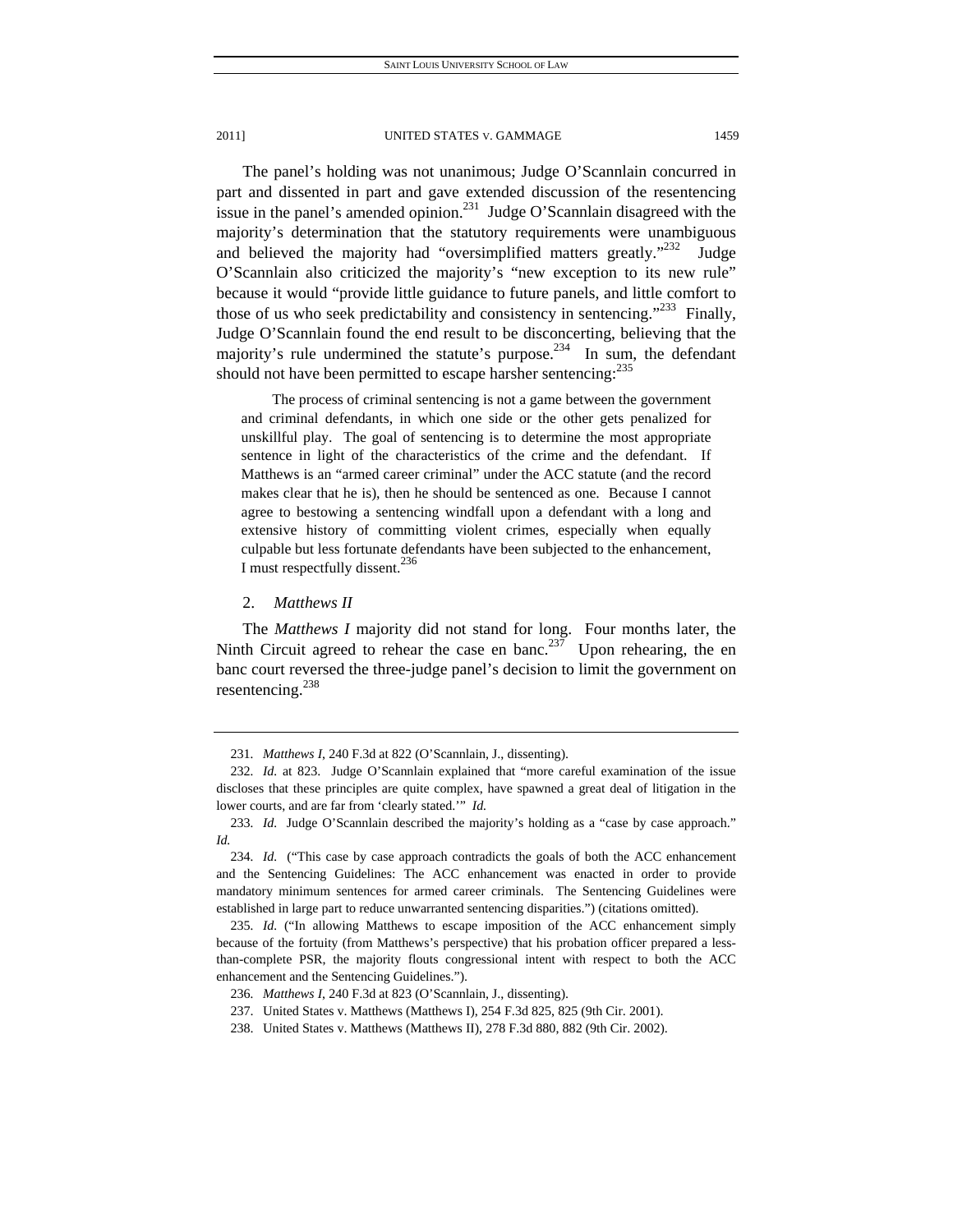As an initial matter, the court unequivocally concurred with the panel's earlier conclusion that the district court improperly applied the sentencing enhancement.<sup>239</sup> But the court disagreed with the panel's decision to limit the government at resentencing.<sup>240</sup> The court began by outlining its general rule regarding resentencing: "[A]s a general matter, if a district court errs in sentencing, we will remand for resentencing on an open record—that is, without limitation on the evidence that the district court may consider."<sup>241</sup> The government is, therefore, authorized to submit any evidence that it could have submitted at the first sentencing, as the district court is in effect conducting a de novo sentencing hearing.<sup>242</sup> The court reasoned that such a rule "furthers" the goals of 'predictability and consistency in sentencing,' because it allows for the fullest development of the evidence relevant to a just sentence<sup> $243$ </sup> and is consistent with prior Ninth Circuit precedent.<sup>244</sup> The court recognized a number of cases in which it did limit the scope of resentencing, when either "additional evidence would not have changed the outcome," or "there was a failure of proof after a full inquiry into the factual question at issue.<sup> $245$ </sup> The court concluded that neither of those circumstances were present in the case at  $bar.$ <sup>246</sup>

The court then turned its discussion to the out-of-circuit precedent on which the panel relied.<sup>247</sup> In dismissing these other holdings,<sup>248</sup> the court analyzed each case in turn. First, the court found its decision consistent with the Third Circuit's holding in *United States v. Dickler* because there the Third

244*. Id.* (citing United States v. Martinez, 232 F.3d 728, 735 (9th Cir. 2000); United States v. Standard, 207 F.3d 1136, 1143 (9th Cir. 2000); United States v. Casterline, 103 F.3d 76, 80 (9th Cir. 1996); United States v. Gutierrez-Hernandez, 94 F.3d 582, 585 (9th Cir. 1996); United States v. Licciardi, 30 F.3d 1127, 1134 (9th Cir. 1994); United States v. Fernandez-Angulo, 897 F.2d 1514, 1516–17 (9th Cir. 1990) (en banc)).

245*. Id.* (citing United States v. Rivera-Sanchez, 247 F.3d 95, 909 (9th Cir. 2001); United States v. Reyes-Oseguera, 106 F.3d 1481, 1484 (9th Cir. 1997)).

248*. Matthews II*, 278 F.3d at 887. The court explained:

<sup>239</sup>*. Id.* at 884.

<sup>240</sup>*. Id.* at 885.

<sup>241</sup>*. Id.* (citing United States v. Ponce, 51 F.3d 820, 826 (9th Cir. 1995)).

<sup>242</sup>*. Id.* at 885–86.

<sup>243</sup>*. Matthews II*, 278 F.3d at 886 (quoting United States v. Matthews (Matthews I), 240 F.3d 806, 823 (9th Cir. 2001) (O'Scannlain, J., dissenting)).

<sup>246</sup>*. Id.* at 887.

<sup>247</sup>*. Id.*

In addition, the out-of-circuit cases that Matthews cites do not warrant a departure from our general practice. These cases do not persuade us to adopt a different general rule, because they either support our position or offer little helpful analysis to support any general limit on the district court's authority to consider additional evidence on remand. Nor do they persuade us to create an exception under the facts of this case, because they are factually distinguishable.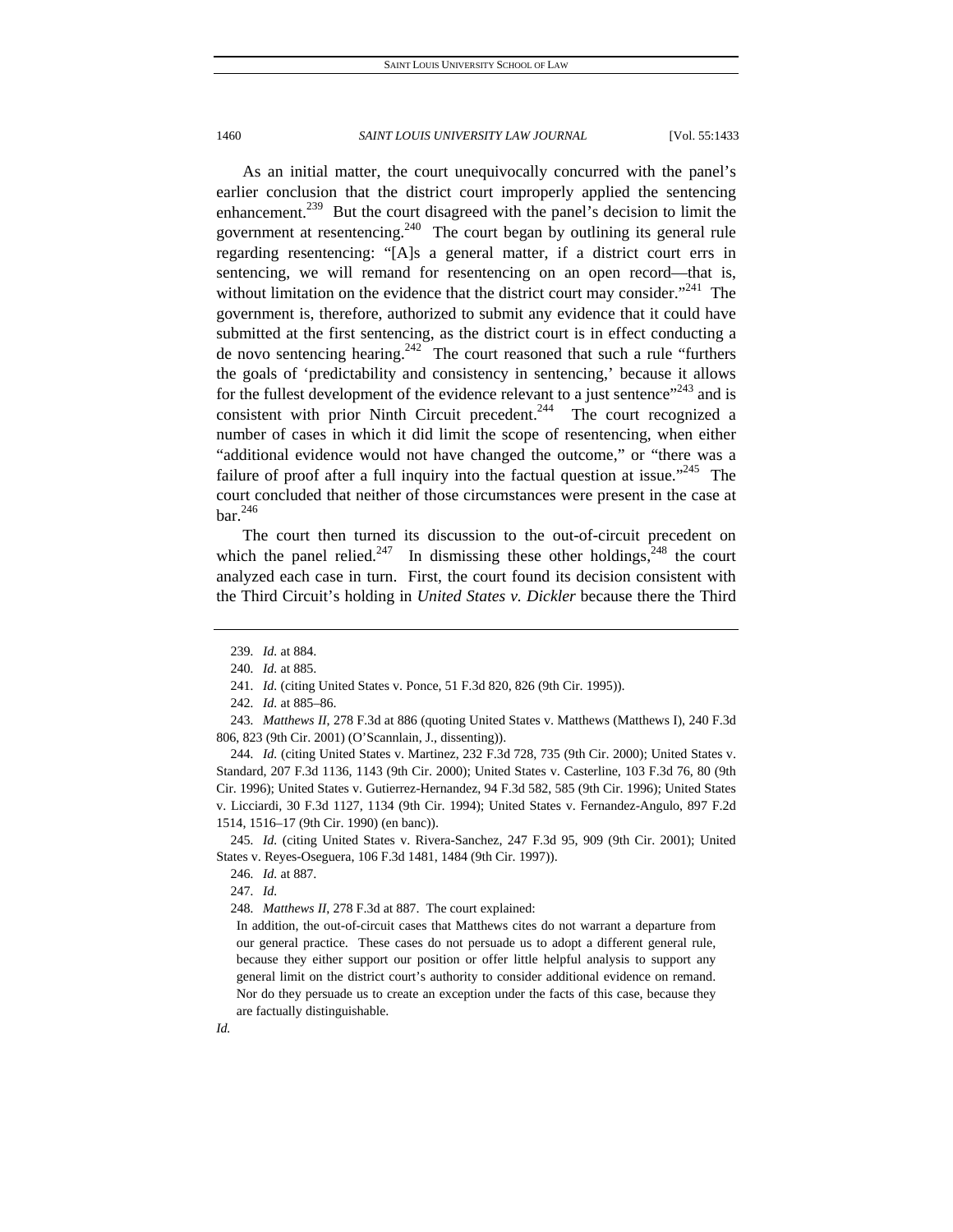Circuit left discretion to the district court on the issue of additional evidence at resentencing.<sup>249</sup> The court next dismissed the Eighth Circuit's holdings in *United States v. Monroe* and *United States v. Hudson* because, although their holdings seemingly conflict with the Ninth Circuit's final decision, the Eighth Circuit did not provide sufficient explanation for its decisions in those cases.<sup>250</sup> The court then distinguished *United States v. Leonzo* and *United States v. Parker* on the grounds that both holdings "rely only on cases that are distinguishable both from the circumstances to which these two courts applied them and from the circumstances of the present case.<sup> $251$ </sup> In distinguishing *Leonzo*, the Ninth Circuit noted that the D.C. Circuit had relied on a case, *United States v. Schneider*, in which the limited scope of resentencing was irrelevant because the government could not meet its burden even with additional evidence<sup>252</sup> and two cases "where consideration of additional evidence could not have changed the outcome."253 In distinguishing *Parker*, the Ninth Circuit reasoned that the Fourth Circuit "erroneously relied on *Burks v. United States*," and in *Parker* the limited scope related "not just to a sentencing factor, but also to an element of a separate offense for which the defendant had already been tried," while the case at bar involved only a sentencing factor.<sup>254</sup> The court further reasoned that the Fourth Circuit "did not offer any other authority to support its decision."<sup>255</sup> The court then explained that in each case cited except *Hudson*, the district court had contemplated the relevant factual issue but ultimately reached an erroneous conclusion, while the district court in the case at bar erroneously believed it did not need to examine statutes or certified copies of conviction, which was a legal error. $^{256}$ 

The court then grounded its holding in prior Ninth Circuit precedent, namely in *United States v. Standard*, in which the Ninth Circuit allowed the district court to consider additional evidence at resentencing concerning the government's tax loss, because the district court had erred at the first sentencing hearing and did not make any factual findings.<sup>257</sup> Based on this

<sup>249</sup>*. Id.* (discussing United States v. Dickler, 64 F.3d 818, 831–32 (3d Cir. 1995)).

<sup>250</sup>*. Id.* at 887–88 (discussing States v. Monroe, 978 F.2d 433, 435–36 (8th Cir. 1992); United States v. Hudson, 129 F.3d 994, 995 (8th Cir. 1997)).

<sup>251</sup>*. Id.* at 888 (discussing United States v. Leonzo, 50 F.3d 1086, 1088 (D.C. Cir. 1995); United States v. Parker, 30 F.3d 542, 552–54 (4th Cir. 1994)).

<sup>252</sup>*. Id.* (discussing United States v. Schneider, 930 F.2d 555, 557–59 (7th Cir. 1991)).

<sup>253</sup>*. Matthews II*, 278 F.3d at 888 (discussing United States v. Abud-Sanchez, 973 F.2d 835, 839 (10th Cir. 1992); United States v. Smith, 951 F.2d 1164, 1166 (10th Cir. 1991)).

<sup>254</sup>*. Id.* at 888 (discussing the application of Burks v. United States, 437 U.S. 1 (1978), by the Fourth Circuit in United States, v. Parker, 30 F.3d 542 (4th Cir. 1994)).

<sup>255</sup>*. Id.*

<sup>256</sup>*. Id.*

<sup>257</sup>*. Id.* at 888–89 (citing United States v. Standard, 207 F.3d 1136, 1142–43 (9th Cir. 2000)).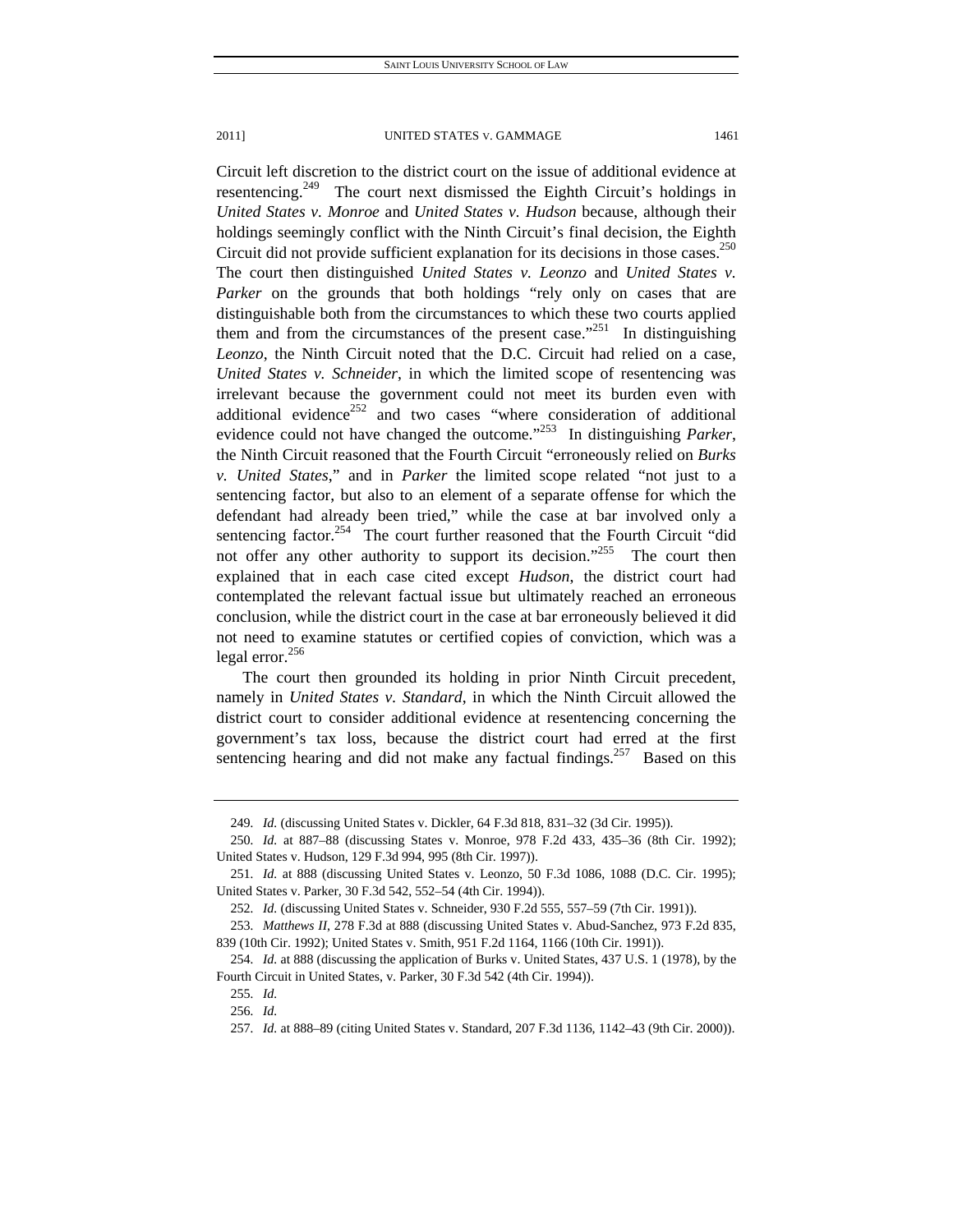earlier holding, the court held that there was "no reason to limit the district court's authority to explore fully a factual issue at resentencing simply because it failed to do so during the first proceeding as a result of an erroneous legal ruling."<sup>258</sup> In doing so, the court explicitly declined to follow the Eighth Circuit's holding in *Hudson*. 259

The court concluded by drawing some boundaries on its holding and by providing specific examples of restrictions.<sup>260</sup> The court stated that its holding "does not preclude this court from limiting the scope of the *issues* for which we remand, and thus limiting the district court's consideration to evidence and arguments relevant to those issues."<sup>261</sup> In addition, the court retained exceptions to its general rule "that the district court resentence de novo to 'preclude consideration of post-sentencing conduct'" and again emphasized its ability to limit review of "conduct beyond the scope of the issues [on] which we remand."<sup>262</sup> The court further explained that this list of exceptions is not exhaustive and that "there may be other circumstances under which it might be appropriate to limit the evidence that the district court may consider on remand, such as if the government engaged in deceptive, obstructive, or otherwise inappropriate conduct."<sup>263</sup> The court concluded by noting that none of the exceptions applied because Matthews's objection was "not entirely clear," which, at least in part, excused the government's failure to meet its burden.<sup>264</sup>

As this ruling was unfavorable to Matthews, he sought review by the Supreme Court via petition for certiorari, but the Court declined review.<sup>265</sup> Since *Matthews II*, subsequent Ninth Circuit cases have applied this holding.<sup>266</sup>

<sup>258</sup>*. Matthews II*, 278 F.3d at 889.

<sup>259</sup>*. Id.* at 889 n.3 ("We therefore decline to create an exception to our general practice based on *Hudson* . . . where, as in *Standard*, the district court erroneously failed to respond to the defendant's objections to the presentence report and adopted it without hearing additional evidence.") (citations omitted).

<sup>260</sup>*. Id.* at 889.

<sup>261</sup>*. Id.* (emphasis in original)

<sup>262</sup>*. Id.* (quoting United States v. Caterino, 29 F.3d 1390, 1394 (9th Cir. 1994)).

<sup>263</sup>*. Matthews II*, 278 F.3d at 889.

<sup>264</sup>*. Id.*

 <sup>265.</sup> Matthews v. United States, 535 U.S. 1120, 1120 (2002).

<sup>266</sup>*. See, e.g.*, United States v. Valenzuela-Hernandez, 72 F. App'x 686 (9th Cir. 2003) (allowing the district court on resentencing to consider additional state court documents to determine if the defendant's prior conviction qualified as a violent crime for purposes of U.S. Sentencing Guidelines Manual Section 2L1.2(b)(1)(A)(ii)); United States v. Varela-Marquez, 45 F. App'x 820 (9th Cir. 2002) (allowing the district court on resentencing to review any state court documents to determine if the defendant's prior conviction was an aggravated felony for purposes of U.S. Sentencing Guidelines Manual Section 2L1.2(b)(1)(A)).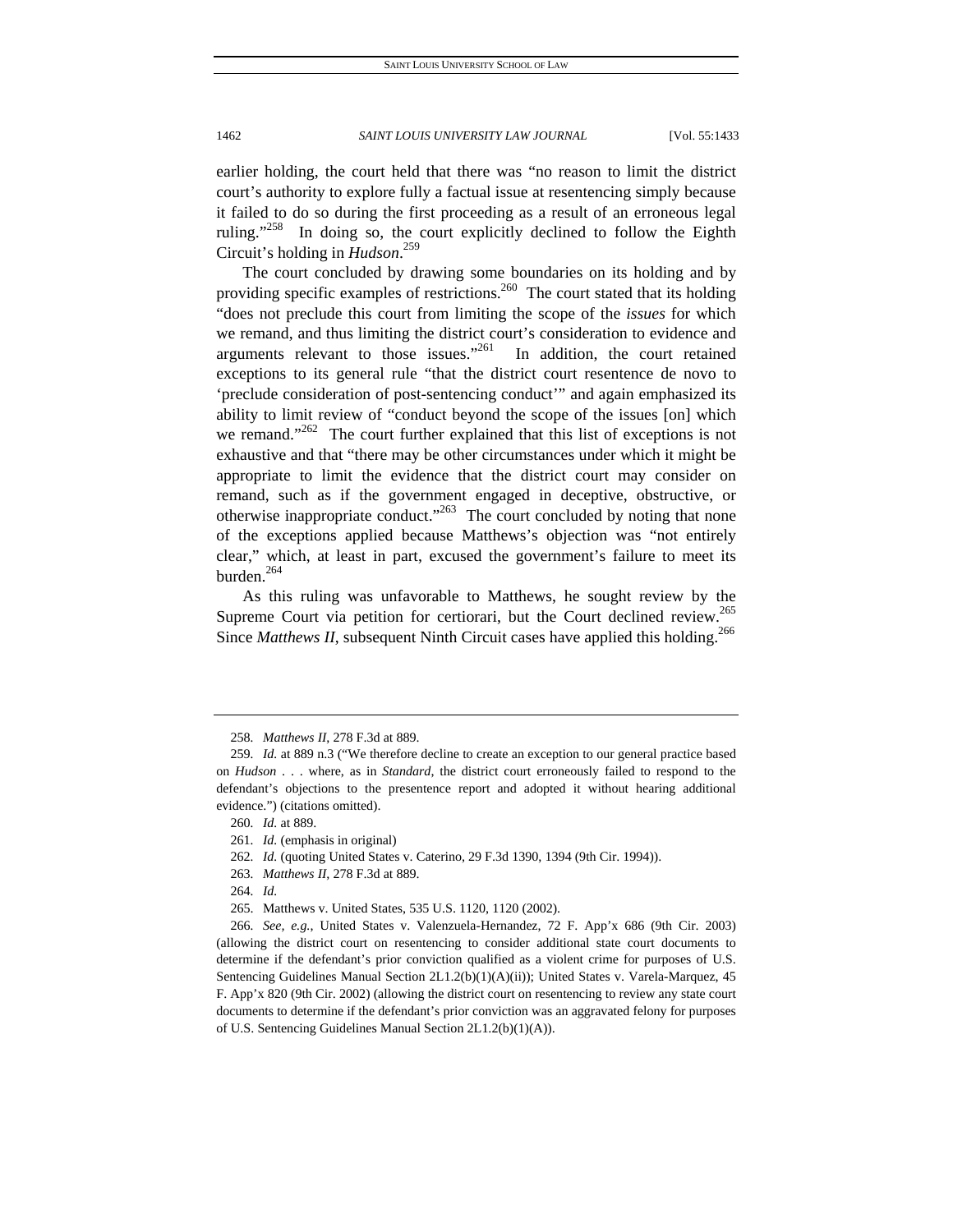## *C. Eighth Circuit Rule Superior to Ninth Circuit Rule*

The Eighth Circuit's holding in *Gammage* and the Ninth Circuit's holding in *Matthews II* could possibly be synthesized. On many issues, the holdings agreed on a course of action. The ability to restrict the district court regarding a tangential issue would likely be agreed upon.<sup>267</sup> If the successfully appealed issue was a novel question of law—one which the government would not have known to provide evidence—the Eighth Circuit and Ninth Circuit would likely agree on an open record. Similarly, if the district court erroneously misled the government into withholding evidence which would have sustained the issue or enhancement, the circuits would likely agree on an open record. Despite these similarities, the Ninth Circuit rejected the Eighth Circuit's holding in *Hudson* and instead applied a narrower set of circumstances in which it would limit the scope of resentencing to the existing record.<sup>268</sup> Clearly then, there are instances in which the circuits would disagree, and the facts of *Gammage* might be such an instance.

The Eighth Circuit's holding in *Gammage* is, unlike the Ninth Circuit's holding in *Matthews II*, supported by a series of holdings from other circuits and within the Eighth Circuit,<sup>269</sup> whereas the Ninth Circuit's holding in *Matthews II* distinguishes and rejects those cases, and ultimately relies on prior Ninth Circuit holdings.270 The Eighth Circuit's holding in *Gammage* is also supported by a number of fundamental legal principles which dictate, in effect, that the government should not be permitted to make multiple attempts at meeting its evidentiary burden in a criminal case.<sup>271</sup> Although no single principle dominates, the spirit of these principles mandates fairness, finality, and repercussions, each of which is offended when the government enjoys a "second bite at the apple" at the defendant's expense. This concept seems so embedded in the fabric of fundamental fairness that it is difficult to believe otherwise.

 <sup>267.</sup> United States v. Gammage, 580 F.3d 777, 779–80 (8th Cir. 2009) (recognizing the court's broad ability to limit the government on remand); *Matthews II*, 278 F.3d at 889 (recognizing the court's ability to limit issues considered by the district court on remand).

<sup>268</sup>*. Matthews II*, 278 F.3d at 889 n.3.

<sup>269</sup>*. Gammage*, 580 F.3d at 779 (citing United States v. Poor Bear, 359 F.3d 1038, 1043–44 (8th Cir. 2004); United States v. Houston, 338 F.3d 876, 882 (8th Cir. 2003); United States v. Hudson, 129 F.3d 994, 995 (8th Cir. 1997) (per curiam); United States v. Leonzo, 50 F.3d 1086, 1088 (D.C. Cir. 1995); United States v. Otey, 259 F. App'x 901, 902–03 (8th Cir. 2008)).

<sup>270</sup>*. Matthews II*, 278 F.3d at 887–89 (citing United States v. Standard, 270 F.3d 1136, 1142– 43 (9th Cir. 2000); discussing United States v. Dickler, 64 F.3d 818, 831–32 (3d Cir. 1995); distinguishing and dismissing United States v. Monroe, 978 F.2d 433 (8th Cir. 1992); *Hudson*, 129 F.3d at 995; *Leonzo*, 50 F.3d at 1088; United States v. Parker, 30 F.3d 542, 553–54 (4th Cir. 1994)).

<sup>271</sup>*. See supra* notes 122–34.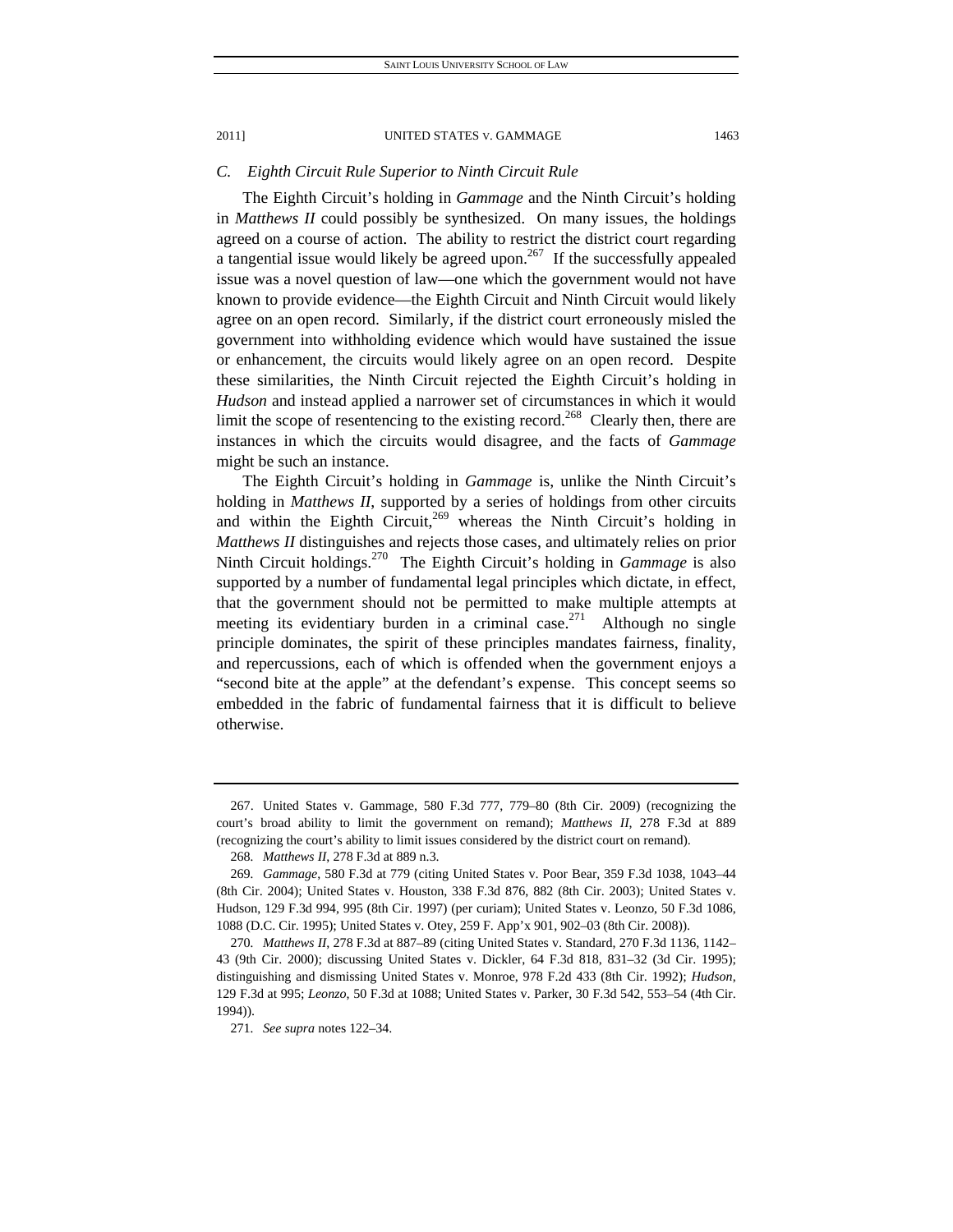The Eighth Circuit's holding also places the responsibility on the government, while the Ninth Circuit places the responsibility on the district court without repercussions to the government.<sup>272</sup> While the Eighth Circuit's rule provides for an open record when the district court misleads the government, the Ninth Circuit's rule provides for an open record anytime the district court commits an error of law and does not make factual findings.<sup>273</sup> Whether the law is "clearly established" might always be a point of contention, but ultimately, the government bears the burden when seeking a sentencing enhancement.274 As the Supreme Court explained in *Green*, the government should rarely, if ever, have an excuse for failing to meet its burden.<sup>275</sup> The Eighth Circuit's holding reflects that reality.

## V. SUBSEQUENT EIGHTH CIRCUIT APPLICATION OF *GAMMAGE*

Since deciding *Gammage*, the Eighth Circuit has had occasion to apply the principles contained therein. Each of the cases employed a different aspect of *Gammage*, yet led to consistent results.

## *A.* United States v. King

In *King*, the defendant pled guilty to illegally possessing a firearm.<sup>276</sup> The district court found the defendant had three violent felony convictions and imposed a longer sentence under the  $ACCA$ <sup>277</sup> The Eighth Circuit considered whether the defendant's prior juvenile delinquency adjudication qualified as a violent felony under the  $ACCA<sup>278</sup>$  The government presented the district court with the defendant's delinquent conduct adjudication order and predisposition report as evidence that the juvenile adjudication was a violent felony.<sup>279</sup> Although the order and report were ambiguous, the district court found that under the Eighth Circuit's holding in *United States v. Vincent*, the defendant's juvenile adjudication was a violent felony.<sup>280</sup>

<sup>272</sup>*. Compare Gammage*, 580 F.3d at 779, *with Matthews II*, 278 F.3d at 888–89.

<sup>273</sup>*. Compare Gammage*, 580 F.3d at 779–80, *with Matthews II*, 278 F.3d at 889–90.

<sup>274</sup>*. See, e.g.*, United States v. Khang, 904 F.2d 1219, 1222 (8th Cir. 1990) ("Once we embrace the adversarial nature of a sentencing procedure, the burden of proof falls on the party asserting the sentencing adjustment."), *abrogated by* United States v. Anderson, 618 F.3d 873 (8th Cir. 2010).

 <sup>275.</sup> Green v. United States, 355 U.S. 184, 191 (1957).

 <sup>276.</sup> United States v. King, 598 F.3d 1043, 1044 (8th Cir. 2010). The defendant violated 18 U.S.C. § 922(g). *Id.*

<sup>277</sup>*. Id.*

<sup>278</sup>*. Id.*

<sup>279</sup>*. Id.* at 1045.

<sup>280</sup>*. Id.* at 1045–46 (citing United States v. Vincent, 519 F.3d 732 (8th Cir. 2008), *vacated*, 129 S. Ct. 996 (2009)).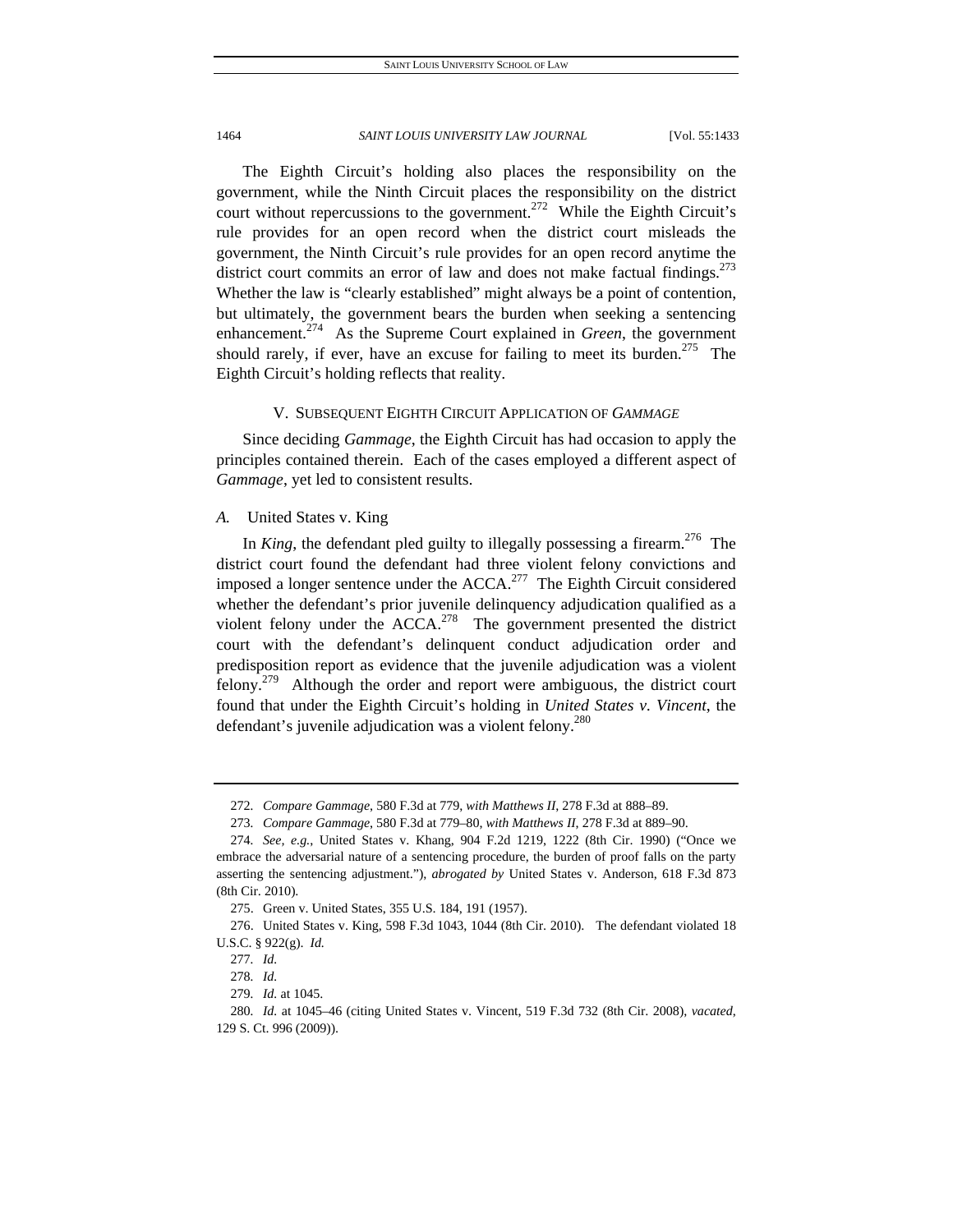The Eighth Circuit reversed, explaining that *Vincent* did not hold that every conviction for violating the relevant juvenile statute was a violent felony, and that the district court misapplied the categorical approach for determining whether a conviction falls within the "otherwise" clause of the ACCA.<sup>281</sup>

Applying *Gammage*, the court explicitly placed no limitations on the scope of evidence the district court could consider at resentencing.<sup>282</sup> The court recognized that this was "a departure from what [it had] described as 'the traditional path' of limiting the [g]overnment to one bite at the apple."<sup>283</sup> The court reasoned that because the government and district court "mistakenly relied on an excessively broad interpretation of *Vincent I*, which might have impeded full development of the record," and because "defense counsel did not clearly explain his objection to the sentence enhancement," although his "objection was sufficient to preserve the issue for appellate review," there was sufficient confusion of the applicable legal principles to warrant an open record on remand.<sup>284</sup>

Thus, *King* is an example of the outer bounds of *Gammage*, and it contains additional reasoning for imposing and, when the circumstances require, not imposing restrictions on the district court on remand.

*B.* United States v. Van Nguyen

In *Van Nguyen*, the defendant appealed the district court's order requiring him to forfeit his automobile, home, and \$500,000 after he and his family members were convicted of drug-related crimes stemming from his family's marijuana business.<sup>285</sup> The Eighth Circuit found the government did not establish that the automobile was sufficiently connected to the continuing criminal enterprise.<sup>286</sup> After conceding the lack of a sufficient connection between the automobile and the continuing criminal enterprise, the government argued on appeal that the automobile was a "substitute asset" that could be applied against the  $$500,000$  money judgment.<sup>287</sup>

The Eighth Circuit recognized that the district court did not order the forfeiture of the automobile as a substitute asset and made no finding that the

<sup>281</sup>*. King*, 598 F.3d 1047–50. For greater discussion of the "otherwise" clause of the ACCA and application of the categorical approach, see Begay v. United States, 553 U.S. 137, 141–47 (2008); Taylor v. United States, 495 U.S. 575, 600–02 (1990).

<sup>282</sup>*. King*, 598 F.3d at 1050.

<sup>283</sup>*. Id.* (quoting United States v. Gammage, 580 F.3d 777, 779–80 (8th Cir. 2009)).

<sup>284</sup>*. Id.*

 <sup>285.</sup> United States v. Van Nguyen, 602 F.3d 886, 892, 893 (8th Cir. 2010). There were three defendants, one who appealed his sentence, one who appealed her conviction, and one who appealed his conviction and the district court's forfeiture order. *Id.* at 890.

<sup>286</sup>*. Id.* at 903.

<sup>287</sup>*. Id.*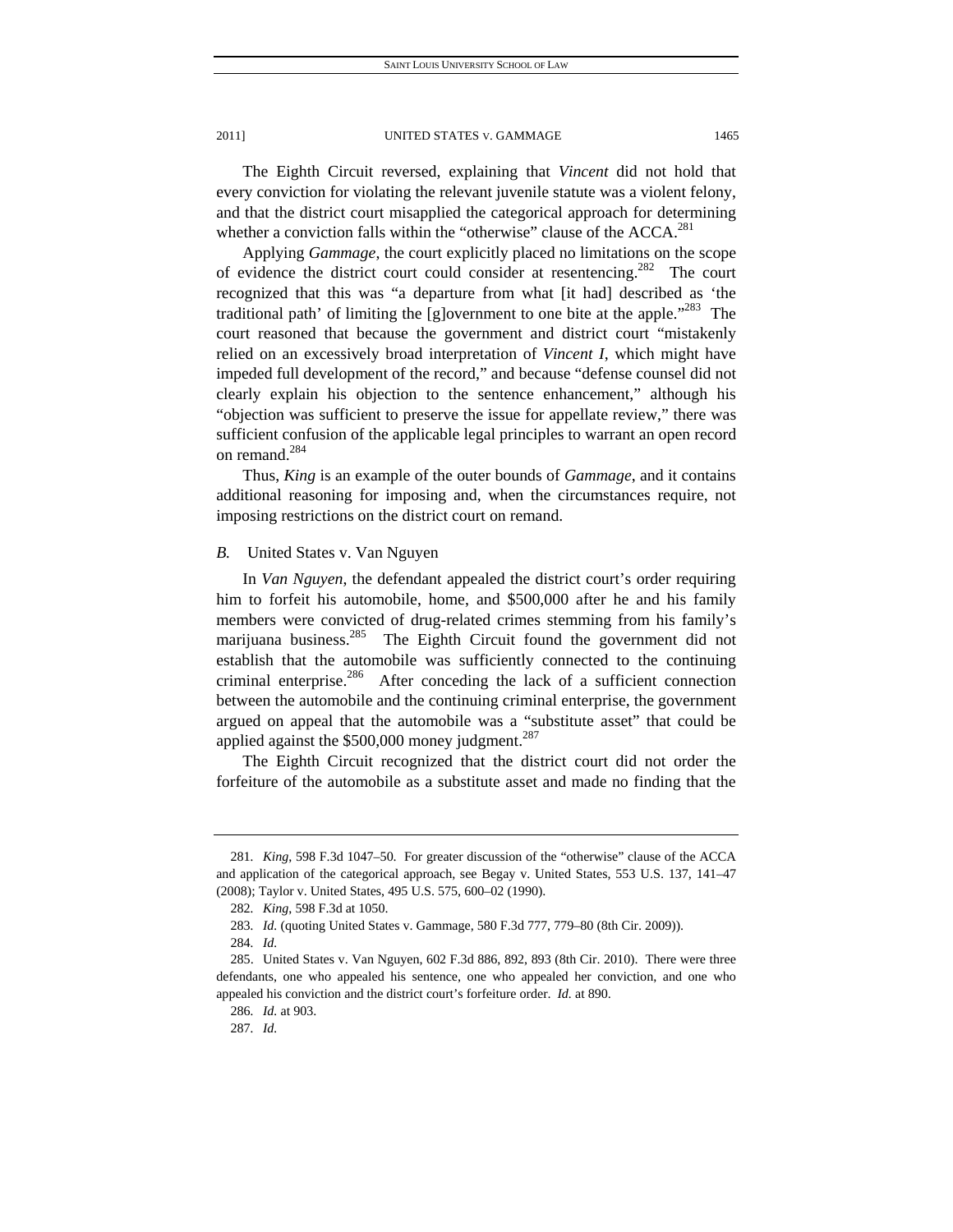$$500,000$  money judgment was unavailable.<sup>288</sup> Further, the government did not establish the fair market value of the automobile, and the Eighth Circuit, therefore, would not be able to accurately apply the value of the automobile against any of the possibly uncollected money judgment.<sup>289</sup> Thus, the Eighth Circuit reversed the forfeiture order and applied *Gammage* in "declin[ing] to give the government two bites at the forfeiture apple" on remand.<sup>290</sup>

Although *Van Nguyen* is an unusual application of *Gammage*, the principles the Eighth Circuit invoked are clear, as the court explained that it limited the government on remand "in the interest of finality."<sup>291</sup> The Eighth Circuit's emphasis on finality is consistent with the reasoning of *Gammage* and lends itself to a potentially broader future application.

## *C.* United States v. Thomas

In *Thomas*, the district court relied on the PSR in finding that the defendant's prior conviction of escaping custody qualified as a crime of violence, and imposed a longer sentence under the  $ACCA$ <sup>292</sup>. The Eighth Circuit reversed, holding that the district court improperly relied on the PSR, which summarized a police report that would have been inadmissible at sentencing.<sup>293</sup>

Despite the government's request to the contrary, the Eighth Circuit held that because the government knew and failed to meet its burden at the original sentencing, the government could not offer additional evidence at resentencing.<sup>294</sup> The court further explained that despite the government's awareness of its burden, it "came to sentencing with acceptable documents but conceded that the documents it had been able to obtain were insufficient."<sup>295</sup>

*Thomas* stands as a straight-forward application of *Gammage* in that the government could not establish any extenuating circumstances that would allow it to reopen the record on remand. The Eighth Circuit's emphasis on the government's knowledge of its burden was consistent with the underlying principles of *Gammage*.

## **CONCLUSION**

The Eighth Circuit's holding in *Gammage* provides much-needed guidance to future courts with respect to the scope of resentencing on remand.

<sup>288</sup>*. Id.*

<sup>289</sup>*. Id.*

<sup>290</sup>*. Van Nguyen*, 602 F.3d at 903.

<sup>291</sup>*. Id.*

 <sup>292.</sup> United States v. Thomas, 630 F.3d 1055, 1056 (8th Cir. 2011) (per curiam).

<sup>293</sup>*. Id.* at 1057 (citing United States v. Williams, 627 F.3d 324, 328 (8th Cir. 2010)).

<sup>294</sup>*. Thomas*, 630 F.3d at 1057.

<sup>295</sup>*. Id.*